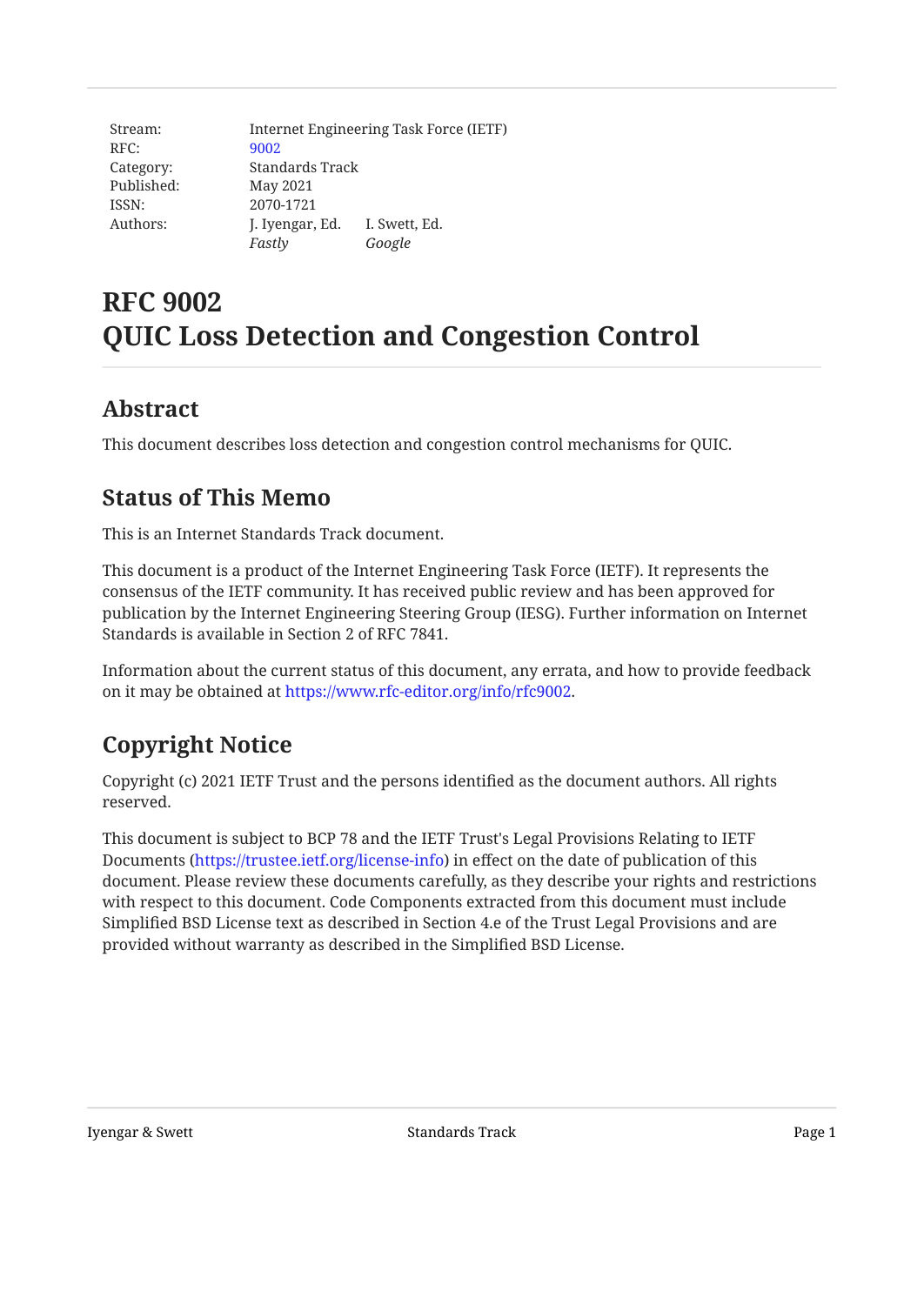## <span id="page-1-0"></span>**[Table of Contents](#page-1-0)**

- [1.](#page-3-0) [Introduction](#page-3-0)
- [2.](#page-3-1) [Conventions and De](#page-3-1)finitions
- [3.](#page-4-0) [Design of the QUIC Transmission Machinery](#page-4-0)
- [4.](#page-4-1) Relevant Diff[erences between QUIC and TCP](#page-4-1)
	- [4.1.](#page-5-0) [Separate Packet Number Spaces](#page-5-0)
	- [4.2.](#page-5-1) [Monotonically Increasing Packet Numbers](#page-5-1)
	- [4.3.](#page-5-2) [Clearer Loss Epoch](#page-5-2)
	- [4.4.](#page-5-3) [No Reneging](#page-5-3)
	- [4.5.](#page-6-0) [More ACK Ranges](#page-6-0)
	- [4.6.](#page-6-1) [Explicit Correction for Delayed Acknowledgments](#page-6-1)
	- [4.7.](#page-6-2) [Probe Timeout Replaces RTO and TLP](#page-6-2)
	- [4.8.](#page-6-3) [The Minimum Congestion Window Is Two Packets](#page-6-3)
	- [4.9.](#page-7-0) [Handshake Packets Are Not Special](#page-7-0)
- [5.](#page-7-1) [Estimating the Round-Trip Time](#page-7-1)
	- [5.1.](#page-7-2) [Generating RTT Samples](#page-7-2)
	- [5.2.](#page-8-0) [Estimating min\\_rtt](#page-8-0)
	- [5.3.](#page-8-1) [Estimating smoothed\\_rtt and rttvar](#page-8-1)
- [6.](#page-10-0) [Loss Detection](#page-10-0)
	- [6.1.](#page-10-1) [Acknowledgment-Based Detection](#page-10-1)
		- [6.1.1.](#page-11-0) [Packet Threshold](#page-11-0)
		- [6.1.2.](#page-11-1) [Time Threshold](#page-11-1)
	- [6.2.](#page-12-0) [Probe Timeout](#page-12-0)
		- [6.2.1.](#page-12-1) [Computing PTO](#page-12-1)
		- [6.2.2.](#page-13-0) [Handshakes and New Paths](#page-13-0)
		- [6.2.3.](#page-14-0) [Speeding up Handshake Completion](#page-14-0)
		- [6.2.4.](#page-14-1) [Sending Probe Packets](#page-14-1)
	- [6.3.](#page-15-0) [Handling Retry Packets](#page-15-0)
	- [6.4.](#page-16-0) [Discarding Keys and Packet State](#page-16-0)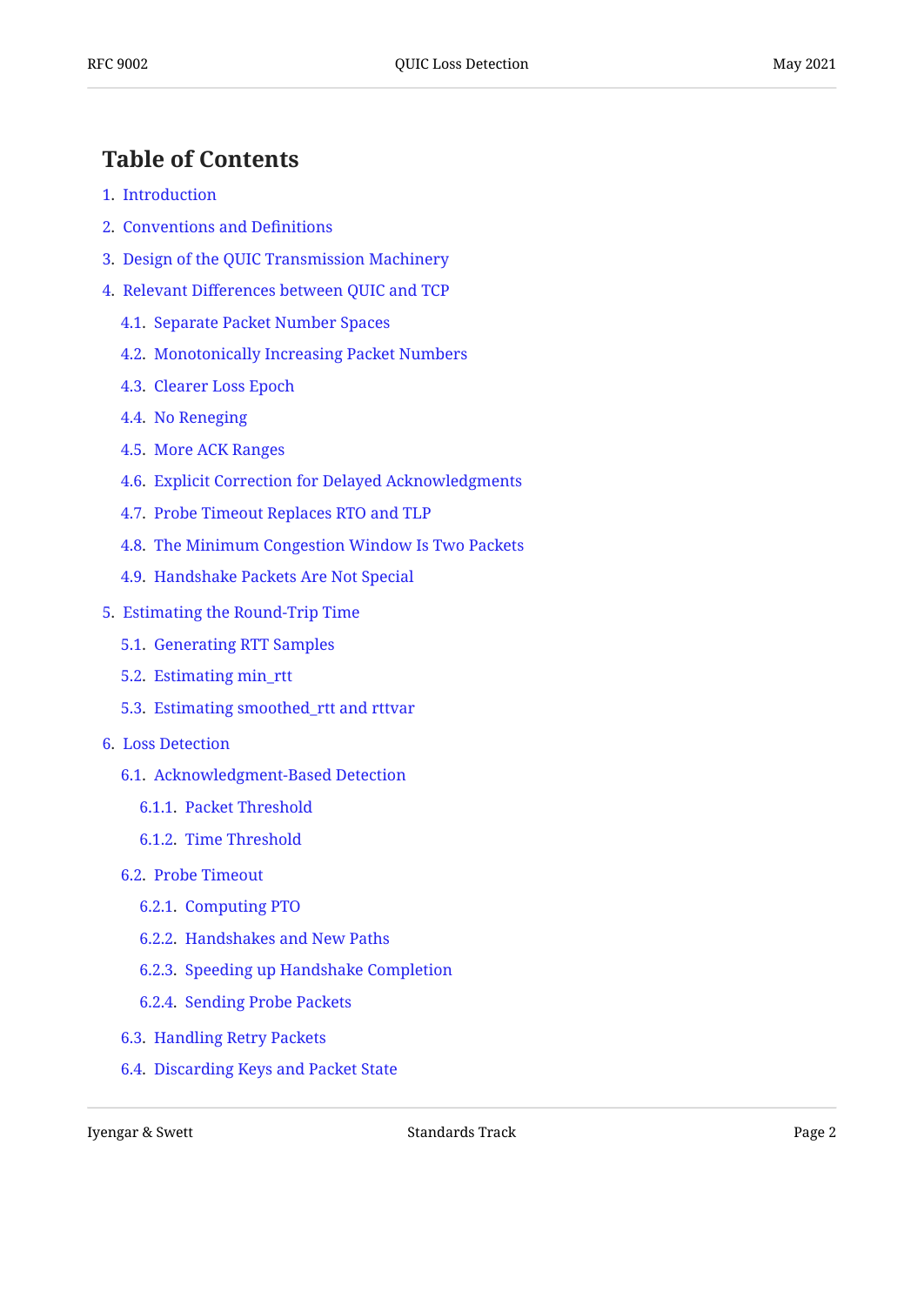- [7.](#page-16-1) [Congestion Control](#page-16-1)
	- [7.1.](#page-17-0) [Explicit Congestion Noti](#page-17-0)fication
	- [7.2.](#page-17-1) [Initial and Minimum Congestion Window](#page-17-1)
	- [7.3.](#page-17-2) [Congestion Control States](#page-17-2)
		- [7.3.1.](#page-18-0) [Slow Start](#page-18-0)
		- [7.3.2.](#page-18-1) [Recovery](#page-18-1)
		- [7.3.3.](#page-19-0) [Congestion Avoidance](#page-19-0)
	- [7.4.](#page-19-1) [Ignoring Loss of Undecryptable Packets](#page-19-1)
	- [7.5.](#page-19-2) [Probe Timeout](#page-19-2)
	- [7.6.](#page-19-3) [Persistent Congestion](#page-19-3)
		- [7.6.1.](#page-20-0) [Duration](#page-20-0)
		- [7.6.2.](#page-20-1) [Establishing Persistent Congestion](#page-20-1)
		- [7.6.3.](#page-21-0) [Example](#page-21-0)
	- [7.7.](#page-22-0) [Pacing](#page-22-0)
	- [7.8.](#page-23-0) [Underutilizing the Congestion Window](#page-23-0)
- [8.](#page-23-1) [Security Considerations](#page-23-1)
	- [8.1.](#page-23-2) [Loss and Congestion Signals](#page-23-2)
	- [8.2.](#page-23-3) Traffi[c Analysis](#page-23-3)
	- [8.3.](#page-23-4) [Misreporting ECN Markings](#page-23-4)
- [9.](#page-24-0) [References](#page-24-0)
	- [9.1.](#page-24-1) [Normative References](#page-24-1)
	- [9.2.](#page-24-2) [Informative References](#page-24-2)
- [Appendix A.](#page-26-0) [Loss Recovery Pseudocode](#page-26-0)
	- [A.1](#page-26-1). [Tracking Sent Packets](#page-26-1)
		- [A.1.1](#page-26-2). [Sent Packet Fields](#page-26-2)
	- [A.2](#page-27-0). [Constants of Interest](#page-27-0)
	- [A.3](#page-27-1). [Variables of Interest](#page-27-1)
	- [A.4](#page-28-0). [Initialization](#page-28-0)
	- [A.5](#page-28-1). [On Sending a Packet](#page-28-1)
	- [A.6](#page-29-0). [On Receiving a Datagram](#page-29-0)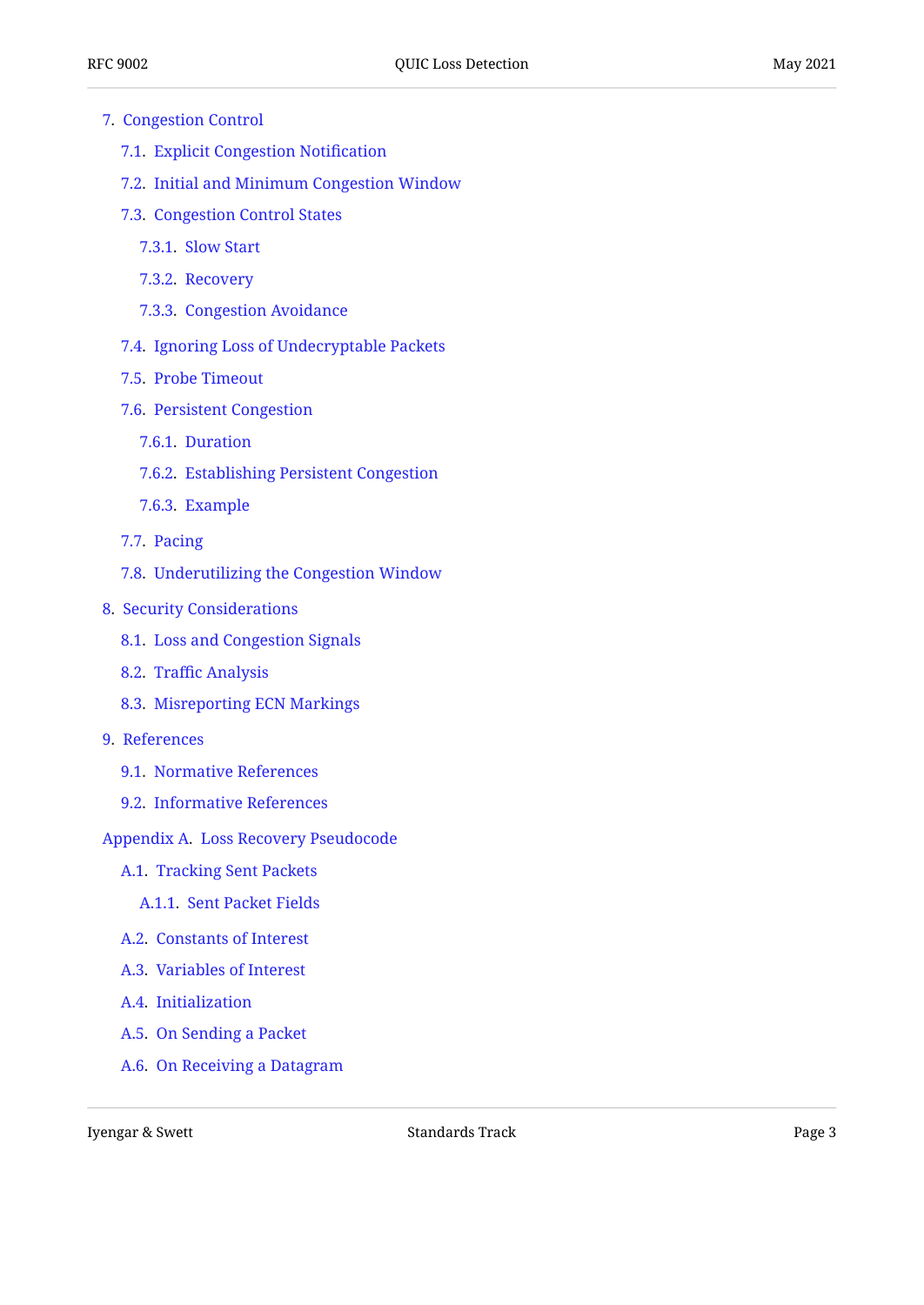- [A.7](#page-29-1). [On Receiving an Acknowledgment](#page-29-1)
- [A.8](#page-32-0). [Setting the Loss Detection Timer](#page-32-0)
- [A.9](#page-35-0). [On Timeout](#page-35-0)
- [A.10.](#page-35-1) [Detecting Lost Packets](#page-35-1)
- [A.11.](#page-36-0) [Upon Dropping Initial or Handshake Keys](#page-36-0)
- [Appendix B](#page-37-0). [Congestion Control Pseudocode](#page-37-0)
	- [B.1.](#page-37-1) [Constants of Interest](#page-37-1)
	- [B.2.](#page-37-2) [Variables of Interest](#page-37-2)
	- [B.3.](#page-38-0) [Initialization](#page-38-0)
	- [B.4.](#page-38-1) [On Packet Sent](#page-38-1)
	- [B.5.](#page-38-2) [On Packet Acknowledgment](#page-38-2)
	- [B.6.](#page-39-0) [On New Congestion Event](#page-39-0)
	- [B.7.](#page-40-0) [Process ECN Information](#page-40-0)
	- [B.8.](#page-40-1) [On Packets Lost](#page-40-1)
	- [B.9.](#page-40-2) [Removing Discarded Packets from Bytes in Flight](#page-40-2)

**[Contributors](#page-41-0)** 

[Authors' Addresses](#page-41-1)

## <span id="page-3-0"></span>**[1. Introduction](#page-3-0)**

<span id="page-3-1"></span>QUIC is a secure, general-purpose transport protocol, described in [QUIC-TRANSPORT]. This document describes loss detection and congestion control mechanisms for QUIC.

## **[2. Conventions and De](#page-3-1)finitions**

The key words "MUST", "MUST NOT", "REQUIRED", "SHALL", "SHALL NOT", "SHOULD", "SHOULD <code>NOT",</code> "<code>RECOMMENDED", "NOT RECOMMENDED", "MAY", and "OPTIONAL" in this document are to</code> be interpreted as described in BCP 14 [RFC2119] [RFC8174] when, and only when, they appear in all capitals, as shown here.

Definitions of terms that are used in this document:

Ack-eliciting frames: All frames other than ACK, PADDING, and CONNECTION\_CLOSE are considered ack-eliciting.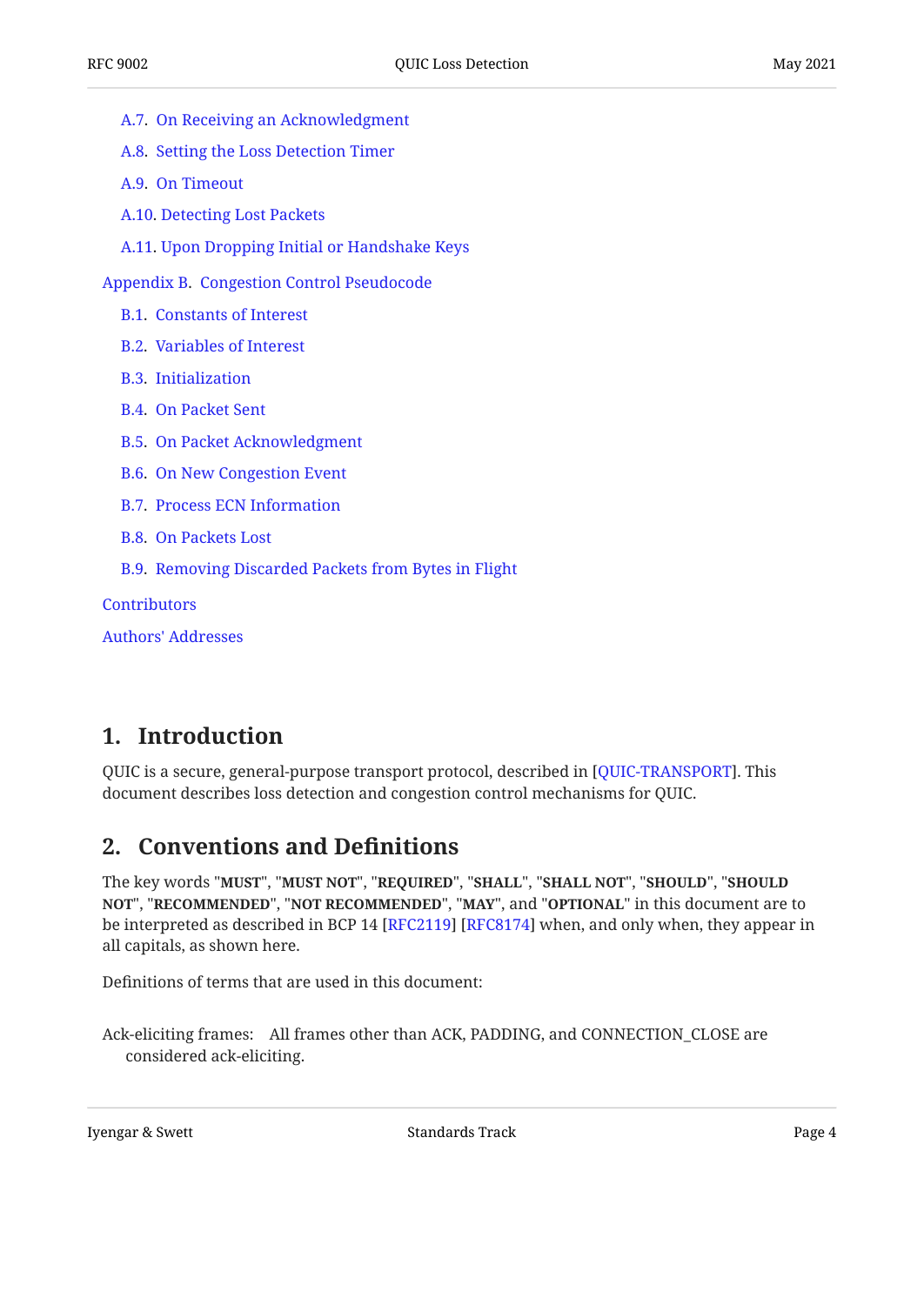Ack-eliciting packets: Packets that contain ack-eliciting frames elicit an ACK from the receiver within the maximum acknowledgment delay and are called ack-eliciting packets.

In-flight packets: Packets are considered in flight when they are ack-eliciting or contain a PADDING frame, and they have been sent but are not acknowledged, declared lost, or discarded along with old keys.

# <span id="page-4-0"></span>**[3. Design of the QUIC Transmission Machinery](#page-4-0)**

All transmissions in QUIC are sent with a packet-level header, which indicates the encryption level and includes a packet sequence number (referred to below as a packet number). The encryption level indicates the packet number space, as described in [Section 12.3](https://www.rfc-editor.org/rfc/rfc9000#section-12.3) of [[QUIC-](#page-24-3)[TRANSPORT\]](#page-24-3). Packet numbers never repeat within a packet number space for the lifetime of a connection. Packet numbers are sent in monotonically increasing order within a space, preventing ambiguity. It is permitted for some packet numbers to never be used, leaving intentional gaps.

This design obviates the need for disambiguating between transmissions and retransmissions; this eliminates significant complexity from QUIC's interpretation of TCP loss detection mechanisms.

QUIC packets can contain multiple frames of different types. The recovery mechanisms ensure that data and frames that need reliable delivery are acknowledged or declared lost and sent in new packets as necessary. The types of frames contained in a packet affect recovery and congestion control logic:

- $\bullet$  All packets are acknowledged, though packets that contain no ack-eliciting frames are only acknowledged along with ack-eliciting packets.
- $\bullet$  Long header packets that contain CRYPTO frames are critical to the performance of the QUIC handshake and use shorter timers for acknowledgment.
- Packets containing frames besides ACK or CONNECTION\_CLOSE frames count toward congestion control limits and are considered to be in flight.
- PADDING frames cause packets to contribute toward bytes in flight without directly causing an acknowledgment to be sent.

# <span id="page-4-1"></span>**[4.](#page-4-1) Relevant Diff[erences between QUIC and TCP](#page-4-1)**

Readers familiar with TCP's loss detection and congestion control will find algorithms here that parallel well-known TCP ones. However, protocol differences between QUIC and TCP contribute to algorithmic differences. These protocol differences are briefly described below.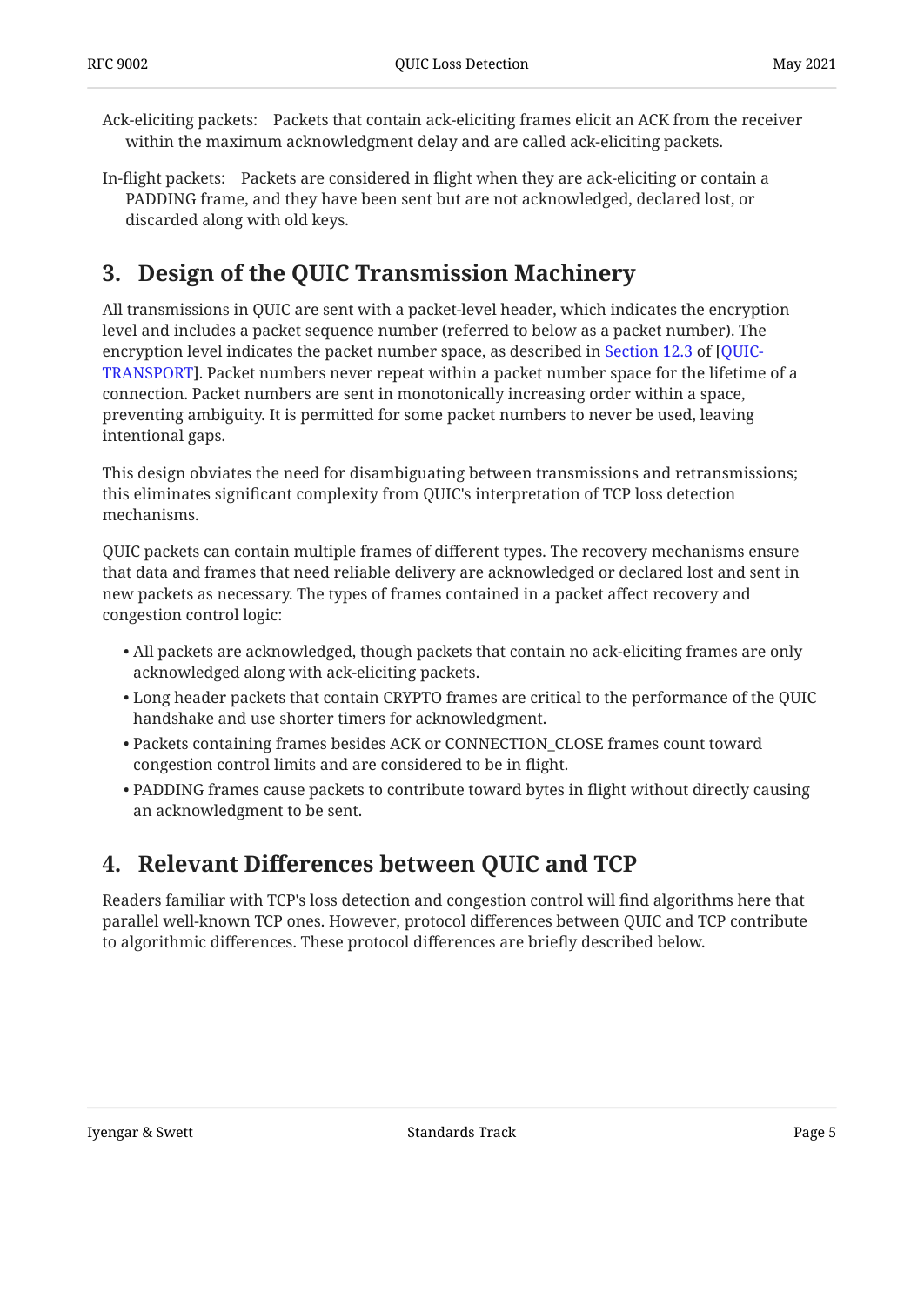### <span id="page-5-0"></span>**[4.1. Separate Packet Number Spaces](#page-5-0)**

QUIC uses separate packet number spaces for each encryption level, except 0-RTT and all generations of 1-RTT keys use the same packet number space. Separate packet number spaces ensures that the acknowledgment of packets sent with one level of encryption will not cause spurious retransmission of packets sent with a different encryption level. Congestion control and round-trip time (RTT) measurement are unified across packet number spaces.

### <span id="page-5-1"></span>**[4.2. Monotonically Increasing Packet Numbers](#page-5-1)**

TCP conflates transmission order at the sender with delivery order at the receiver, resulting in the retransmission ambiguity problem [RETRANSMISSION]. QUIC separates transmission order from delivery order: packet numbers indicate transmission order, and delivery order is determined by the stream offsets in STREAM frames.

QUIC's packet number is strictly increasing within a packet number space and directly encodes transmission order. A higher packet number signifies that the packet was sent later, and a lower packet number signifies that the packet was sent earlier. When a packet containing ack-eliciting frames is detected lost, QUIC includes necessary frames in a new packet with a new packet number, removing ambiguity about which packet is acknowledged when an ACK is received. Consequently, more accurate RTT measurements can be made, spurious retransmissions are trivially detected, and mechanisms such as Fast Retransmit can be applied universally, based only on packet number.

This design point significantly simplifies loss detection mechanisms for QUIC. Most TCP mechanisms implicitly attempt to infer transmission ordering based on TCP sequence numbers - a nontrivial task, especially when TCP timestamps are not available.

### <span id="page-5-2"></span>**[4.3. Clearer Loss Epoch](#page-5-2)**

QUIC starts a loss epoch when a packet is lost. The loss epoch ends when any packet sent after the start of the epoch is acknowledged. TCP waits for the gap in the sequence number space to be filled, and so if a segment is lost multiple times in a row, the loss epoch may not end for several round trips. Because both should reduce their congestion windows only once per epoch, QUIC will do it once for every round trip that experiences loss, while TCP may only do it once across multiple round trips.

### <span id="page-5-3"></span>**[4.4. No Reneging](#page-5-3)**

QUIC ACK frames contain information similar to that in TCP Selective Acknowledgments (SACKs) [[RFC2018\]](#page-25-1). However, QUIC does not allow a packet acknowledgment to be reneged, greatly simplifying implementations on both sides and reducing memory pressure on the sender.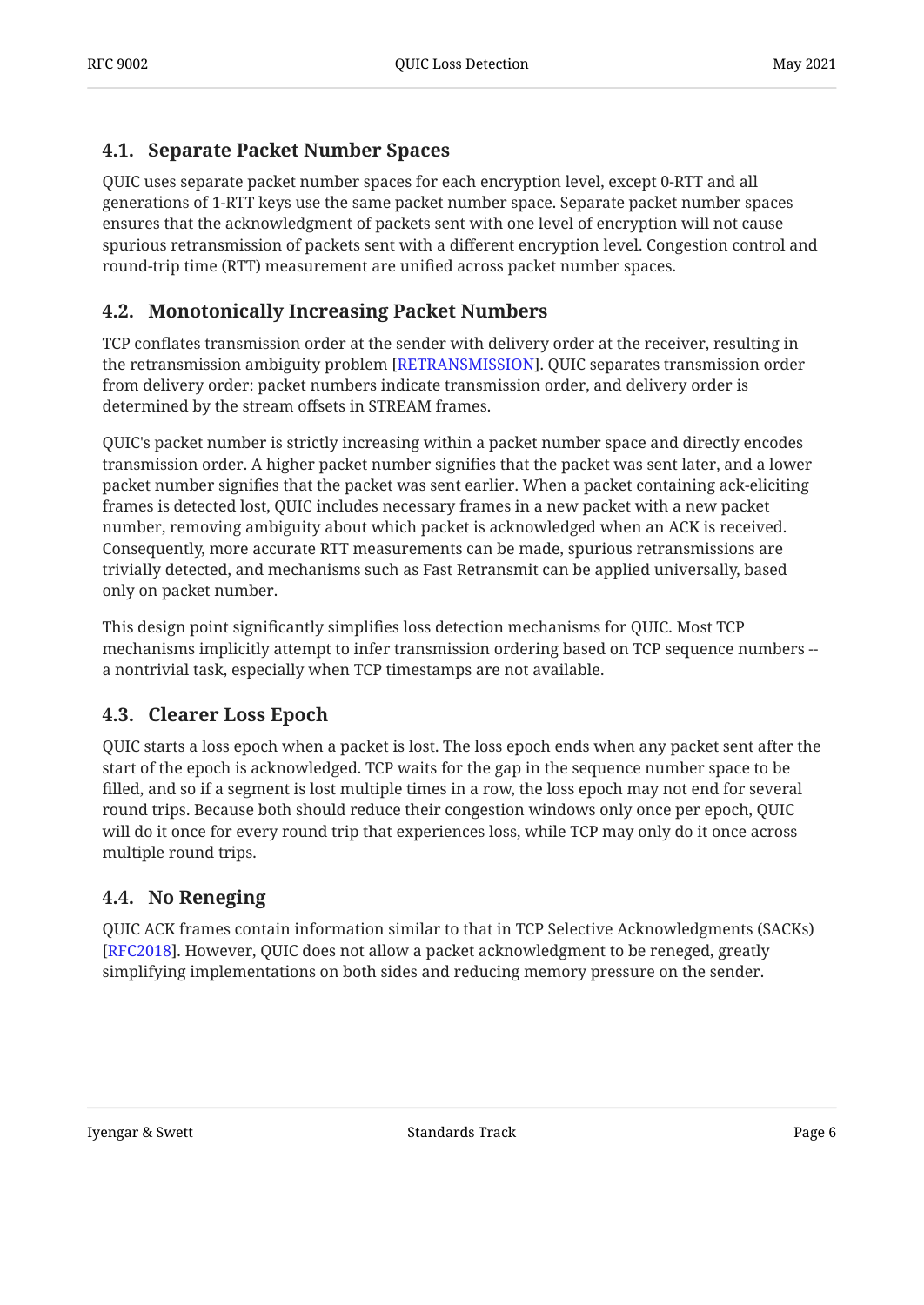### <span id="page-6-0"></span>**[4.5. More ACK Ranges](#page-6-0)**

QUIC supports many ACK ranges, as opposed to TCP's three SACK ranges. In high-loss environments, this speeds recovery, reduces spurious retransmits, and ensures forward progress without relying on timeouts.

### <span id="page-6-1"></span>**[4.6. Explicit Correction for Delayed Acknowledgments](#page-6-1)**

QUIC endpoints measure the delay incurred between when a packet is received and when the corresponding acknowledgment is sent, allowing a peer to maintain a more accurate RTT estimate; see [Section 13.2](https://www.rfc-editor.org/rfc/rfc9000#section-13.2) of [\[QUIC-TRANSPORT](#page-24-3)].

### <span id="page-6-2"></span>**[4.7. Probe Timeout Replaces RTO and TLP](#page-6-2)**

QUIC uses a probe timeout (PTO; see [Section 6.2\)](#page-12-0), with a timer based on TCP's retransmission timeout (RTO) computation; see [\[RFC6298](#page-25-2)]. QUIC's PTO includes the peer's maximum expected acknowledgment delay instead of using a fixed minimum timeout.

Similar to the RACK-TLP loss detection algorithm for TCP [RFC8985], QUIC does not collapse the congestion window when the PTO expires, since a single packet loss at the tail does not indicate persistent congestion. Instead, QUIC collapses the congestion window when persistent congestion is declared; see [Section 7.6.](#page-19-3) In doing this, QUIC avoids unnecessary congestion window reductions, obviating the need for correcting mechanisms such as Forward RTO-Recovery (F-RTO) [RFC5682]. Since QUIC does not collapse the congestion window on a PTO expiration, a QUIC sender is not limited from sending more in-flight packets after a PTO expiration if it still has available congestion window. This occurs when a sender is application limited and the PTO timer expires. This is more aggressive than TCP's RTO mechanism when application limited, but identical when not application limited.

QUIC allows probe packets to temporarily exceed the congestion window whenever the timer expires.

### <span id="page-6-3"></span>**[4.8. The Minimum Congestion Window Is Two Packets](#page-6-3)**

TCP uses a minimum congestion window of one packet. However, loss of that single packet means that the sender needs to wait for a PTO to recover ([Section 6.2\)](#page-12-0), which can be much longer than an RTT. Sending a single ack-eliciting packet also increases the chances of incurring additional latency when a receiver delays its acknowledgment.

QUIC therefore recommends that the minimum congestion window be two packets. While this increases network load, it is considered safe since the sender will still reduce its sending rate exponentially under persistent congestion ([Section 6.2\)](#page-12-0).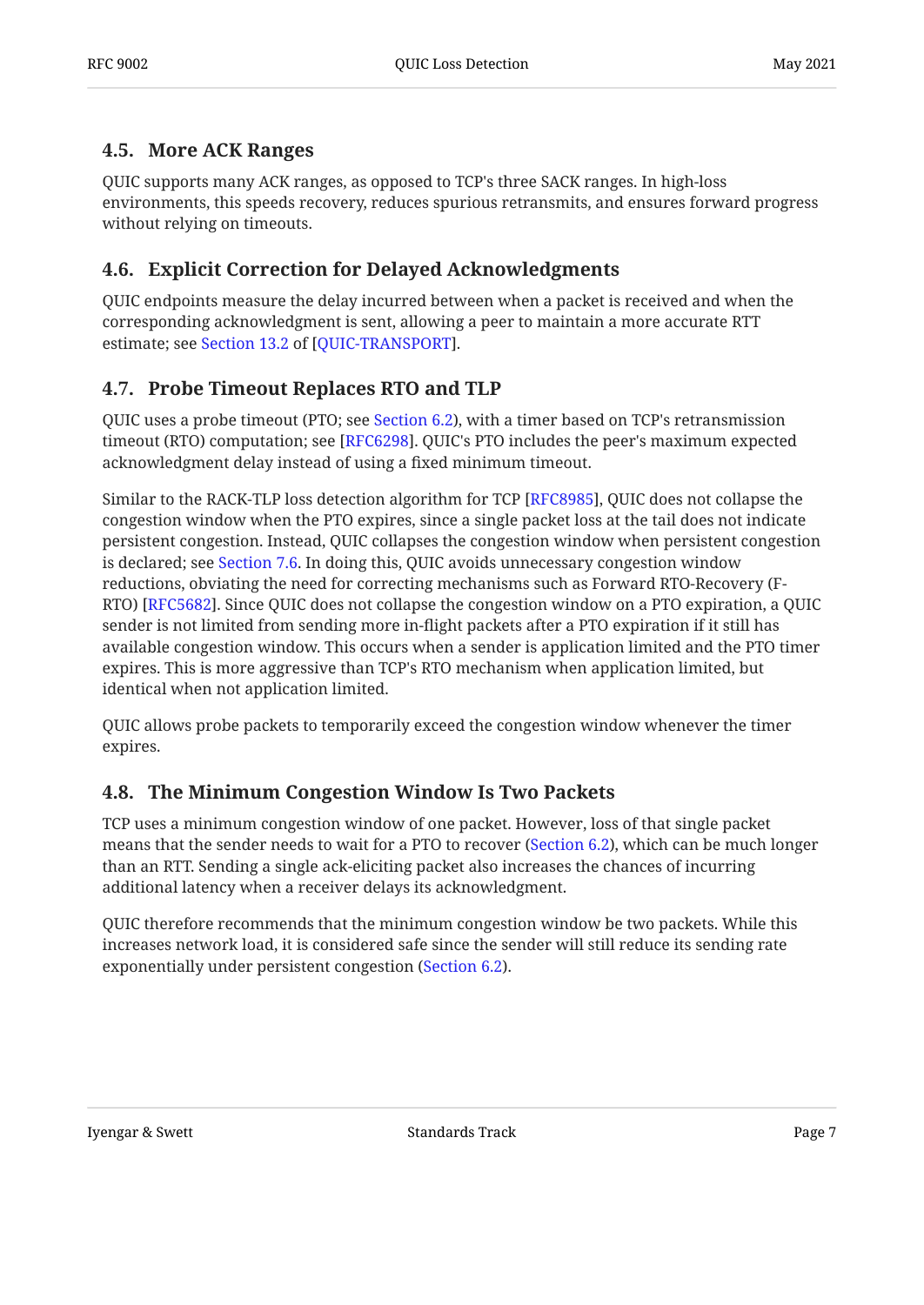### <span id="page-7-0"></span>**[4.9. Handshake Packets Are Not Special](#page-7-0)**

TCP treats the loss of SYN or SYN-ACK packet as persistent congestion and reduces the congestion window to one packet; see [RFC5681]. QUIC treats loss of a packet containing handshake data the same as other losses.

# <span id="page-7-1"></span>**[5. Estimating the Round-Trip Time](#page-7-1)**

At a high level, an endpoint measures the time from when a packet was sent to when it is acknowledged as an RTT sample. The endpoint uses RTT samples and peer-reported host delays (seeSection 13.2 of [QUIC-TRANSPORT]) to generate a statistical description of the network path's RTT. An endpoint computes the following three values for each path: the minimum value over a period of time (min\_rtt), an exponentially weighted moving average (smoothed\_rtt), and the mean deviation (referred to as "variation" in the rest of this document) in the observed RTT samples (rttvar).

### <span id="page-7-2"></span>**[5.1. Generating RTT Samples](#page-7-2)**

An endpoint generates an RTT sample on receiving an ACK frame that meets the following two conditions:

- the largest acknowledged packet number is newly acknowledged, and •
- at least one of the newly acknowledged packets was ack-eliciting. •

The RTT sample, latest\_rtt, is generated as the time elapsed since the largest acknowledged packet was sent:

latest\_rtt = ack\_time - send\_time\_of\_largest\_acked

An RTT sample is generated using only the largest acknowledged packet in the received ACK frame. This is because a peer reports acknowledgment delays for only the largest acknowledged packet in an ACK frame. While the reported acknowledgment delay is not used by the RTT sample measurement, it is used to adjust the RTT sample in subsequent computations of smoothed\_rtt and rttvar [\(Section 5.3](#page-8-1)).

To avoid generating multiple RTT samples for a single packet, an ACK frame **SHOULD NOT** be used to update RTT estimates if it does not newly acknowledge the largest acknowledged packet.

An RTT sample **MUST NOT** be generated on receiving an ACK frame that does not newly acknowledge at least one ack-eliciting packet. A peer usually does not send an ACK frame when only non-ack-eliciting packets are received. Therefore, an ACK frame that contains acknowledgments for only non-ack-eliciting packets could include an arbitrarily large ACK Delay value. Ignoring such ACK frames avoids complications in subsequent smoothed\_rtt and rttvar computations.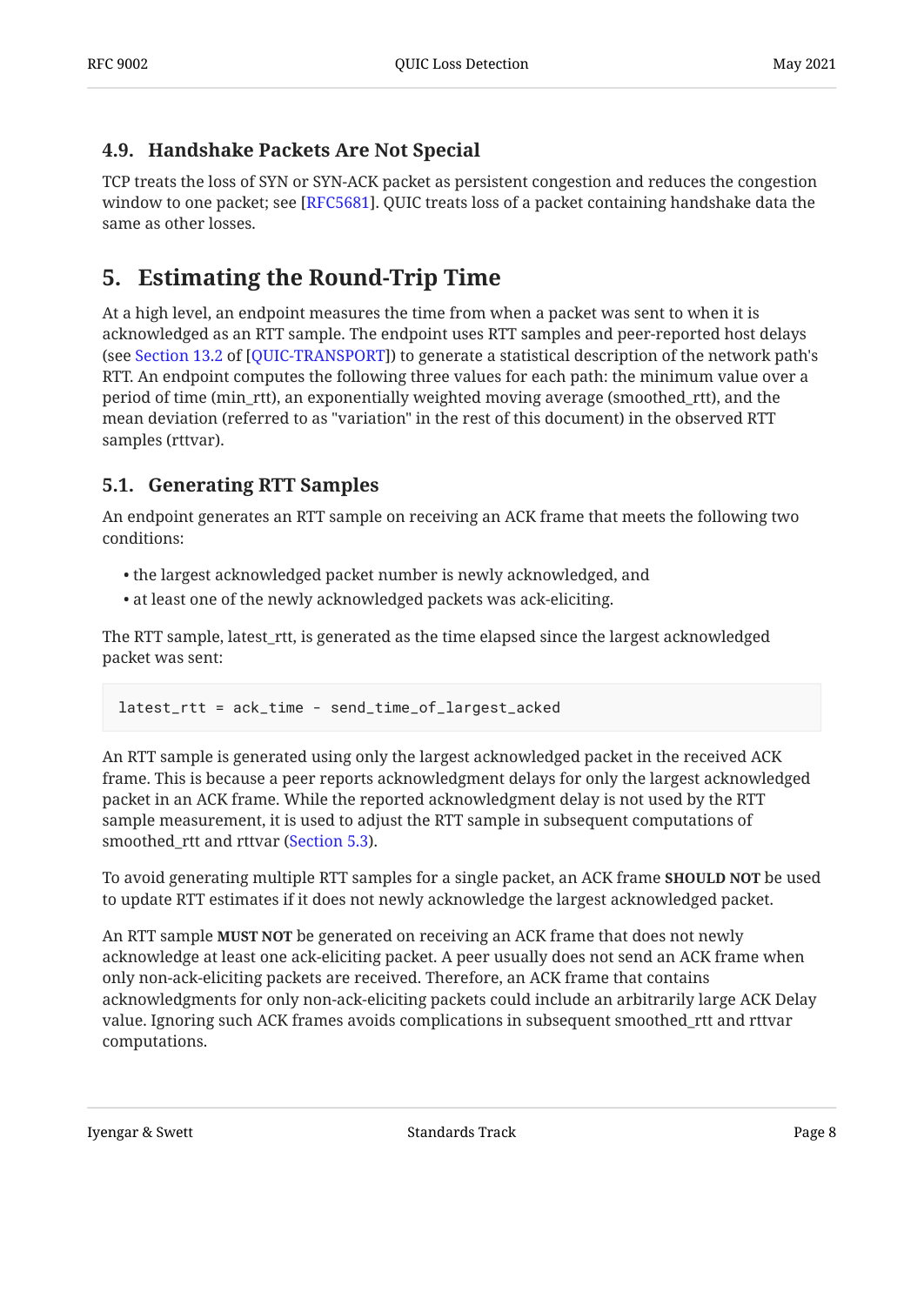A sender might generate multiple RTT samples per RTT when multiple ACK frames are received within an RTT. As suggested in [RFC6298], doing so might result in inadequate history in smoothed\_rtt and rttvar. Ensuring that RTT estimates retain sufficient history is an open research question.

### <span id="page-8-0"></span>**[5.2. Estimating min\\_rtt](#page-8-0)**

min\_rtt is the sender's estimate of the minimum RTT observed for a given network path over a period of time. In this document, min\_rtt is used by loss detection to reject implausibly small RTT samples.

min\_rtt **MUST** be set to the latest\_rtt on the first RTT sample. min\_rtt **MUST** be set to the lesser of min\_rtt and latest\_rtt ([Section 5.1\)](#page-7-2) on all other samples.

An endpoint uses only locally observed times in computing the min\_rtt and does not adjust for acknowledgment delays reported by the peer. Doing so allows the endpoint to set a lower bound for the smoothed\_rtt based entirely on what it observes (see [Section 5.3](#page-8-1)) and limits potential underestimation due to erroneously reported delays by the peer.

The RTT for a network path may change over time. If a path's actual RTT decreases, the min\_rtt will adapt immediately on the first low sample. If the path's actual RTT increases, however, the min\_rtt will not adapt to it, allowing future RTT samples that are smaller than the new RTT to be included in smoothed\_rtt.

Endpoints **SHOULD** set the min\_rtt to the newest RTT sample after persistent congestion is established. This avoids repeatedly declaring persistent congestion when the RTT increases. This also allows a connection to reset its estimate of min\_rtt and smoothed\_rtt after a disruptive network event; see [Section 5.3.](#page-8-1)

Endpoints **MAY** reestablish the min\_rtt at other times in the connection, such as when traffic volume is low and an acknowledgment is received with a low acknowledgment delay. Implementations **SHOULD NOT** refresh the min\_rtt value too often since the actual minimum RTT of the path is not frequently observable.

## <span id="page-8-1"></span>**[5.3. Estimating smoothed\\_rtt and rttvar](#page-8-1)**

smoothed\_rtt is an exponentially weighted moving average of an endpoint's RTT samples, and rttvar estimates the variation in the RTT samples using a mean variation.

The calculation of smoothed\_rtt uses RTT samples after adjusting them for acknowledgment delays. These delays are decoded from the ACK Delay field of ACK frames as described in [Section](https://www.rfc-editor.org/rfc/rfc9000#section-19.3) . [19.3](https://www.rfc-editor.org/rfc/rfc9000#section-19.3) of [\[QUIC-TRANSPORT](#page-24-3)]

The peer might report acknowledgment delays that are larger than the peer's max\_ack\_delay during the handshake ([Section 13.2.1](https://www.rfc-editor.org/rfc/rfc9000#section-13.2.1) of [[QUIC-TRANSPORT\]](#page-24-3)). To account for this, the endpoint **SHOULD** ignore max\_ack\_delay until the handshake is confirmed, as defined in [Section 4.1.2](https://www.rfc-editor.org/rfc/rfc9001#section-4.1.2) of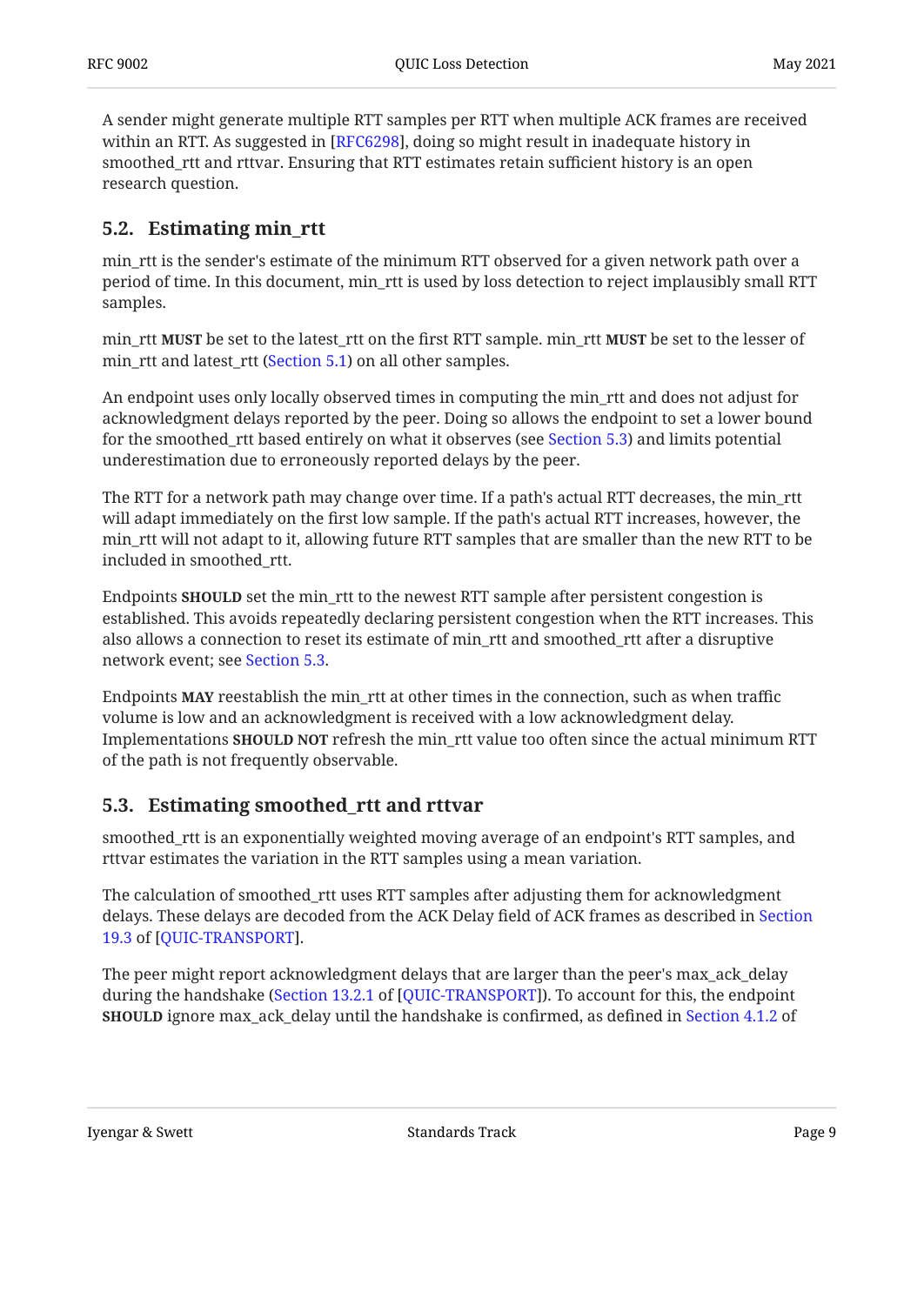[[QUIC-TLS\]](#page-24-6). When they occur, these large acknowledgment delays are likely to be non-repeating and limited to the handshake. The endpoint can therefore use them without limiting them to the max\_ack\_delay, avoiding unnecessary inflation of the RTT estimate.

Note that a large acknowledgment delay can result in a substantially inflated smoothed\_rtt if there is an error either in the peer's reporting of the acknowledgment delay or in the endpoint's min\_rtt estimate. Therefore, prior to handshake confirmation, an endpoint **MAY** ignore RTT samples if adjusting the RTT sample for acknowledgment delay causes the sample to be less than the min\_rtt.

After the handshake is confirmed, any acknowledgment delays reported by the peer that are greater than the peer's max\_ack\_delay are attributed to unintentional but potentially repeating delays, such as scheduler latency at the peer or loss of previous acknowledgments. Excess delays could also be due to a noncompliant receiver. Therefore, these extra delays are considered effectively part of path delay and incorporated into the RTT estimate.

Therefore, when adjusting an RTT sample using peer-reported acknowledgment delays, an endpoint:

- **MAY** ignore the acknowledgment delay for Initial packets, since these acknowledgments are not delayed by the peer ([Section 13.2.1](https://www.rfc-editor.org/rfc/rfc9000#section-13.2.1) of [\[QUIC-TRANSPORT](#page-24-3)]);
- **SHOULD** ignore the peer's max\_ack\_delay until the handshake is confirmed;
- **MUST** use the lesser of the acknowledgment delay and the peer's max\_ack\_delay after the handshake is confirmed; and
- $\bullet$  **MUST NOT** subtract the acknowledgment delay from the RTT sample if the resulting value is smaller than the min\_rtt. This limits the underestimation of the smoothed\_rtt due to a misreporting peer.

Additionally, an endpoint might postpone the processing of acknowledgments when the corresponding decryption keys are not immediately available. For example, a client might receive an acknowledgment for a 0-RTT packet that it cannot decrypt because 1-RTT packet protection keys are not yet available to it. In such cases, an endpoint **SHOULD** subtract such local delays from its RTT sample until the handshake is confirmed.

Similar to [RFC6298], smoothed\_rtt and rttvar are computed as follows.

An endpoint initializes the RTT estimator during connection establishment and when the estimatoris reset during connection migration; see Section 9.4 of [QUIC-TRANSPORT]. Before any RTT samples are available for a new path or when the estimator is reset, the estimator is initialized using the initial RTT; see [Section 6.2.2.](#page-13-0)

smoothed\_rtt and rttvar are initialized as follows, where kInitialRtt contains the initial RTT value:

```
smoothed_rtt = kInitialRtt
rttvar = kInitialRtt / 2
```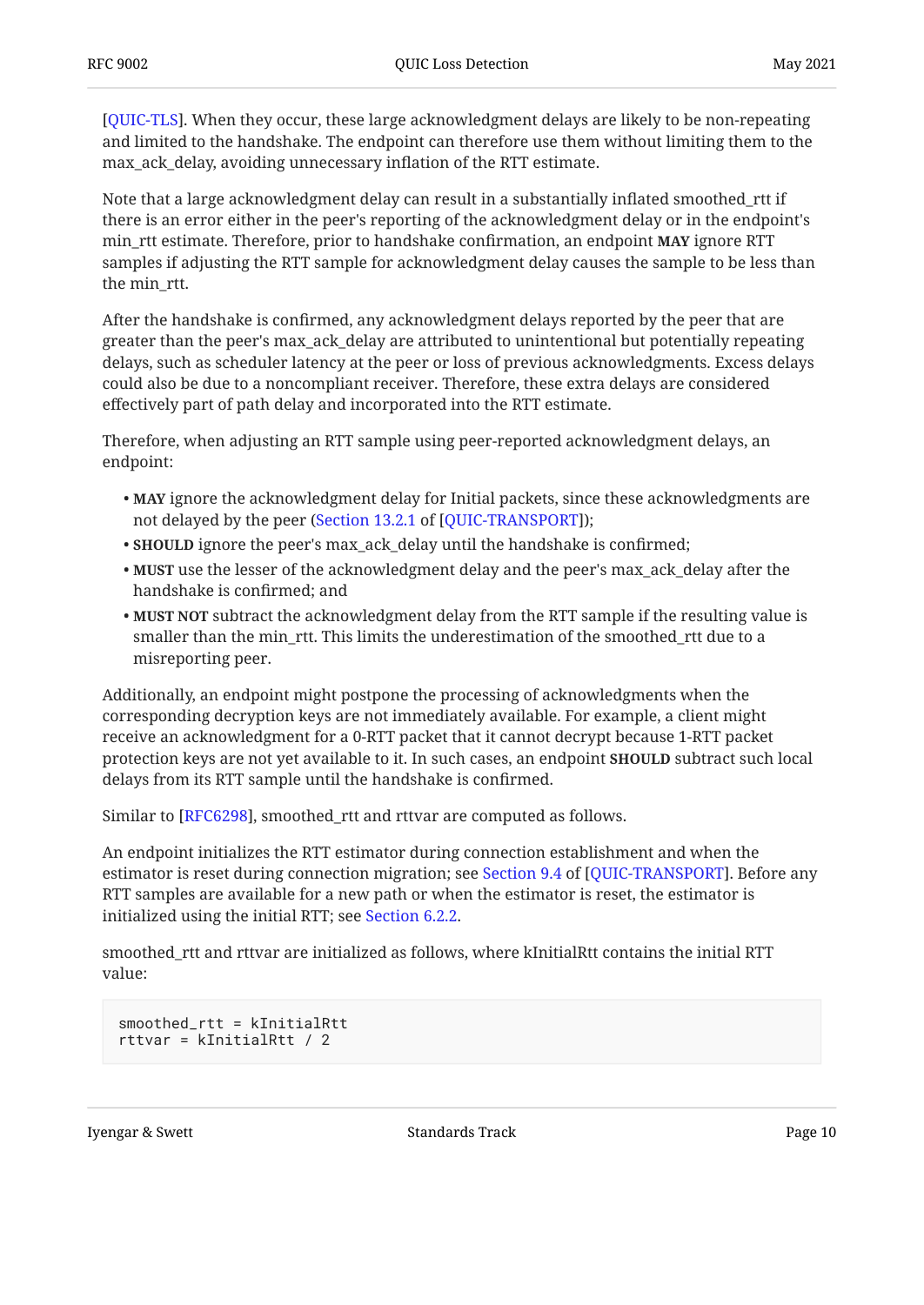RTT samples for the network path are recorded in latest\_rtt; see [Section 5.1.](#page-7-2) On the first RTT sample after initialization, the estimator is reset using that sample. This ensures that the estimator retains no history of past samples. Packets sent on other paths do not contribute RTT samplesto the current path, as described in Section 9.4 of [QUIC-TRANSPORT].

On the first RTT sample after initialization, smoothed\_rtt and rttvar are set as follows:

```
smoothed_rtt = latest_rtt
rttvar = latest_rtt / 2
```
On subsequent RTT samples, smoothed\_rtt and rttvar evolve as follows:

```
ack_delay = decoded acknowledgment delay from ACK frame
if (handshake confirmed):
   ack_delay = min(ack_delay, max_ack_delay)
adjusted_rtt = latest_rtt
if (latest_rtt >= min_rtt + ack_delay):
   adjusted_rtt = latest_rtt - ack_delay
smoothed_rtt = 7/8 * smoothed_rtt + 1/8 * adjusted_rtt
rttvar_sample = abs(smoothed_rtt - adjusted_rtt)
rttvar = 3/4 * rttvar + 1/4 * rttvar_sample
```
## <span id="page-10-0"></span>**[6. Loss Detection](#page-10-0)**

QUIC senders use acknowledgments to detect lost packets and a PTO to ensure acknowledgments are received; see [Section 6.2](#page-12-0). This section provides a description of these algorithms.

If a packet is lost, the QUIC transport needs to recover from that loss, such as by retransmitting the data, sending an updated frame, or discarding the frame. For more information, see [Section](https://www.rfc-editor.org/rfc/rfc9000#section-13.3) . [13.3](https://www.rfc-editor.org/rfc/rfc9000#section-13.3) of [\[QUIC-TRANSPORT](#page-24-3)]

Loss detection is separate per packet number space, unlike RTT measurement and congestion control, because RTT and congestion control are properties of the path, whereas loss detection also relies upon key availability.

### <span id="page-10-1"></span>**[6.1. Acknowledgment-Based Detection](#page-10-1)**

Acknowledgment-based loss detection implements the spirit of TCP's Fast Retransmit [[RFC5681\]](#page-25-4), Early Retransmit [[RFC5827\]](#page-25-5), Forward Acknowledgment [FACK], SACK loss recovery [RFC6675], and RACK-TLP [RFC8985]. This section provides an overview of how these algorithms are implemented in QUIC.

A packet is declared lost if it meets all of the following conditions:

- The packet is unacknowledged, in flight, and was sent prior to an acknowledged packet. •
- The packet was sent kPacketThreshold packets before an acknowledged packet [\(Section](#page-11-0) [6.1.1\)](#page-11-0), or it was sent long enough in the past ([Section 6.1.2\)](#page-11-1).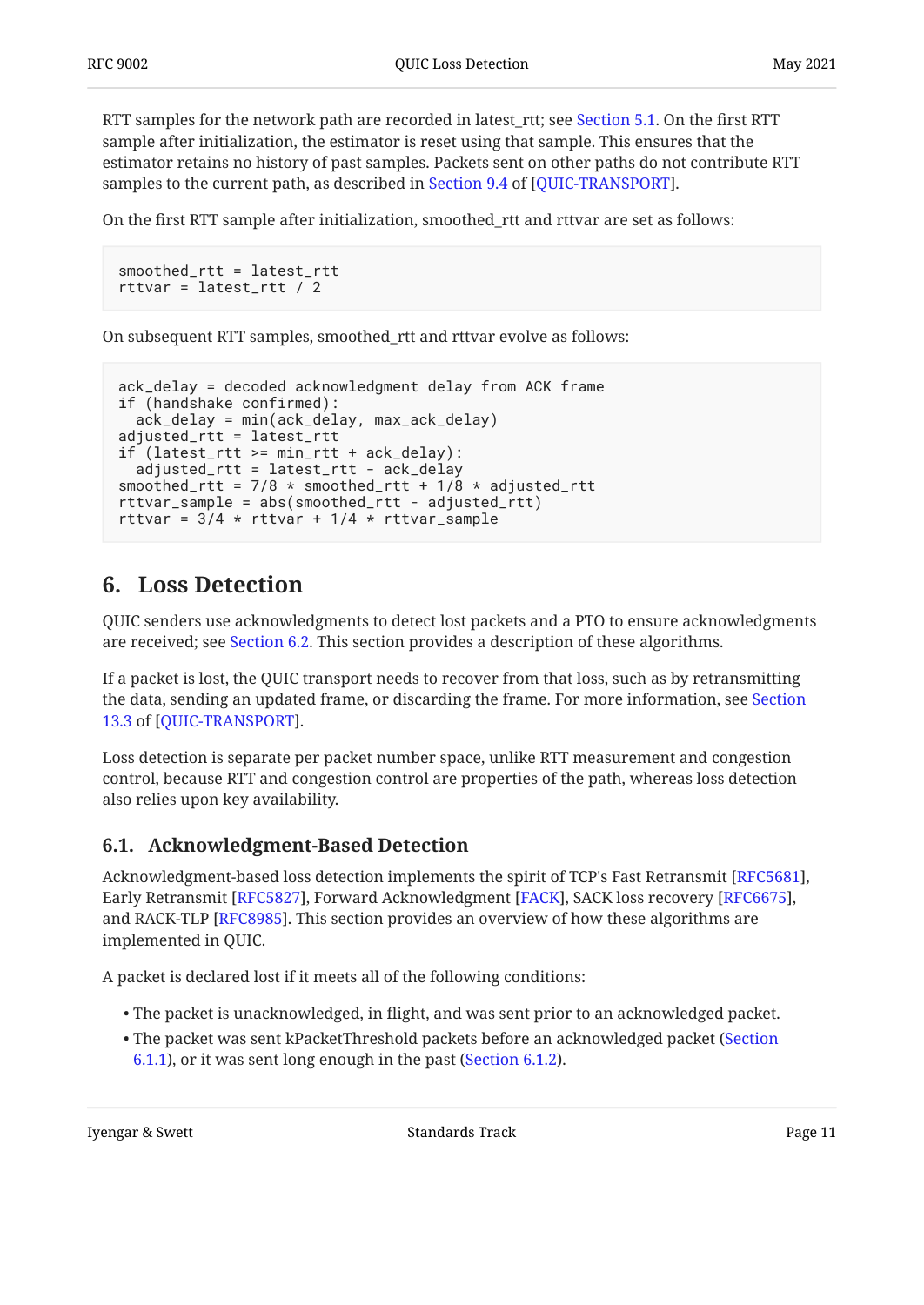The acknowledgment indicates that a packet sent later was delivered, and the packet and time thresholds provide some tolerance for packet reordering.

Spuriously declaring packets as lost leads to unnecessary retransmissions and may result in degraded performance due to the actions of the congestion controller upon detecting loss. Implementations can detect spurious retransmissions and increase the packet or time reordering threshold to reduce future spurious retransmissions and loss events. Implementations with adaptive time thresholds MAY choose to start with smaller initial reordering thresholds to minimize recovery latency.

#### <span id="page-11-0"></span>**[6.1.1. Packet Threshold](#page-11-0)**

The **RECOMMENDED** initial value for the packet reordering threshold (kPacketThreshold) is 3, based on best practices for TCP loss detection [RFC5681] [RFC6675]. In order to remain similar to TCP, implementations **SHOULD NOT** use a packet threshold less than 3; see [RFC5681].

Some networks may exhibit higher degrees of packet reordering, causing a sender to detect spurious losses. Additionally, packet reordering could be more common with QUIC than TCP because network elements that could observe and reorder TCP packets cannot do that for QUIC and also because QUIC packet numbers are encrypted. Algorithms that increase the reordering threshold after spuriously detecting losses, such as RACK [\[RFC8985](#page-26-3)], have proven to be useful in TCP and are expected to be at least as useful in QUIC.

#### <span id="page-11-1"></span>**[6.1.2. Time Threshold](#page-11-1)**

Once a later packet within the same packet number space has been acknowledged, an endpoint **SHOULD** declare an earlier packet lost if it was sent a threshold amount of time in the past. To avoid declaring packets as lost too early, this time threshold **MUST** be set to at least the local timer granularity, as indicated by the kGranularity constant. The time threshold is:

max(kTimeThreshold \* max(smoothed\_rtt, latest\_rtt), kGranularity)

If packets sent prior to the largest acknowledged packet cannot yet be declared lost, then a timer **SHOULD** be set for the remaining time.

Using max(smoothed\_rtt, latest\_rtt) protects from the two following cases:

- $\bullet$  the latest RTT sample is lower than the smoothed RTT, perhaps due to reordering where the acknowledgment encountered a shorter path;
- $\bullet$  the latest RTT sample is higher than the smoothed RTT, perhaps due to a sustained increase in the actual RTT, but the smoothed RTT has not yet caught up.

The RECOMMENDED time threshold (kTimeThreshold), expressed as an RTT multiplier, is 9/8. The **RECOMMENDED** value of the timer granularity (kGranularity) is 1 millisecond.

Note: TCP's RACK [RFC8985] specifies a slightly larger threshold, equivalent to 5/4, for a similar purpose. Experience with QUIC shows that 9/8 works well.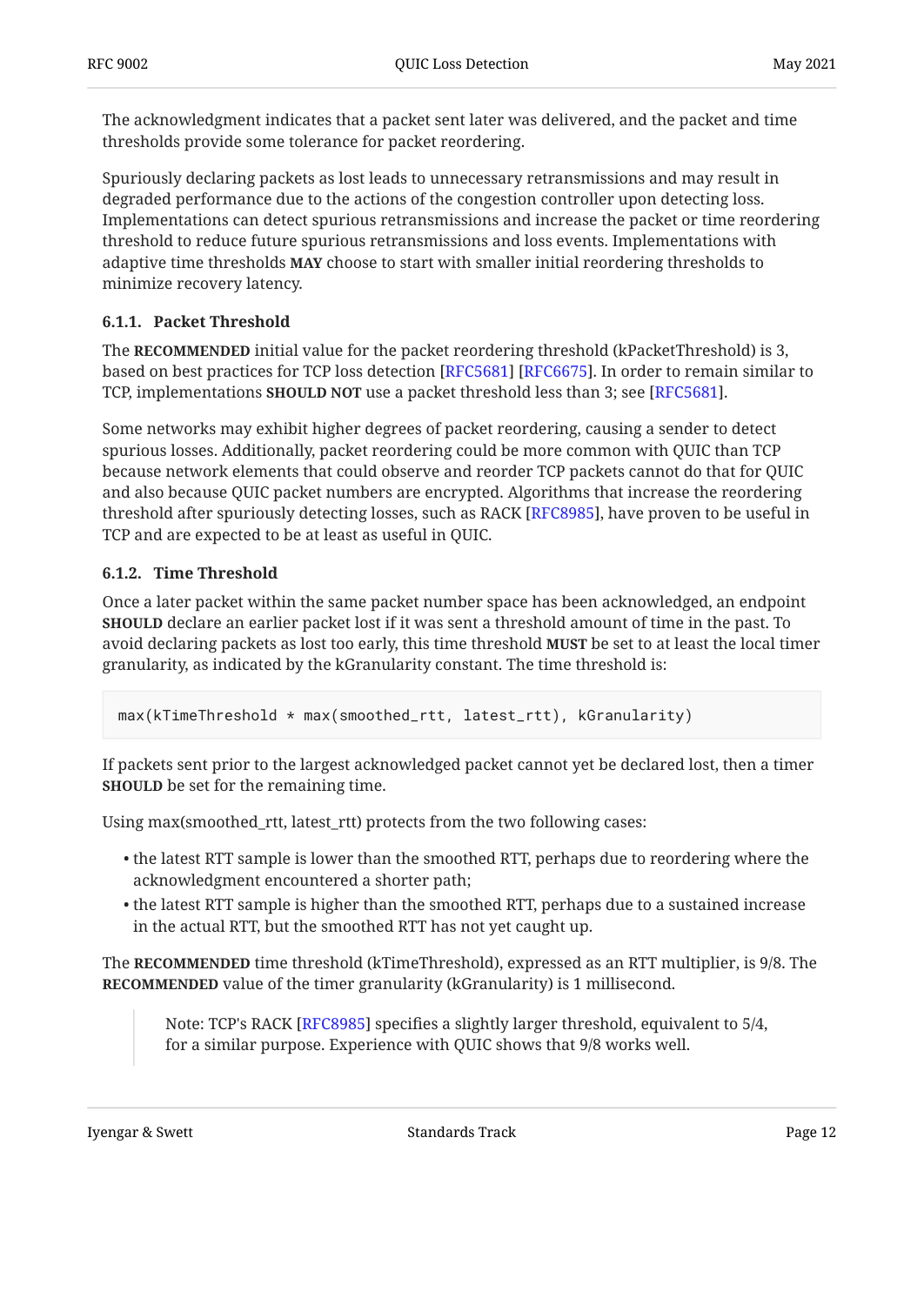Implementations MAY experiment with absolute thresholds, thresholds from previous connections, adaptive thresholds, or the including of RTT variation. Smaller thresholds reduce reordering resilience and increase spurious retransmissions, and larger thresholds increase loss detection delay.

### <span id="page-12-0"></span>**[6.2. Probe Timeout](#page-12-0)**

A Probe Timeout (PTO) triggers the sending of one or two probe datagrams when ack-eliciting packets are not acknowledged within the expected period of time or the server may not have validated the client's address. A PTO enables a connection to recover from loss of tail packets or acknowledgments.

As with loss detection, the PTO is per packet number space. That is, a PTO value is computed per packet number space.

A PTO timer expiration event does not indicate packet loss and **MUST NOT** cause prior unacknowledged packets to be marked as lost. When an acknowledgment is received that newly acknowledges packets, loss detection proceeds as dictated by the packet and time threshold mechanisms; see [Section 6.1.](#page-10-1)

The PTO algorithm used in QUIC implements the reliability functions of Tail Loss Probe [[RFC8985\]](#page-26-3), RTO [RFC5681], and F-RTO algorithms for TCP [RFC5682]. The timeout computation is based on TCP's RTO period [RFC6298].

#### <span id="page-12-1"></span>**[6.2.1. Computing PTO](#page-12-1)**

When an ack-eliciting packet is transmitted, the sender schedules a timer for the PTO period as follows:

```
PTO = smoothed_rtt + max(4*rttvar, kGranularity) + max_ack_delay
```
The PTO period is the amount of time that a sender ought to wait for an acknowledgment of a sent packet. This time period includes the estimated network RTT (smoothed\_rtt), the variation in the estimate (4\*rttvar), and max\_ack\_delay, to account for the maximum time by which a receiver might delay sending an acknowledgment.

When the PTO is armed for Initial or Handshake packet number spaces, the max\_ack\_delay in the PTO period computation is set to 0, since the peer is expected to not delay these packets intentionally; see Section 13.2.1 of [QUIC-TRANSPORT].

The PTO period **MUST** be at least kGranularity to avoid the timer expiring immediately.

When ack-eliciting packets in multiple packet number spaces are in flight, the timer **MUST** be set to the earlier value of the Initial and Handshake packet number spaces.

An endpoint **MUST NOT** set its PTO timer for the Application Data packet number space until the handshake is confirmed. Doing so prevents the endpoint from retransmitting information in packets when either the peer does not yet have the keys to process them or the endpoint does not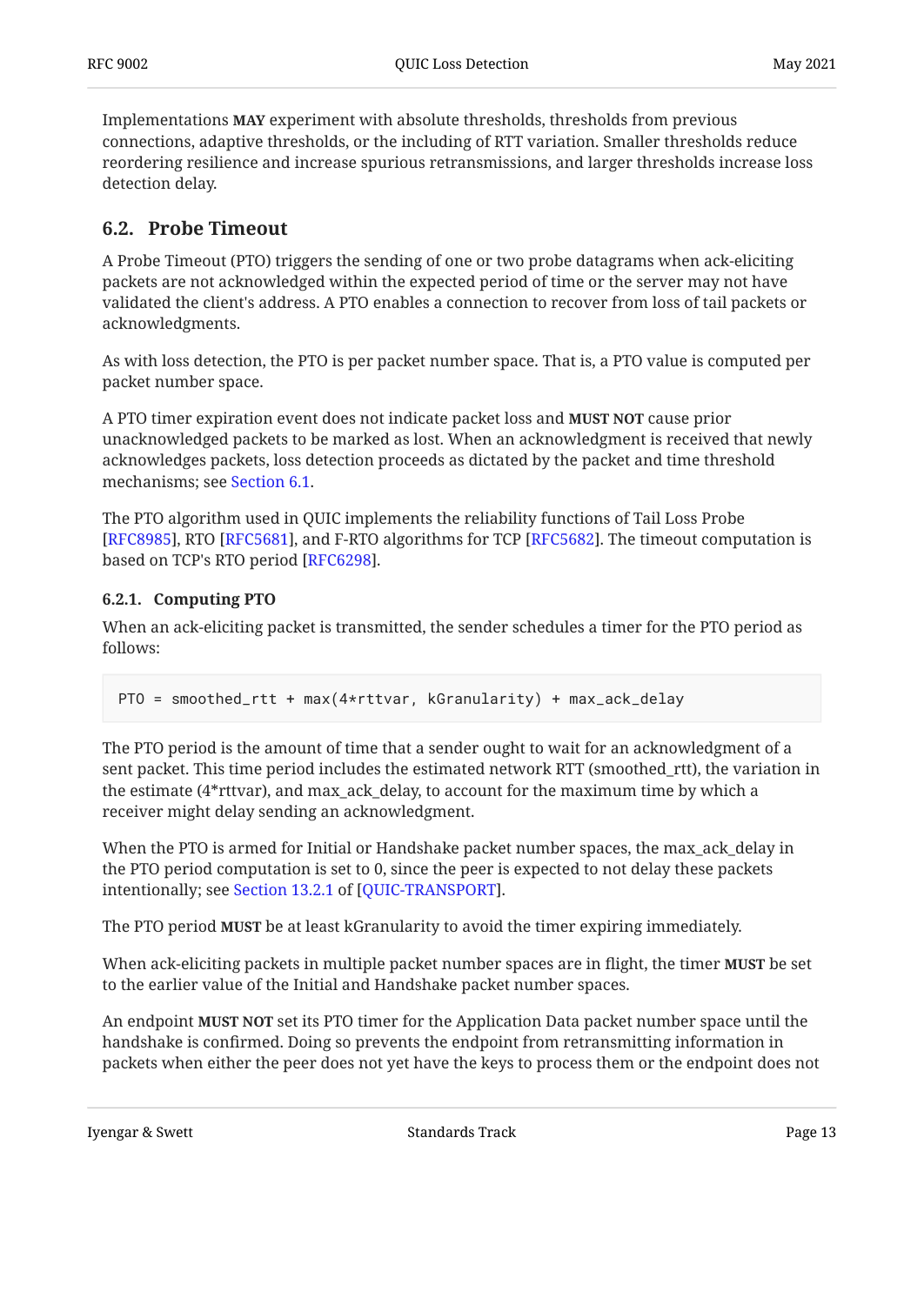yet have the keys to process their acknowledgments. For example, this can happen when a client sends 0-RTT packets to the server; it does so without knowing whether the server will be able to decrypt them. Similarly, this can happen when a server sends 1-RTT packets before confirming that the client has verified the server's certificate and can therefore read these 1-RTT packets.

A sender **SHOULD** restart its PTO timer every time an ack-eliciting packet is sent or acknowledged, or when Initial or Handshake keys are discarded ([Section 4.9](https://www.rfc-editor.org/rfc/rfc9001#section-4.9) of [[QUIC-TLS](#page-24-6)]). This ensures the PTO is always set based on the latest estimate of the RTT and for the correct packet across packet number spaces.

When a PTO timer expires, the PTO backoff **MUST** be increased, resulting in the PTO period being set to twice its current value. The PTO backoff factor is reset when an acknowledgment is received, except in the following case. A server might take longer to respond to packets during the handshake than otherwise. To protect such a server from repeated client probes, the PTO backoff is not reset at a client that is not yet certain that the server has finished validating the client's address. That is, a client does not reset the PTO backoff factor on receiving acknowledgments in Initial packets.

This exponential reduction in the sender's rate is important because consecutive PTOs might be caused by loss of packets or acknowledgments due to severe congestion. Even when there are ack-eliciting packets in flight in multiple packet number spaces, the exponential increase in PTO occurs across all spaces to prevent excess load on the network. For example, a timeout in the Initial packet number space doubles the length of the timeout in the Handshake packet number space.

The total length of time over which consecutive PTOs expire is limited by the idle timeout.

The PTO timer **MUST NOT** be set if a timer is set for time threshold loss detection; see [Section](#page-11-1) [6.1.2.](#page-11-1) A timer that is set for time threshold loss detection will expire earlier than the PTO timer in most cases and is less likely to spuriously retransmit data.

#### <span id="page-13-0"></span>**[6.2.2. Handshakes and New Paths](#page-13-0)**

Resumed connections over the same network **MAY** use the previous connection's final smoothed RTT value as the resumed connection's initial RTT. When no previous RTT is available, the initial RTT SHOULD be set to 333 milliseconds. This results in handshakes starting with a PTO of 1 second, as recommended for TCP's initial RTO; see Section 2 of [RFC6298].

A connection **MAY** use the delay between sending a PATH\_CHALLENGE and receiving a PATH\_RESPONSE to set the initial RTT (see kInitialRtt in [Appendix A.2](#page-27-0)) for a new path, but the delay **SHOULD NOT** be considered an RTT sample.

When the Initial keys and Handshake keys are discarded (see [Section 6.4\)](#page-16-0), any Initial packets and Handshake packets can no longer be acknowledged, so they are removed from bytes in flight. When Initial or Handshake keys are discarded, the PTO and loss detection timers **MUST** be reset, because discarding keys indicates forward progress and the loss detection timer might have been set for a now-discarded packet number space.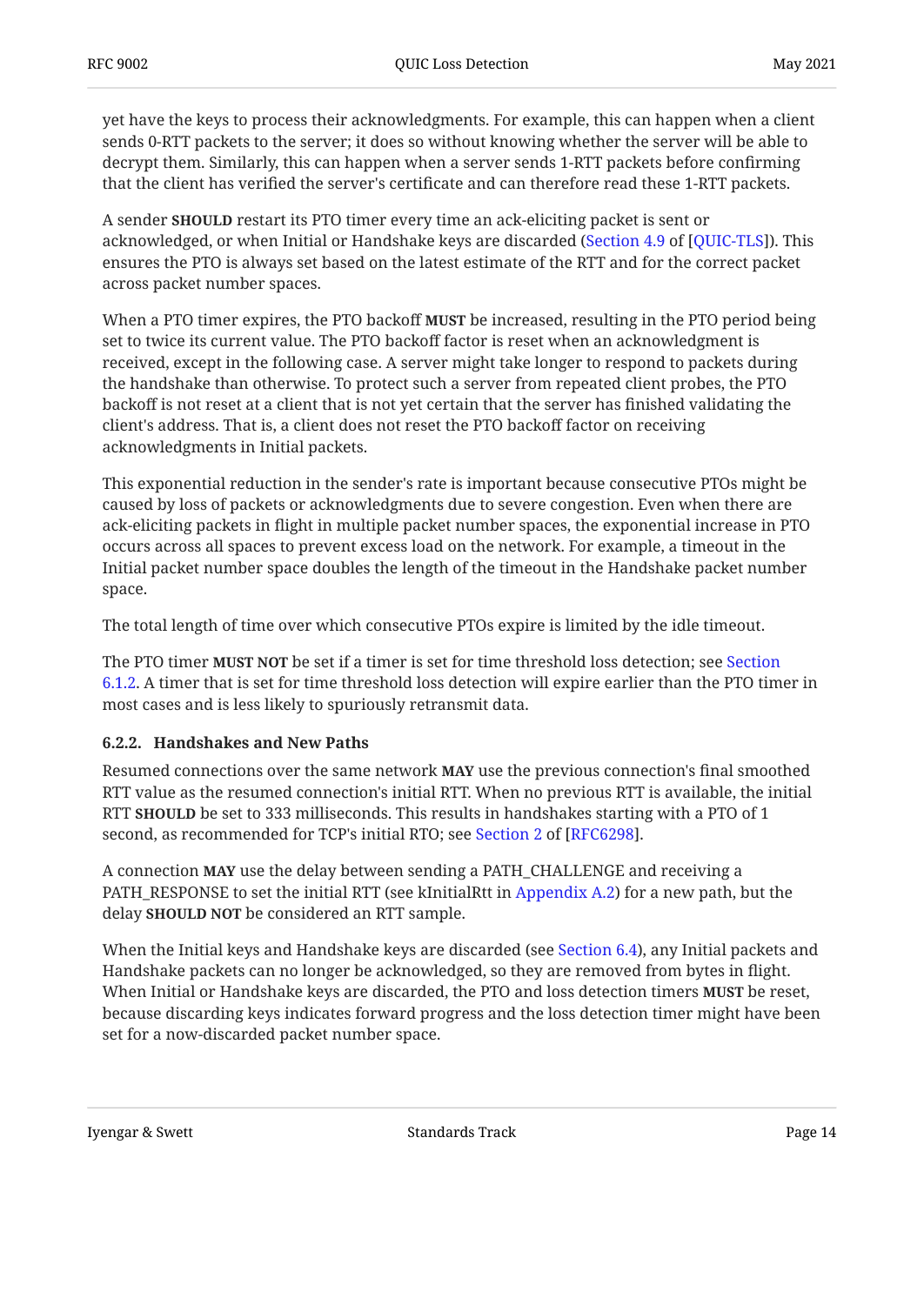#### <span id="page-14-2"></span>**[6.2.2.1. Before Address Validation](#page-14-2)**

Until the server has validated the client's address on the path, the amount of data it can send is limited to three times the amount of data received, as specified in [Section 8.1](https://www.rfc-editor.org/rfc/rfc9000#section-8.1) of [[QUIC-](#page-24-3)[TRANSPORT\]](#page-24-3). If no additional data can be sent, the server's PTO timer **MUST NOT** be armed until datagrams have been received from the client because packets sent on PTO count against the anti-amplification limit.

When the server receives a datagram from the client, the amplification limit is increased and the server resets the PTO timer. If the PTO timer is then set to a time in the past, it is executed immediately. Doing so avoids sending new 1-RTT packets prior to packets critical to the completion of the handshake. In particular, this can happen when 0-RTT is accepted but the server fails to validate the client's address.

Since the server could be blocked until more datagrams are received from the client, it is the client's responsibility to send packets to unblock the server until it is certain that the server has finished its address validation (see Section 8 of [QUIC-TRANSPORT]). That is, the client **MUST** set the PTO timer if the client has not received an acknowledgment for any of its Handshake packets andthe handshake is not confirmed (see Section  $4.1.2$  of [QUIC-TLS]), even if there are no packets in flight. When the PTO fires, the client **MUST** send a Handshake packet if it has Handshake keys, otherwise it **MUST** send an Initial packet in a UDP datagram with a payload of at least 1200 bytes.

#### <span id="page-14-0"></span>**[6.2.3. Speeding up Handshake Completion](#page-14-0)**

When a server receives an Initial packet containing duplicate CRYPTO data, it can assume the client did not receive all of the server's CRYPTO data sent in Initial packets, or the client's estimated RTT is too small. When a client receives Handshake or 1-RTT packets prior to obtaining Handshake keys, it may assume some or all of the server's Initial packets were lost.

To speed up handshake completion under these conditions, an endpoint **MAY**, for a limited number of times per connection, send a packet containing unacknowledged CRYPTO data earlier than the PTO expiry, subject to the address validation limits in Section 8.1 of [QUIC-TRANSPORT]. Doing so at most once for each connection is adequate to quickly recover from a single packet loss. An endpoint that always retransmits packets in response to receiving packets that it cannot process risks creating an infinite exchange of packets.

Endpoints can also use coalesced packets (see Section 12.2 of [QUIC-TRANSPORT]) to ensure that each datagram elicits at least one acknowledgment. For example, a client can coalesce an Initial packet containing PING and PADDING frames with a 0-RTT data packet, and a server can coalesce an Initial packet containing a PING frame with one or more packets in its first flight.

#### <span id="page-14-1"></span>**[6.2.4. Sending Probe Packets](#page-14-1)**

When a PTO timer expires, a sender **MUST** send at least one ack-eliciting packet in the packet number space as a probe. An endpoint **MAY** send up to two full-sized datagrams containing ackeliciting packets to avoid an expensive consecutive PTO expiration due to a single lost datagram or to transmit data from multiple packet number spaces. All probe packets sent on a PTO **MUST** be ack-eliciting.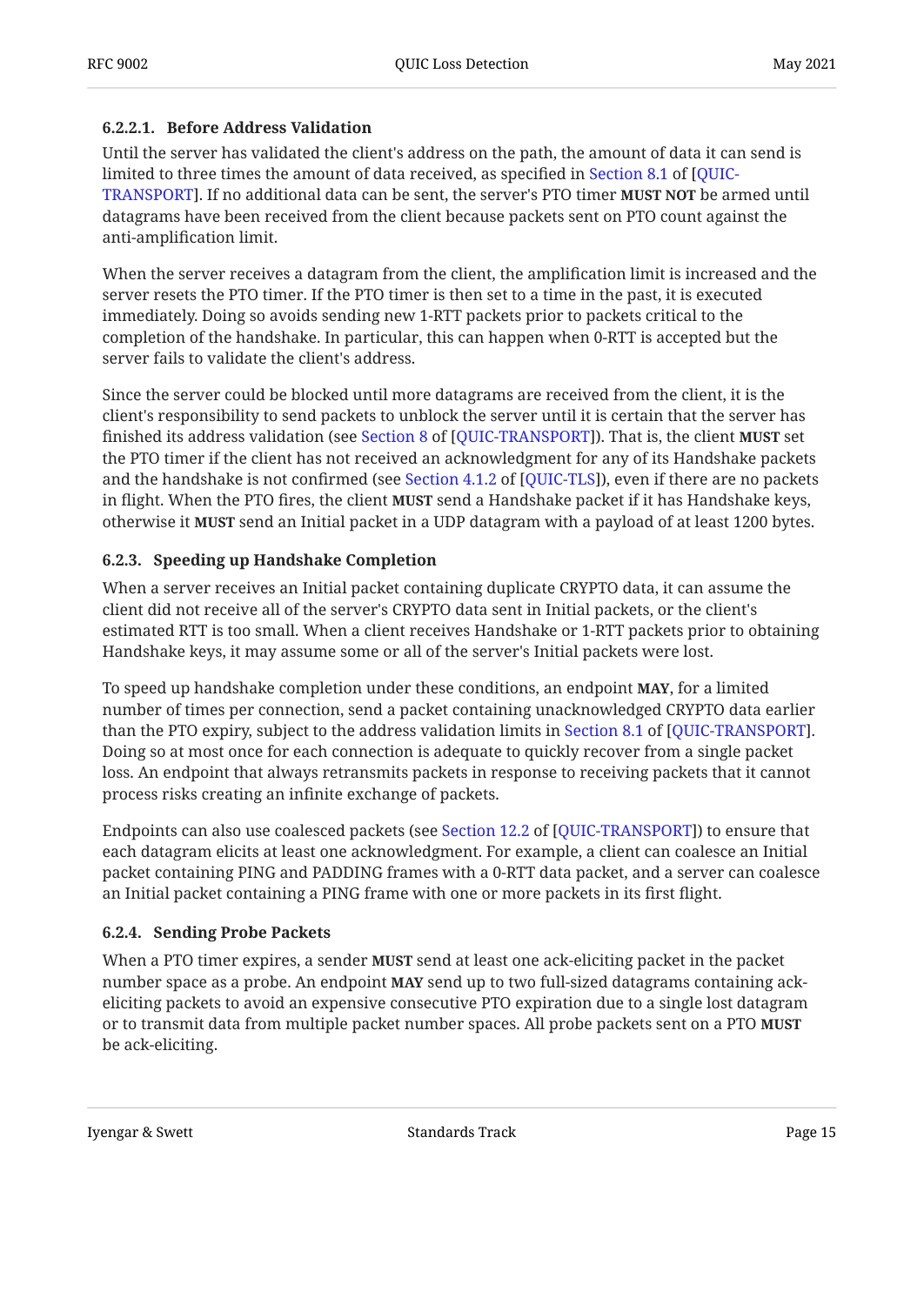In addition to sending data in the packet number space for which the timer expired, the sender **SHOULD** send ack-eliciting packets from other packet number spaces with in-flight data, coalescing packets if possible. This is particularly valuable when the server has both Initial and Handshake data in flight or when the client has both Handshake and Application Data in flight because the peer might only have receive keys for one of the two packet number spaces.

If the sender wants to elicit a faster acknowledgment on PTO, it can skip a packet number to eliminate the acknowledgment delay.

An endpoint **SHOULD** include new data in packets that are sent on PTO expiration. Previously  $\boldsymbol{\delta}$  sent data **MAY** be sent if no new data can be sent. Implementations **MAY** use alternative strategies for determining the content of probe packets, including sending new or retransmitted data based on the application's priorities.

It is possible the sender has no new or previously sent data to send. As an example, consider the following sequence of events: new application data is sent in a STREAM frame, deemed lost, then retransmitted in a new packet, and then the original transmission is acknowledged. When there is no data to send, the sender **SHOULD** send a PING or other ack-eliciting frame in a single packet, rearming the PTO timer.

Alternatively, instead of sending an ack-eliciting packet, the sender mark any packets still in **MAY** flight as lost. Doing so avoids sending an additional packet but increases the risk that loss is declared too aggressively, resulting in an unnecessary rate reduction by the congestion controller.

Consecutive PTO periods increase exponentially, and as a result, connection recovery latency increases exponentially as packets continue to be dropped in the network. Sending two packets on PTO expiration increases resilience to packet drops, thus reducing the probability of consecutive PTO events.

When the PTO timer expires multiple times and new data cannot be sent, implementations must choose between sending the same payload every time or sending different payloads. Sending the same payload may be simpler and ensures the highest priority frames arrive first. Sending different payloads each time reduces the chances of spurious retransmission.

### <span id="page-15-0"></span>**[6.3. Handling Retry Packets](#page-15-0)**

A Retry packet causes a client to send another Initial packet, effectively restarting the connection process. A Retry packet indicates that the Initial packet was received but not processed. A Retry packet cannot be treated as an acknowledgment because it does not indicate that a packet was processed or specify the packet number.

Clients that receive a Retry packet reset congestion control and loss recovery state, including resetting any pending timers. Other connection state, in particular cryptographic handshake messages, is retained; see [Section 17.2.5](https://www.rfc-editor.org/rfc/rfc9000#section-17.2.5) of [\[QUIC-TRANSPORT](#page-24-3)].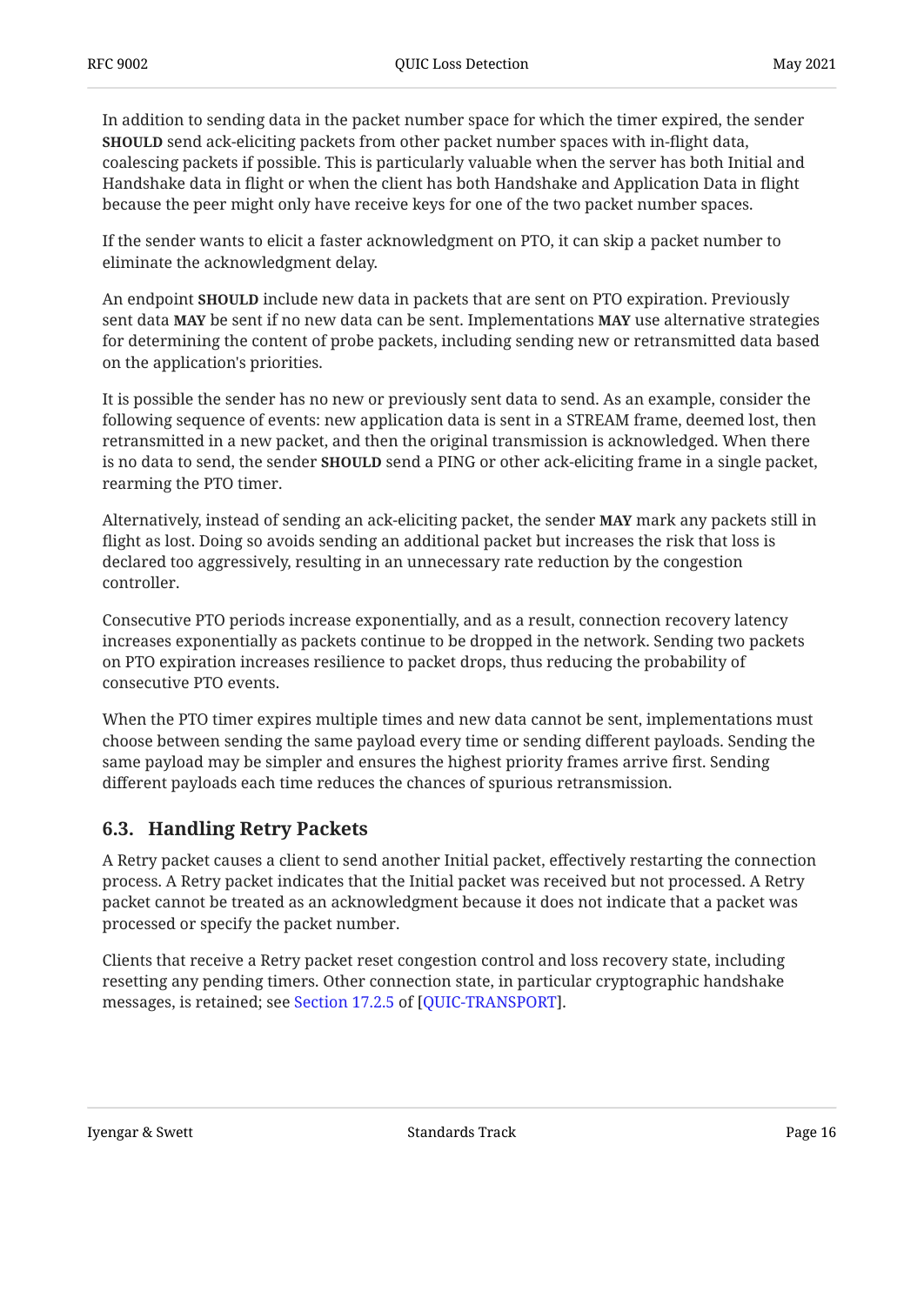The client **MAY** compute an RTT estimate to the server as the time period from when the first Initial packet was sent to when a Retry or a Version Negotiation packet is received. The client **MAY** use this value in place of its default for the initial RTT estimate.

### <span id="page-16-0"></span>**[6.4. Discarding Keys and Packet State](#page-16-0)**

When Initial and Handshake packet protection keys are discarded (see Section 4.9 of [QUIC-TLS]), all packets that were sent with those keys can no longer be acknowledged because their acknowledgments cannot be processed. The sender **MUST** discard all recovery state associated with those packets and **MUST** remove them from the count of bytes in flight.

Endpoints stop sending and receiving Initial packets once they start exchanging Handshake packets; see Section 17.2.2.1 of [QUIC-TRANSPORT]. At this point, recovery state for all in-flight Initial packets is discarded.

When 0-RTT is rejected, recovery state for all in-flight 0-RTT packets is discarded.

If a server accepts 0-RTT, but does not buffer 0-RTT packets that arrive before Initial packets, early 0-RTT packets will be declared lost, but that is expected to be infrequent.

It is expected that keys are discarded at some time after the packets encrypted with them are either acknowledged or declared lost. However, Initial and Handshake secrets are discarded as soon as Handshake and 1-RTT keys are proven to be available to both client and server; see . [Section 4.9.1](https://www.rfc-editor.org/rfc/rfc9001#section-4.9.1) of [\[QUIC-TLS](#page-24-6)]

## <span id="page-16-1"></span>**[7. Congestion Control](#page-16-1)**

This document specifies a sender-side congestion controller for QUIC similar to TCP NewReno . [[RFC6582\]](#page-25-7)

The signals QUIC provides for congestion control are generic and are designed to support different sender-side algorithms. A sender can unilaterally choose a different algorithm to use, such as CUBIC [RFC8312].

If a sender uses a different controller than that specified in this document, the chosen controller **MUST**conform to the congestion control guidelines specified in Section 3.1 of [RFC8085].

Similar to TCP, packets containing only ACK frames do not count toward bytes in flight and are not congestion controlled. Unlike TCP, QUIC can detect the loss of these packets and **MAY** use that information to adjust the congestion controller or the rate of ACK-only packets being sent, but this document does not describe a mechanism for doing so.

The congestion controller is per path, so packets sent on other paths do not alter the current path's congestion controller, as described in Section 9.4 of [QUIC-TRANSPORT].

The algorithm in this document specifies and uses the controller's congestion window in bytes.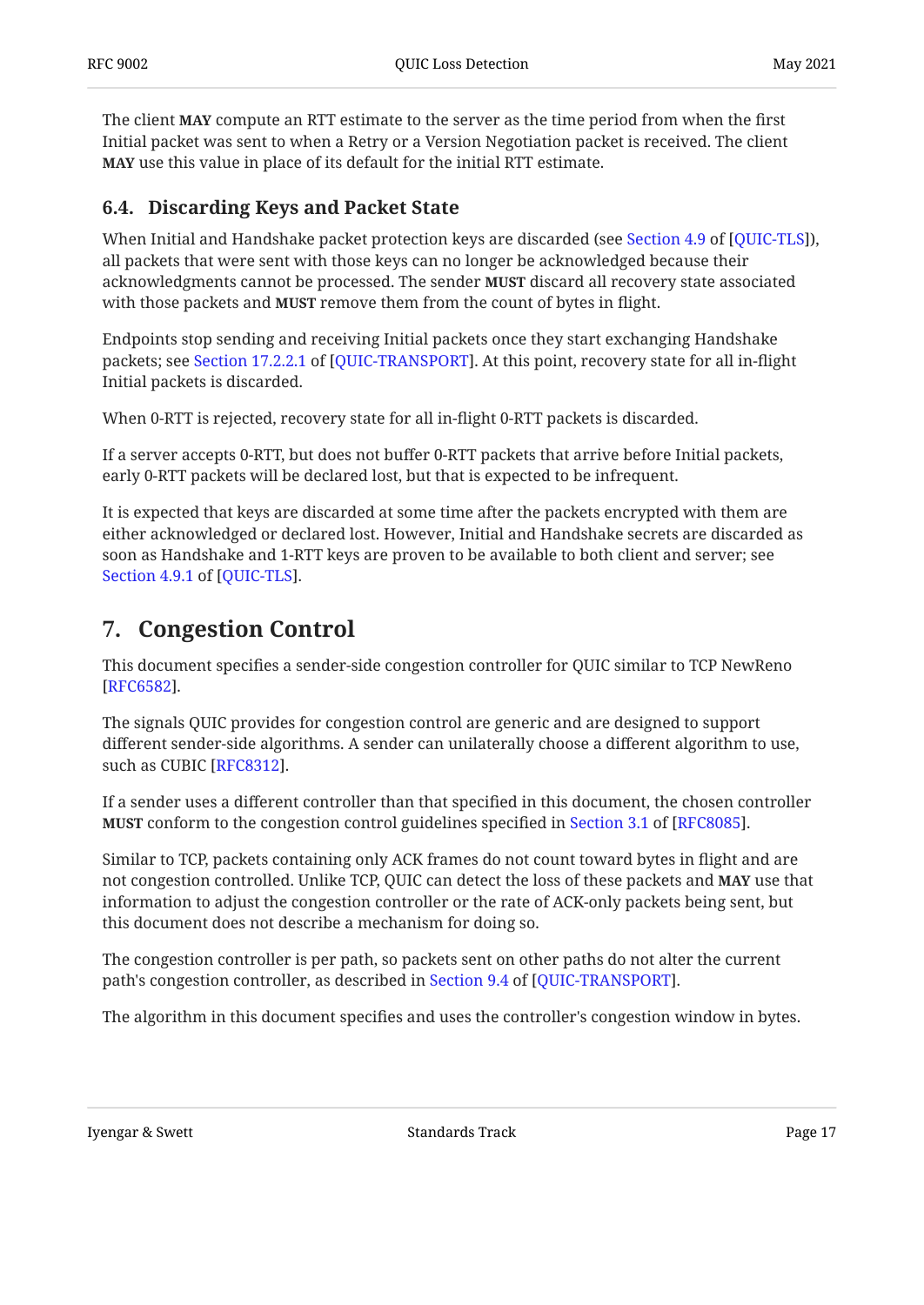An endpoint **MUST NOT** send a packet if it would cause bytes\_in\_flight (see [Appendix B.2](#page-37-2)) to be larger than the congestion window, unless the packet is sent on a PTO timer expiration (see [Section 6.2\)](#page-12-0) or when entering recovery (see [Section 7.3.2](#page-18-1)).

## <span id="page-17-0"></span>**[7.1. Explicit Congestion Noti](#page-17-0)fication**

If a path has been validated to support Explicit Congestion Notification (ECN) [[RFC3168\]](#page-24-9) [[RFC8311\]](#page-26-5), QUIC treats a Congestion Experienced (CE) codepoint in the IP header as a signal of congestion. This document specifies an endpoint's response when the peer-reported ECN-CE countincreases; see Section 13.4.2 of [QUIC-TRANSPORT].

### <span id="page-17-1"></span>**[7.2. Initial and Minimum Congestion Window](#page-17-1)**

QUIC begins every connection in slow start with the congestion window set to an initial value. Endpoints **SHOULD** use an initial congestion window of ten times the maximum datagram size (max\_datagram\_size), while limiting the window to the larger of 14,720 bytes or twice the maximum datagram size. This follows the analysis and recommendations in  $[\mathrm{RFC}6928]$ , increasing the byte limit to account for the smaller 8-byte overhead of UDP compared to the 20 byte overhead for TCP.

If the maximum datagram size changes during the connection, the initial congestion window **SHOULD** be recalculated with the new size. If the maximum datagram size is decreased in order to complete the handshake, the congestion window **SHOULD** be set to the new initial congestion window.

Prior to validating the client's address, the server can be further limited by the anti-amplification limit as specified in Section 8.1 of [QUIC-TRANSPORT]. Though the anti-amplification limit can prevent the congestion window from being fully utilized and therefore slow down the increase in congestion window, it does not directly affect the congestion window.

The minimum congestion window is the smallest value the congestion window can attain in response to loss, an increase in the peer-reported ECN-CE count, or persistent congestion. The **RECOMMENDED** value is 2  $*$  max\_datagram\_size.

### <span id="page-17-2"></span>**[7.3. Congestion Control States](#page-17-2)**

The NewReno congestion controller described in this document has three distinct states, as shown in [Figure 1](#page-18-2).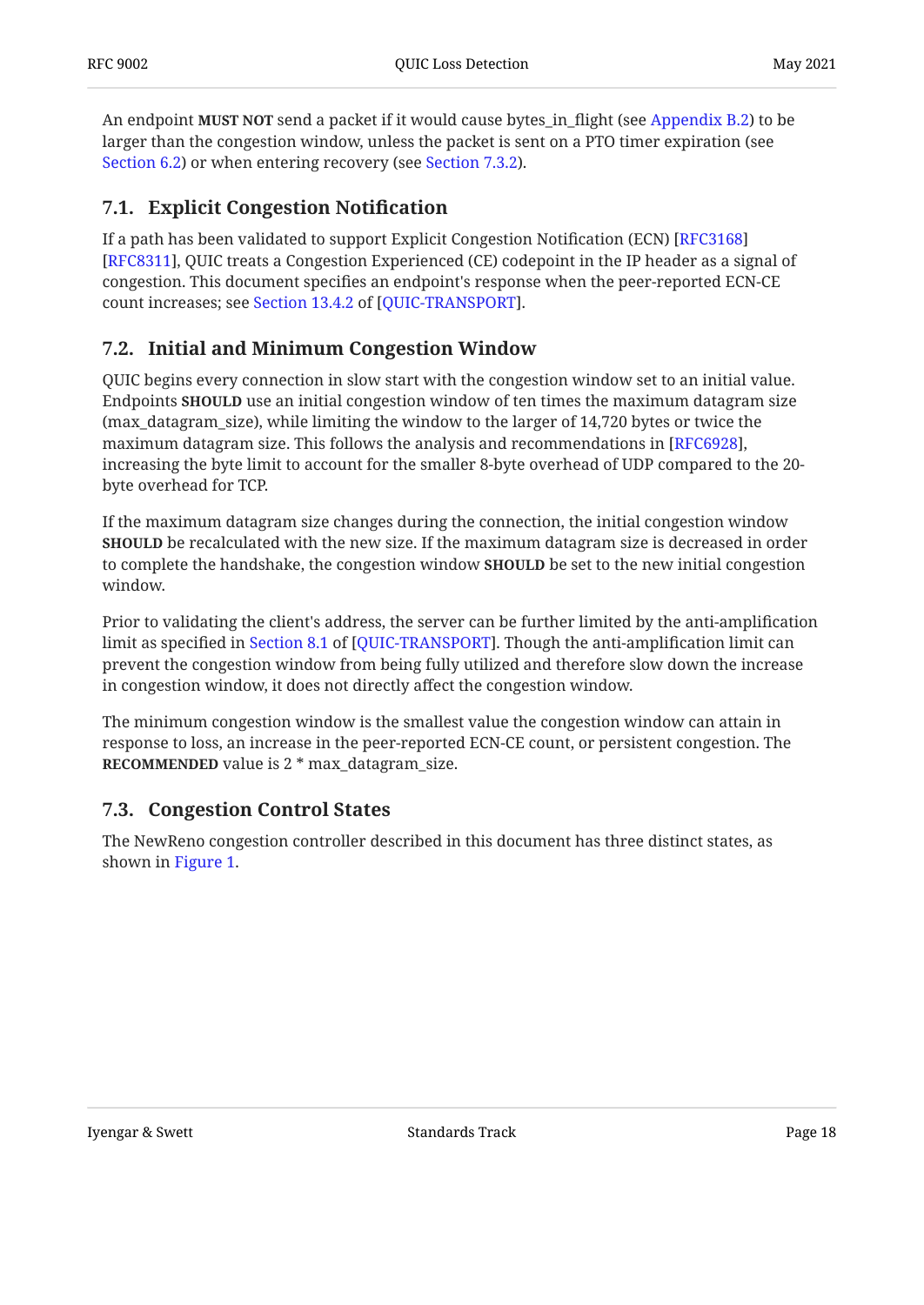<span id="page-18-2"></span>

*[Figure 1: Congestion Control States and Transitions](#page-18-2)* 

<span id="page-18-0"></span>These states and the transitions between them are described in subsequent sections.

#### **[7.3.1. Slow Start](#page-18-0)**

A NewReno sender is in slow start any time the congestion window is below the slow start threshold. A sender begins in slow start because the slow start threshold is initialized to an infinite value.

While a sender is in slow start, the congestion window increases by the number of bytes acknowledged when each acknowledgment is processed. This results in exponential growth of the congestion window.

The sender **MUST** exit slow start and enter a recovery period when a packet is lost or when the ECN-CE count reported by its peer increases.

A sender reenters slow start any time the congestion window is less than the slow start threshold, which only occurs after persistent congestion is declared.

#### <span id="page-18-1"></span>**[7.3.2. Recovery](#page-18-1)**

A NewReno sender enters a recovery period when it detects the loss of a packet or when the ECN-CE count reported by its peer increases. A sender that is already in a recovery period stays in it and does not reenter it.

On entering a recovery period, a sender **MUST** set the slow start threshold to half the value of the congestion window when loss is detected. The congestion window **MUST** be set to the reduced value of the slow start threshold before exiting the recovery period.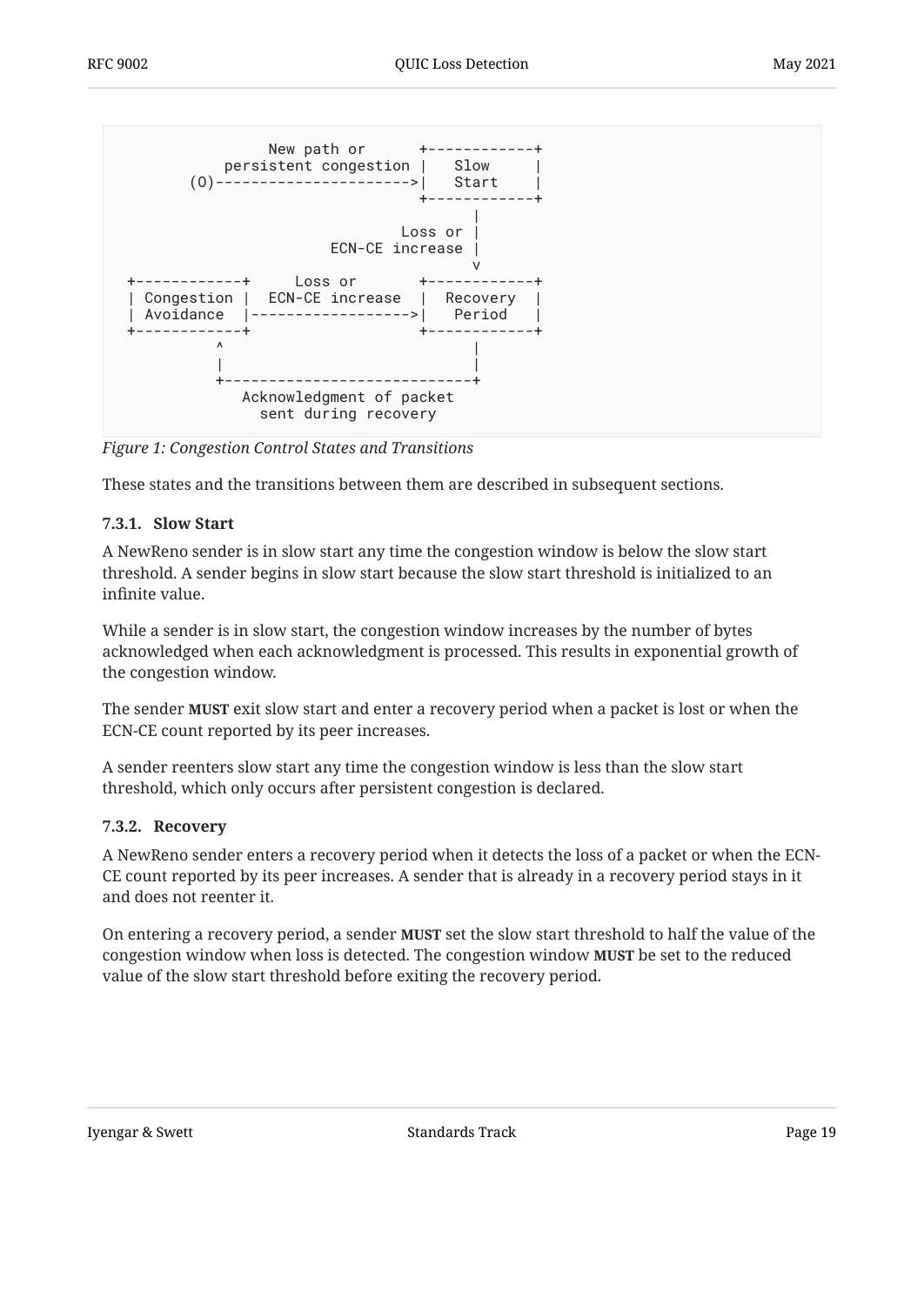Implementations **MAY** reduce the congestion window immediately upon entering a recovery period or use other mechanisms, such as Proportional Rate Reduction [PRR], to reduce the congestion window more gradually. If the congestion window is reduced immediately, a single packet can be sent prior to reduction. This speeds up loss recovery if the data in the lost packet is retransmitted and is similar to TCP as described in Section 5 of [RFC6675].

The recovery period aims to limit congestion window reduction to once per round trip. Therefore, during a recovery period, the congestion window does not change in response to new losses or increases in the ECN-CE count.

A recovery period ends and the sender enters congestion avoidance when a packet sent during the recovery period is acknowledged. This is slightly different from TCP's definition of recovery, which ends when the lost segment that started recovery is acknowledged [RFC5681].  $\,$ 

#### <span id="page-19-0"></span>**[7.3.3. Congestion Avoidance](#page-19-0)**

A NewReno sender is in congestion avoidance any time the congestion window is at or above the slow start threshold and not in a recovery period.

A sender in congestion avoidance uses an Additive Increase Multiplicative Decrease (AIMD) approach that **MUST** limit the increase to the congestion window to at most one maximum datagram size for each congestion window that is acknowledged.

The sender exits congestion avoidance and enters a recovery period when a packet is lost or when the ECN-CE count reported by its peer increases.

### <span id="page-19-1"></span>**[7.4. Ignoring Loss of Undecryptable Packets](#page-19-1)**

During the handshake, some packet protection keys might not be available when a packet arrives, and the receiver can choose to drop the packet. In particular, Handshake and 0-RTT packets cannot be processed until the Initial packets arrive, and 1-RTT packets cannot be processed until the handshake completes. Endpoints **MAY** ignore the loss of Handshake, 0-RTT, and 1-RTT packets that might have arrived before the peer had packet protection keys to process those packets. Endpoints **MUST NOT** ignore the loss of packets that were sent after the earliest acknowledged packet in a given packet number space.

### <span id="page-19-2"></span>**[7.5. Probe Timeout](#page-19-2)**

Probe packets **MUST NOT** be blocked by the congestion controller. A sender **MUST** however count these packets as being additionally in flight, since these packets add network load without establishing packet loss. Note that sending probe packets might cause the sender's bytes in flight to exceed the congestion window until an acknowledgment is received that establishes loss or delivery of packets.

## <span id="page-19-3"></span>**[7.6. Persistent Congestion](#page-19-3)**

When a sender establishes loss of all packets sent over a long enough duration, the network is considered to be experiencing persistent congestion.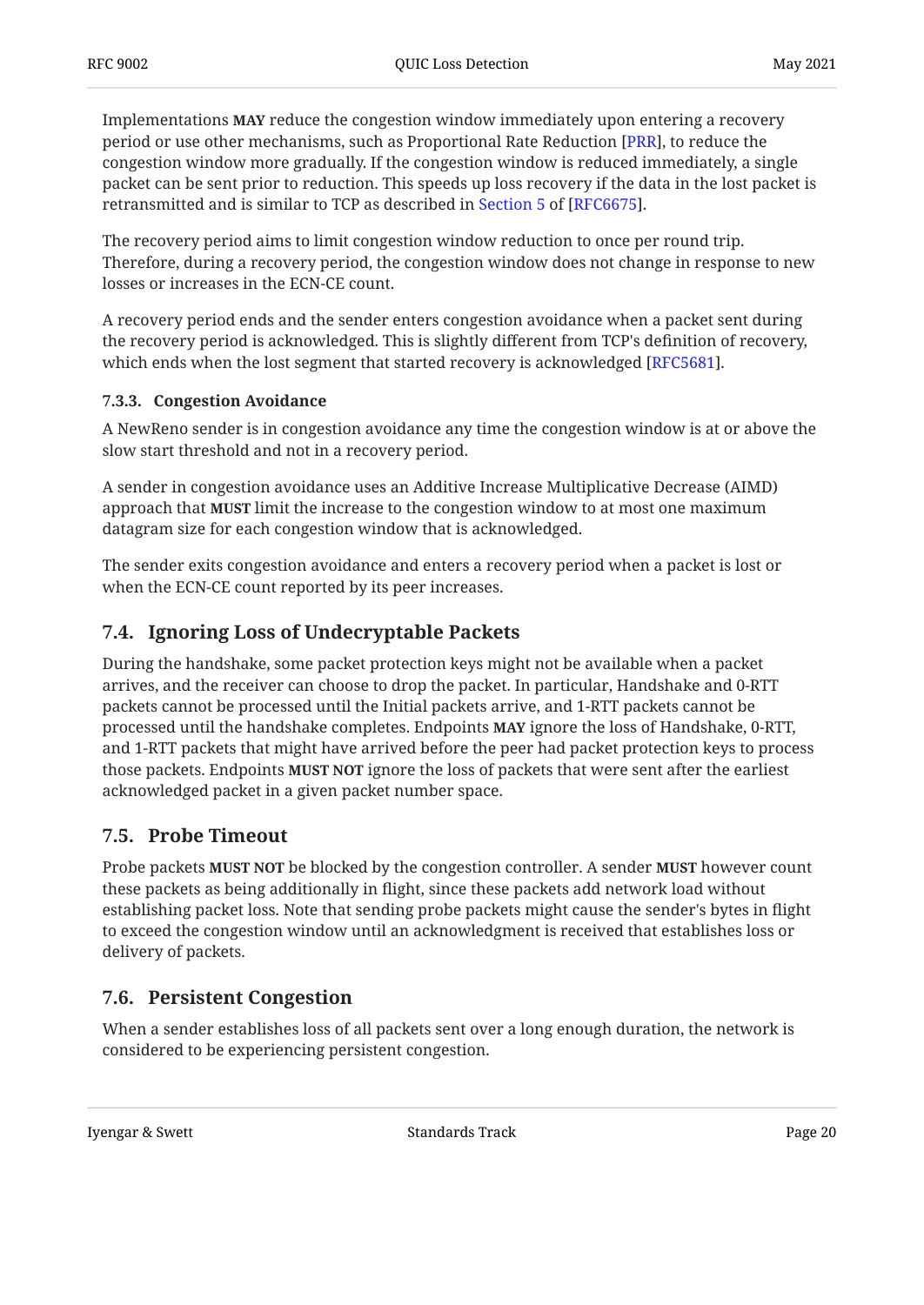#### <span id="page-20-0"></span>**[7.6.1. Duration](#page-20-0)**

The persistent congestion duration is computed as follows:

```
(smoothed_rtt + max(4*rttvar, kGranularity) + max_ack_delay) *
     kPersistentCongestionThreshold
```
Unlike the PTO computation in [Section 6.2,](#page-12-0) this duration includes the max\_ack\_delay irrespective of the packet number spaces in which losses are established.

This duration allows a sender to send as many packets before establishing persistent congestion, including some in response to PTO expiration, as TCP does with Tail Loss Probes [RFC8985] and an RTO [RFC5681].

Larger values of kPersistentCongestionThreshold cause the sender to become less responsive to persistent congestion in the network, which can result in aggressive sending into a congested network. Too small a value can result in a sender declaring persistent congestion unnecessarily, resulting in reduced throughput for the sender.

The RECOMMENDED value for kPersistentCongestionThreshold is 3, which results in behavior that is approximately equivalent to a TCP sender declaring an RTO after two TLPs.

This design does not use consecutive PTO events to establish persistent congestion, since application patterns impact PTO expiration. For example, a sender that sends small amounts of data with silence periods between them restarts the PTO timer every time it sends, potentially preventing the PTO timer from expiring for a long period of time, even when no acknowledgments are being received. The use of a duration enables a sender to establish persistent congestion without depending on PTO expiration.

#### <span id="page-20-1"></span>**[7.6.2. Establishing Persistent Congestion](#page-20-1)**

A sender establishes persistent congestion after the receipt of an acknowledgment if two packets that are ack-eliciting are declared lost, and:

- across all packet number spaces, none of the packets sent between the send times of these two packets are acknowledged;
- $\bullet$  the duration between the send times of these two packets exceeds the persistent congestion duration ([Section 7.6.1\)](#page-20-0); and
- a prior RTT sample existed when these two packets were sent. •

These two packets **MUST** be ack-eliciting, since a receiver is required to acknowledge only ackeliciting packets within its maximum acknowledgment delay; see [Section 13.2](https://www.rfc-editor.org/rfc/rfc9000#section-13.2) of [\[QUIC-](#page-24-3). [TRANSPORT\]](#page-24-3)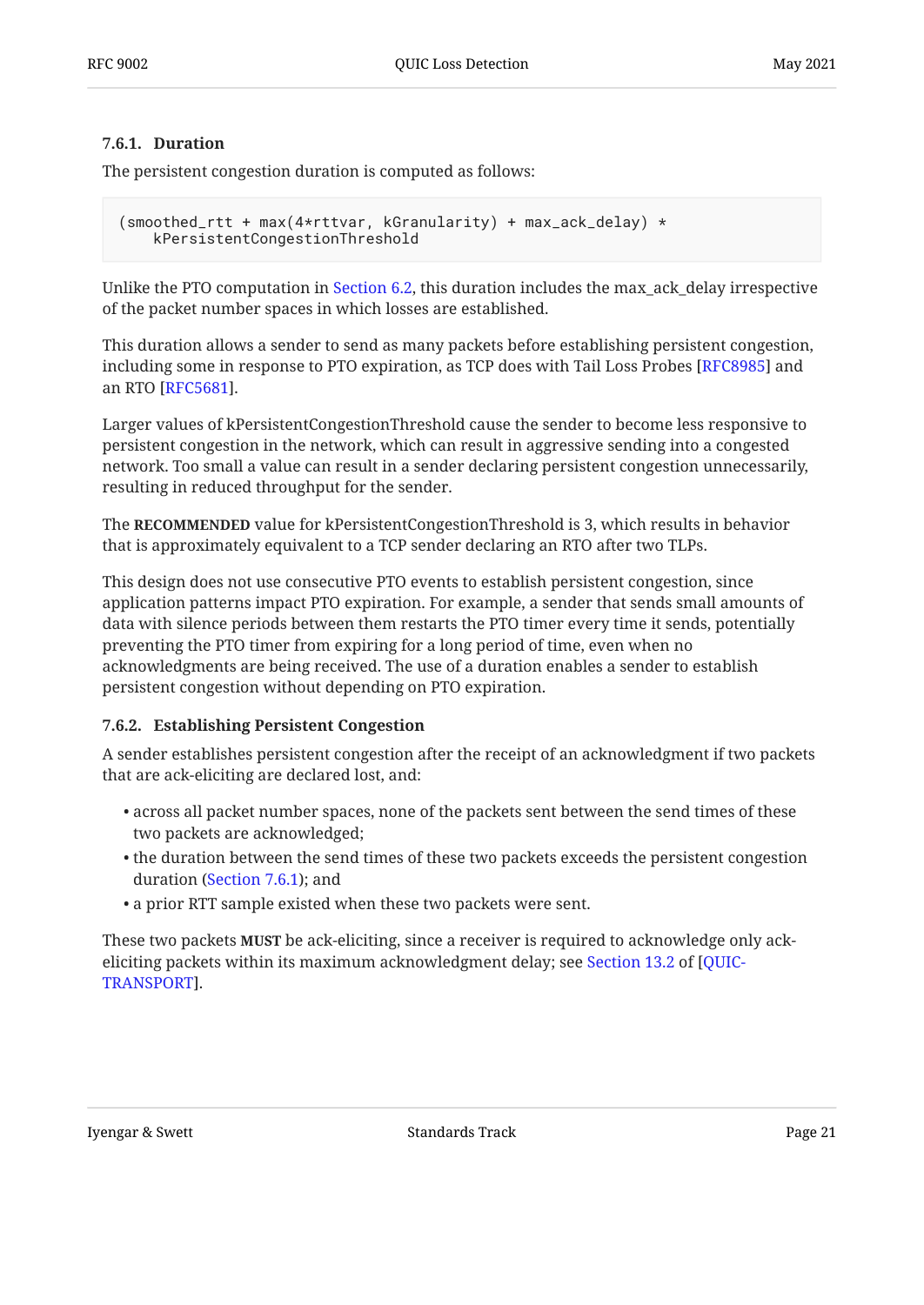The persistent congestion period **SHOULD NOT** start until there is at least one RTT sample. Before the first RTT sample, a sender arms its PTO timer based on the initial RTT ([Section 6.2.2\)](#page-13-0), which could be substantially larger than the actual RTT. Requiring a prior RTT sample prevents a sender from establishing persistent congestion with potentially too few probes.

Since network congestion is not affected by packet number spaces, persistent congestion **SHOULD** consider packets sent across packet number spaces. A sender that does not have state for all packet number spaces or an implementation that cannot compare send times across packet  $\mathbf n$ umber spaces **MAY** use state for just the packet  $\mathbf n$ umber space that was acknowledged. This might result in erroneously declaring persistent congestion, but it will not lead to a failure to detect persistent congestion.

When persistent congestion is declared, the sender's congestion window **MUST** be reduced to the minimum congestion window (kMinimumWindow), similar to a TCP sender's response on an RTO [RFC5681].

#### <span id="page-21-0"></span>**[7.6.3. Example](#page-21-0)**

The following example illustrates how a sender might establish persistent congestion. Assume:

```
smoothed_rtt + max(4*rttvar, kGranularity) + max_ack_delay = 2
kPersistentCongestionThreshold = 3
```
Consider the following sequence of events:

<span id="page-21-1"></span>

| <b>Time</b> | <b>Action</b>                     |
|-------------|-----------------------------------|
| $t=0$       | Send packet #1 (application data) |
| $t = 1$     | Send packet #2 (application data) |
| $t = 1.2$   | Receive acknowledgment of #1      |
| $t = 2$     | Send packet #3 (application data) |
| $t = 3$     | Send packet #4 (application data) |
| $t = 4$     | Send packet #5 (application data) |
| $t = 5$     | Send packet #6 (application data) |
| $t = 6$     | Send packet #7 (application data) |
| $t = 8$     | Send packet #8 (PTO 1)            |
| $t=12$      | Send packet #9 (PTO 2)            |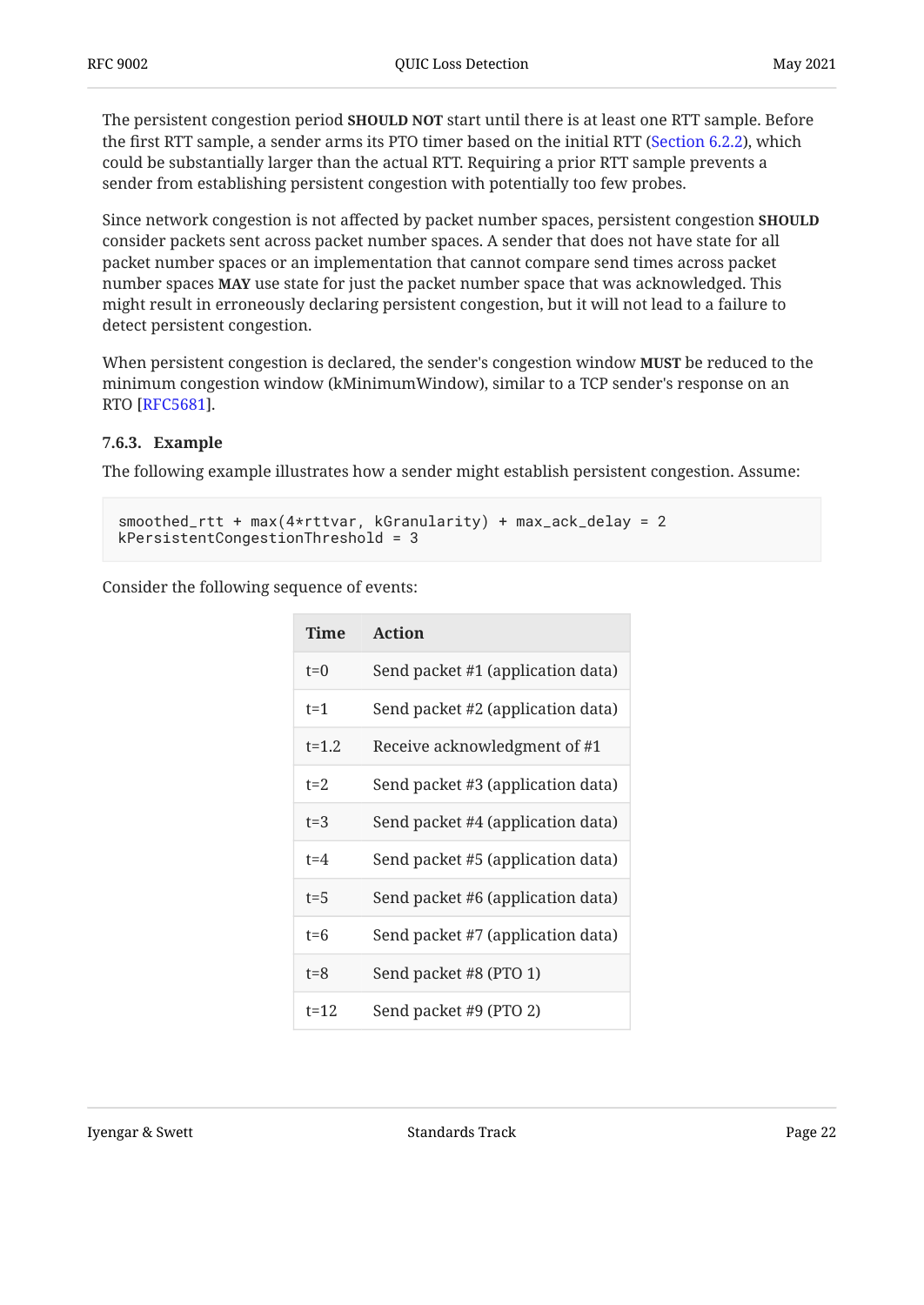**Time Action** t=12.2 Receive acknowledgment of #9 *[Table 1](#page-21-1)*

Packets 2 through 8 are declared lost when the acknowledgment for packet 9 is received at  $t =$ 12.2.

The congestion period is calculated as the time between the oldest and newest lost packets: 8 - 1  $= 7$ . The persistent congestion duration is 2  $\star$  3 = 6. Because the threshold was reached and because none of the packets between the oldest and the newest lost packets were acknowledged, the network is considered to have experienced persistent congestion.

While this example shows PTO expiration, they are not required for persistent congestion to be established.

### <span id="page-22-0"></span>**[7.7. Pacing](#page-22-0)**

A sender **SHOULD** pace sending of all in-flight packets based on input from the congestion controller.

Sending multiple packets into the network without any delay between them creates a packet burst that might cause short-term congestion and losses. Senders **MUST** either use pacing or limit such bursts. Senders **SHOULD** limit bursts to the initial congestion window; see [Section 7.2.](#page-17-1) A sender with knowledge that the network path to the receiver can absorb larger bursts **MAY** use a higher limit.

An implementation should take care to architect its congestion controller to work well with a pacer. For instance, a pacer might wrap the congestion controller and control the availability of the congestion window, or a pacer might pace out packets handed to it by the congestion controller.

Timely delivery of ACK frames is important for efficient loss recovery. To avoid delaying their delivery to the peer, packets containing only ACK frames **SHOULD** therefore not be paced.

Endpoints can implement pacing as they choose. A perfectly paced sender spreads packets exactly evenly over time. For a window-based congestion controller, such as the one in this document, that rate can be computed by averaging the congestion window over the RTT. Expressed as a rate in units of bytes per time, where congestion\_window is in bytes:

```
rate = N * congestion_window / smoothed_rtt
```
Or expressed as an inter-packet interval in units of time:

```
interval = ( smoothed_rtt * packet_size / congestion_window ) / N
```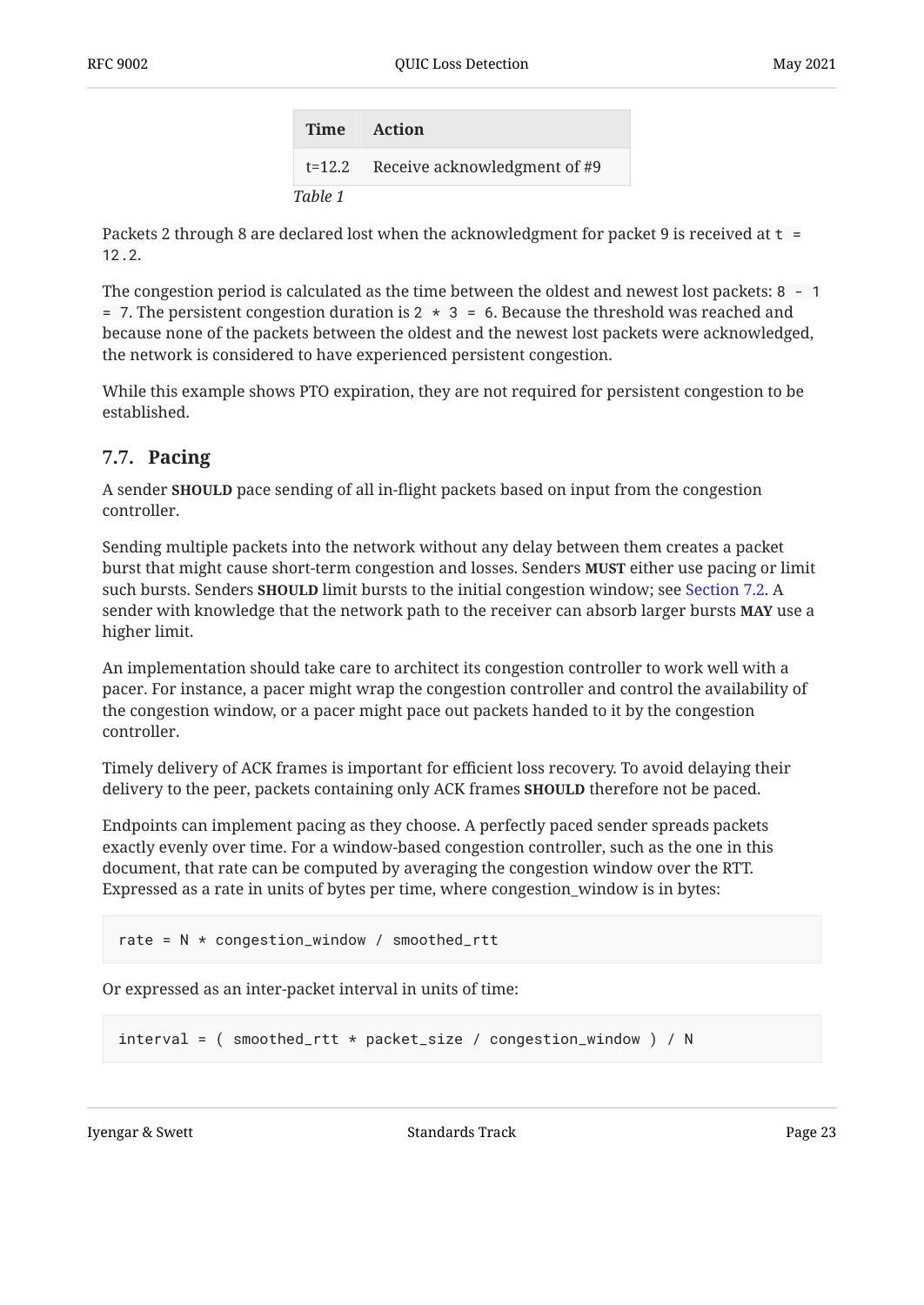Using a value for N that is small, but at least 1 (for example, 1.25) ensures that variations in RTT do not result in underutilization of the congestion window.

Practical considerations, such as packetization, scheduling delays, and computational efficiency, can cause a sender to deviate from this rate over time periods that are much shorter than an RTT.

One possible implementation strategy for pacing uses a leaky bucket algorithm, where the capacity of the "bucket" is limited to the maximum burst size and the rate the "bucket" fills is determined by the above function.

### <span id="page-23-0"></span>**[7.8. Underutilizing the Congestion Window](#page-23-0)**

When bytes in flight is smaller than the congestion window and sending is not pacing limited, the congestion window is underutilized. This can happen due to insufficient application data or flow control limits. When this occurs, the congestion window **SHOULD NOT** be increased in either slow start or congestion avoidance.

A sender that paces packets (see [Section 7.7\)](#page-22-0) might delay sending packets and not fully utilize the congestion window due to this delay. A sender **SHOULD NOT** consider itself application limited if it would have fully utilized the congestion window without pacing delay.

<span id="page-23-1"></span>A sender **MAY** implement alternative mechanisms to update its congestion window after periods of underutilization, such as those proposed for TCP in [RFC7661].

## <span id="page-23-2"></span>**[8. Security Considerations](#page-23-1)**

### **[8.1. Loss and Congestion Signals](#page-23-2)**

Loss detection and congestion control fundamentally involve the consumption of signals, such as delay, loss, and ECN markings, from unauthenticated entities. An attacker can cause endpoints to reduce their sending rate by manipulating these signals: by dropping packets, by altering path delay strategically, or by changing ECN codepoints.

### <span id="page-23-3"></span>**[8.2. T](#page-23-3)raffi[c Analysis](#page-23-3)**

Packets that carry only ACK frames can be heuristically identified by observing packet size. Acknowledgment patterns may expose information about link characteristics or application behavior. To reduce leaked information, endpoints can bundle acknowledgments with other frames, or they can use PADDING frames at a potential cost to performance.

### <span id="page-23-4"></span>**[8.3. Misreporting ECN Markings](#page-23-4)**

A receiver can misreport ECN markings to alter the congestion response of a sender. Suppressing reports of ECN-CE markings could cause a sender to increase their send rate. This increase could result in congestion and loss.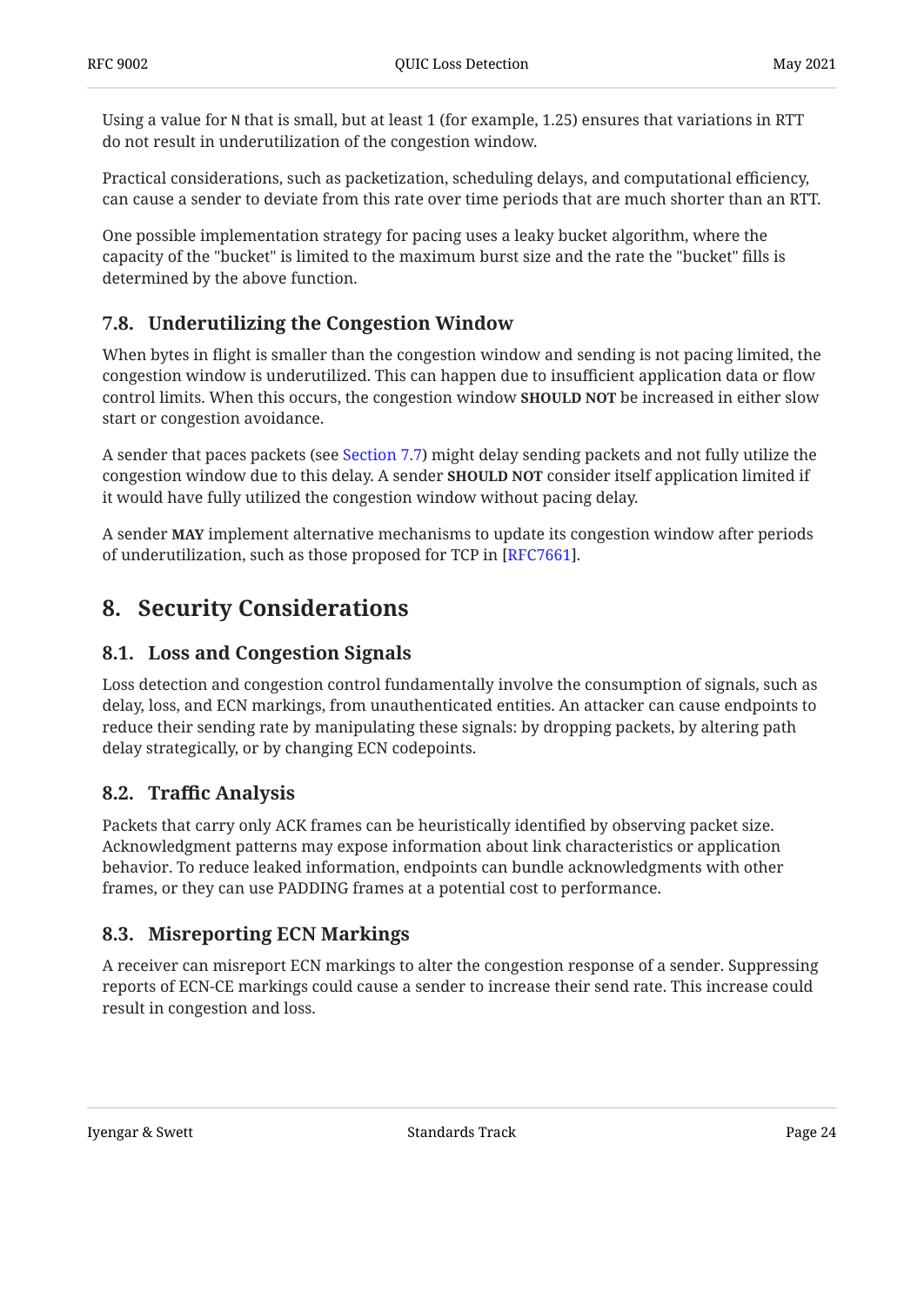A sender can detect suppression of reports by marking occasional packets that it sends with an ECN-CE marking. If a packet sent with an ECN-CE marking is not reported as having been CE marked when the packet is acknowledged, then the sender can disable ECN for that path by not setting ECN-Capable Transport (ECT) codepoints in subsequent packets sent on that path . [[RFC3168\]](#page-24-9)

Reporting additional ECN-CE markings will cause a sender to reduce their sending rate, which is similar in effect to advertising reduced connection flow control limits and so no advantage is gained by doing so.

Endpoints choose the congestion controller that they use. Congestion controllers respond to reports of ECN-CE by reducing their rate, but the response may vary. Markings can be treated as equivalent to loss  $[RFC3168]$ , but other responses can be specified, such as  $[RFC8511]$  or . [[RFC8311\]](#page-26-5)

## <span id="page-24-1"></span><span id="page-24-0"></span>**[9. References](#page-24-0)**

### **[9.1. Normative References](#page-24-1)**

- <span id="page-24-6"></span>**[QUIC-TLS]** Thomson, M., Ed. and S. Turner, Ed., "Using TLS to Secure QUIC", RFC 9001, DOI 10.17487/RFC9001, May 2021, <https://www.rfc-editor.org/info/rfc9001>.
- <span id="page-24-9"></span><span id="page-24-4"></span><span id="page-24-3"></span>**[QUIC-TRANSPORT]** Iyengar, J., Ed. and M. Thomson, Ed., "QUIC: A UDP-Based Multiplexed and Secure Transport", RFC 9000, DOI 10.17487/RFC9000, May 2021, [<https://](https://www.rfc-editor.org/info/rfc9000) . [www.rfc-editor.org/info/rfc9000>](https://www.rfc-editor.org/info/rfc9000)
	- **[RFC2119]** Bradner, S., "Key words for use in RFCs to Indicate Requirement Levels", BCP 14, RFC 2119, DOI 10.17487/RFC2119, March 1997, <[https://www.rfc-editor.org/info/](https://www.rfc-editor.org/info/rfc2119) . [rfc2119>](https://www.rfc-editor.org/info/rfc2119)
	- **[RFC3168]** Ramakrishnan, K., Floyd, S., and D. Black, "The Addition of Explicit Congestion Notification (ECN) to IP", RFC 3168, DOI 10.17487/RFC3168, September 2001, . [<https://www.rfc-editor.org/info/rfc3168](https://www.rfc-editor.org/info/rfc3168)>
	- **[RFC8085]** Eggert, L., Fairhurst, G., and G. Shepherd, "UDP Usage Guidelines", BCP 145, RFC 8085, DOI 10.17487/RFC8085, March 2017, <[https://www.rfc-editor.org/info/](https://www.rfc-editor.org/info/rfc8085) . [rfc8085>](https://www.rfc-editor.org/info/rfc8085)
	- **[RFC8174]** Leiba, B., "Ambiguity of Uppercase vs Lowercase in RFC 2119 Key Words", BCP 14, RFC 8174, DOI 10.17487/RFC8174, May 2017, [<https://www.rfc-editor.org/info/](https://www.rfc-editor.org/info/rfc8174) . [rfc8174>](https://www.rfc-editor.org/info/rfc8174)

### <span id="page-24-8"></span><span id="page-24-7"></span><span id="page-24-5"></span><span id="page-24-2"></span>**[9.2. Informative References](#page-24-2)**

**[FACK]** Mathis, M. and J. Mahdavi, "Forward acknowledgement: Refining TCP Congestion Control", ACM SIGCOMM Computer Communication Review, DOI 10.1145/248157.248181, August 1996, <https://doi.org/10.1145/248157.248181>.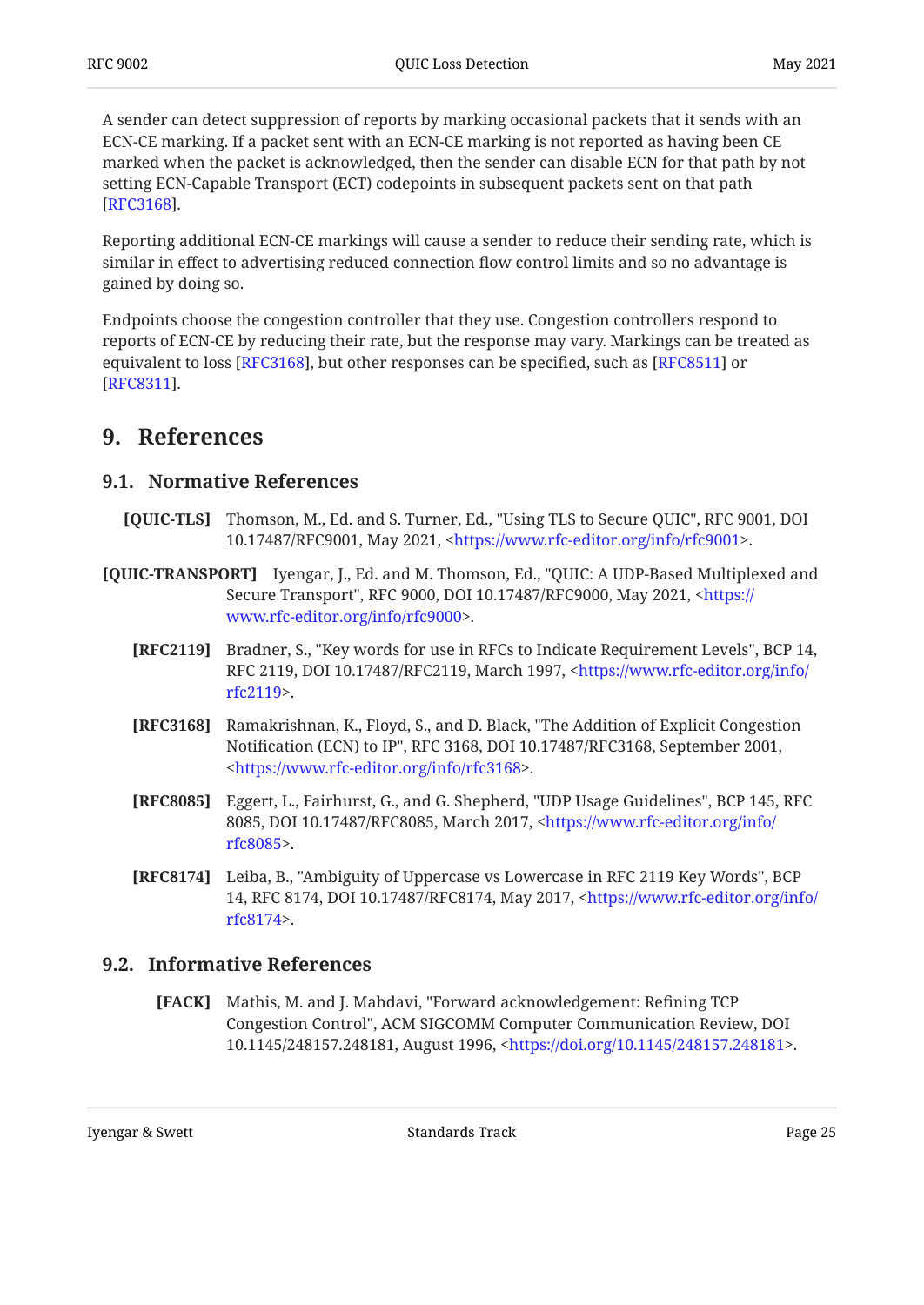- <span id="page-25-9"></span>**[PRR]** Mathis, M., Dukkipati, N., and Y. Cheng, "Proportional Rate Reduction for TCP", RFC 6937, DOI 10.17487/RFC6937, May 2013, [<https://www.rfc-editor.org/info/](https://www.rfc-editor.org/info/rfc6937) . [rfc6937>](https://www.rfc-editor.org/info/rfc6937)
- <span id="page-25-11"></span><span id="page-25-5"></span><span id="page-25-4"></span><span id="page-25-3"></span><span id="page-25-2"></span><span id="page-25-1"></span><span id="page-25-0"></span>**[RETRANSMISSION]** Karn, P. and C. Partridge, "Improving Round-Trip Time Estimates in Reliable Transport Protocols", ACM Transactions on Computer Systems, DOI 10.1145/118544.118549, November 1991, [<https://](https://doi.org/10.1145/118544.118549) . [doi.org/10.1145/118544.118549>](https://doi.org/10.1145/118544.118549)
	- **[RFC2018]** Mathis, M., Mahdavi, J., Floyd, S., and A. Romanow, "TCP Selective Acknowledgment Options", RFC 2018, DOI 10.17487/RFC2018, October 1996, . [<https://www.rfc-editor.org/info/rfc2018](https://www.rfc-editor.org/info/rfc2018)>
	- **[RFC3465]** Allman, M., "TCP Congestion Control with Appropriate Byte Counting (ABC)", RFC 3465, DOI 10.17487/RFC3465, February 2003, <[https://www.rfc-editor.org/](https://www.rfc-editor.org/info/rfc3465) . [info/rfc3465>](https://www.rfc-editor.org/info/rfc3465)
	- **[RFC5681]** Allman, M., Paxson, V., and E. Blanton, "TCP Congestion Control", RFC 5681, DOI 10.17487/RFC5681, September 2009, <https://www.rfc-editor.org/info/rfc5681>.
	- **[RFC5682]** Sarolahti, P., Kojo, M., Yamamoto, K., and M. Hata, "Forward RTO-Recovery (F-, RTO): An Algorithm for Detecting Spurious Retransmission Timeouts with TCP" RFC 5682, DOI 10.17487/RFC5682, September 2009, [<https://www.rfc-editor.org/](https://www.rfc-editor.org/info/rfc5682) . [info/rfc5682>](https://www.rfc-editor.org/info/rfc5682)
	- **[RFC5827]** Allman, M., Avrachenkov, K., Ayesta, U., Blanton, J., and P. Hurtig, "Early Retransmit for TCP and Stream Control Transmission Protocol (SCTP)", RFC 5827, DOI 10.17487/RFC5827, May 2010, <https://www.rfc-editor.org/info/rfc5827>.
	- **[RFC6298]** Paxson, V., Allman, M., Chu, J., and M. Sargent, "Computing TCP's Retransmission Timer", RFC 6298, DOI 10.17487/RFC6298, June 2011, [<https://www.rfc-editor.org/](https://www.rfc-editor.org/info/rfc6298) . [info/rfc6298>](https://www.rfc-editor.org/info/rfc6298)
	- **[RFC6582]** Henderson, T., Floyd, S., Gurtov, A., and Y. Nishida, "The NewReno Modification to TCP's Fast Recovery Algorithm", RFC 6582, DOI 10.17487/RFC6582, April 2012, . [<https://www.rfc-editor.org/info/rfc6582](https://www.rfc-editor.org/info/rfc6582)>
	- **[RFC6675]** Blanton, E., Allman, M., Wang, L., Jarvinen, I., Kojo, M., and Y. Nishida, "A (SACK) for TCP", RFC 6675, DOI 10.17487/RFC6675, August 2012, <[https://](https://www.rfc-editor.org/info/rfc6675) . [www.rfc-editor.org/info/rfc6675>](https://www.rfc-editor.org/info/rfc6675) Conservative Loss Recovery Algorithm Based on Selective Acknowledgment
	- **[RFC6928]** Chu, J., Dukkipati, N., Cheng, Y., and M. Mathis, "Increasing TCP's Initial Window", RFC 6928, DOI 10.17487/RFC6928, April 2013, <[https://www.rfc-](https://www.rfc-editor.org/info/rfc6928). [editor.org/info/rfc6928>](https://www.rfc-editor.org/info/rfc6928)
	- **[RFC7661]** Fairhurst, G., Sathiaseelan, A., and R. Secchi, "Updating TCP to Support RateLimited Traffic", RFC 7661, DOI 10.17487/RFC7661, October 2015, <[https://](https://www.rfc-editor.org/info/rfc7661) . [www.rfc-editor.org/info/rfc7661>](https://www.rfc-editor.org/info/rfc7661)

<span id="page-25-10"></span><span id="page-25-8"></span><span id="page-25-7"></span><span id="page-25-6"></span>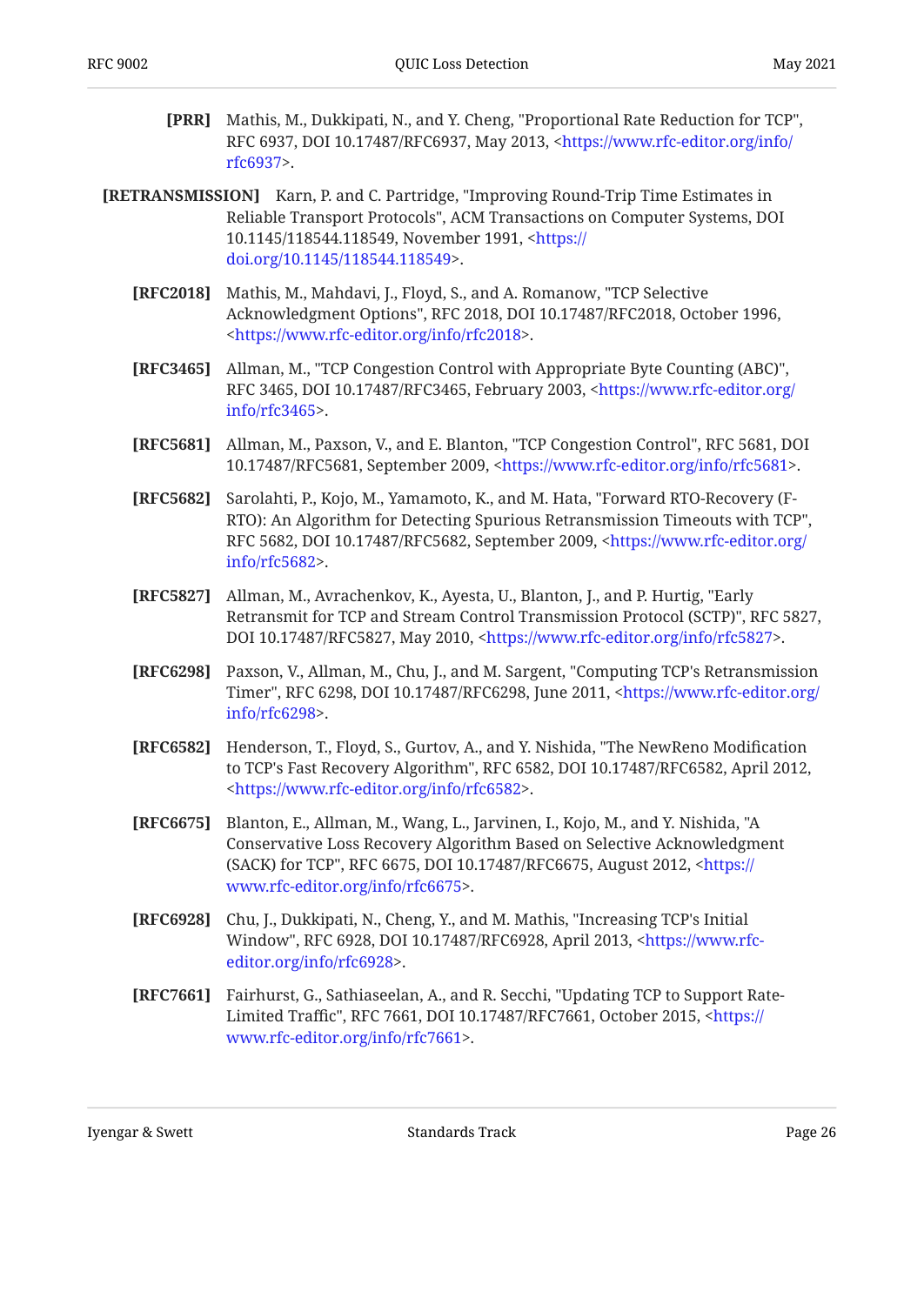<span id="page-26-5"></span>

| <b>[RFC8311]</b> Black, D., "Relaxing Restrictions on Explicit Congestion Notification (ECN) |  |
|----------------------------------------------------------------------------------------------|--|
| Experimentation", RFC 8311, DOI 10.17487/RFC8311, January 2018, <https: <="" th=""></https:> |  |
| www.rfc-editor.org/info/rfc8311>.                                                            |  |

- <span id="page-26-4"></span>**[RFC8312]** Rhee, I., Xu, L., Ha, S., Zimmermann, A., Eggert, L., and R. Scheffenegger, "CUBIC for Fast Long-Distance Networks", RFC 8312, DOI 10.17487/RFC8312, February 2018, <https://www.rfc-editor.org/info/rfc8312>.
- <span id="page-26-6"></span>**[RFC8511]** Khademi, N., Welzl, M., Armitage, G., and G. Fairhurst, "TCP Alternative Backoff with ECN (ABE)", RFC 8511, DOI 10.17487/RFC8511, December 2018, [<https://](https://www.rfc-editor.org/info/rfc8511) . [www.rfc-editor.org/info/rfc8511>](https://www.rfc-editor.org/info/rfc8511)
- <span id="page-26-3"></span>**[RFC8985]** Cheng, Y., Cardwell, N., Dukkipati, N., and P. Jha, "The RACK-TLP Loss Detection Algorithm for TCP", RFC 8985, DOI 10.17487/RFC8985, February 2021, <[https://](https://www.rfc-editor.org/info/rfc8985) . [www.rfc-editor.org/info/rfc8985>](https://www.rfc-editor.org/info/rfc8985)

## <span id="page-26-0"></span>**[Appendix A. Loss Recovery Pseudocode](#page-26-0)**

We now describe an example implementation of the loss detection mechanisms described in [Section 6.](#page-10-0)

The pseudocode segments in this section are licensed as Code Components; see the copyright notice.

## <span id="page-26-1"></span>**[A.1. Tracking Sent Packets](#page-26-1)**

To correctly implement congestion control, a QUIC sender tracks every ack-eliciting packet until the packet is acknowledged or lost. It is expected that implementations will be able to access this information by packet number and crypto context and store the per-packet fields [\(Appendix](#page-26-2) [A.1.1](#page-26-2)) for loss recovery and congestion control.

After a packet is declared lost, the endpoint can still maintain state for it for an amount of time to allowfor packet reordering; see Section 13.3 of [QUIC-TRANSPORT]. This enables a sender to detect spurious retransmissions.

Sent packets are tracked for each packet number space, and ACK processing only applies to a single space.

### <span id="page-26-2"></span>**[A.1.1. Sent Packet Fields](#page-26-2)**

packet\_number: The packet number of the sent packet.

- ack\_eliciting: A Boolean that indicates whether a packet is ack-eliciting. If true, it is expected that an acknowledgment will be received, though the peer could delay sending the ACK frame containing it by up to the max\_ack\_delay.
- in\_flight: A Boolean that indicates whether the packet counts toward bytes in flight.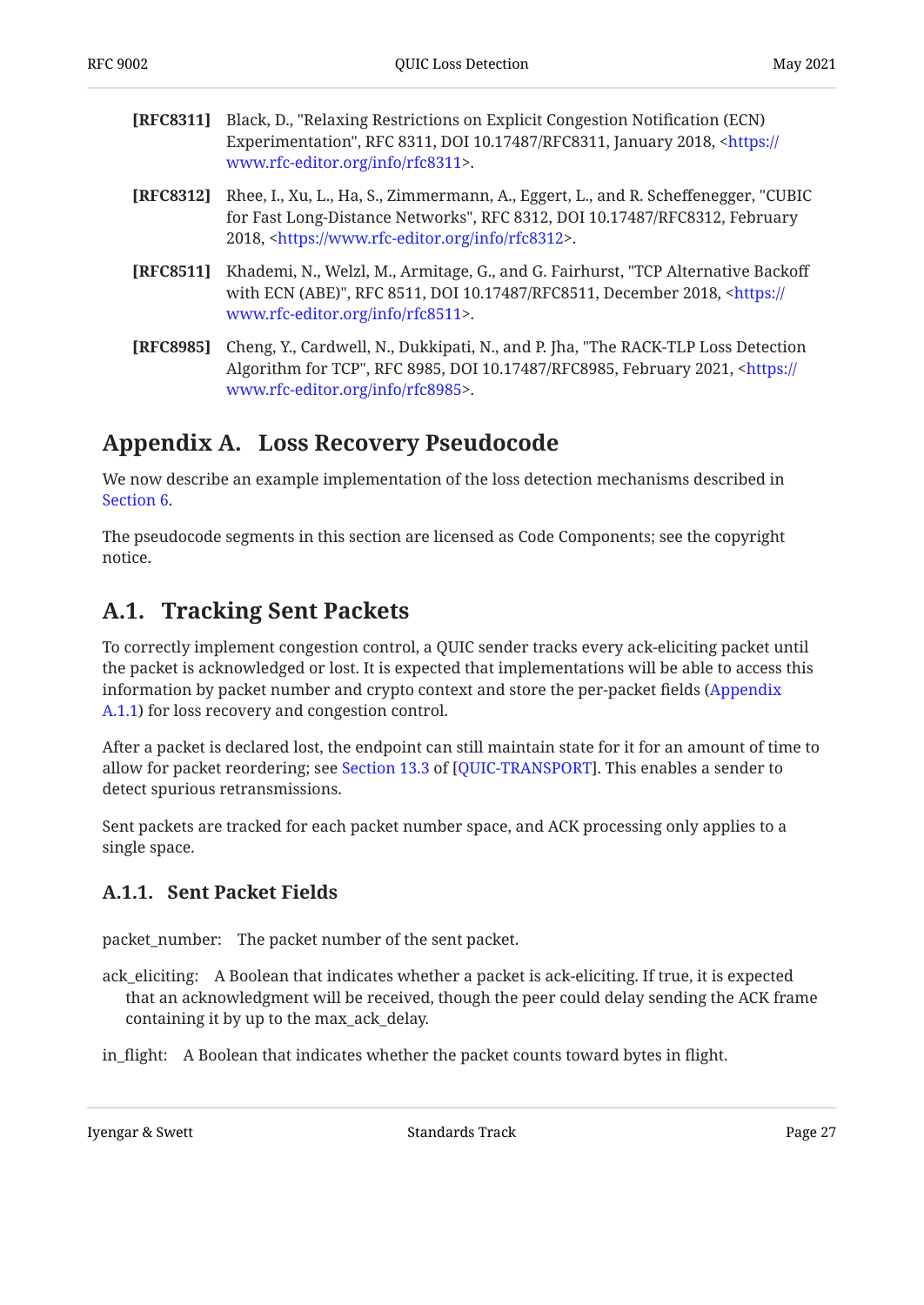sent\_bytes: The number of bytes sent in the packet, not including UDP or IP overhead, but including QUIC framing overhead.

<span id="page-27-0"></span>time\_sent: The time the packet was sent.

## **[A.2. Constants of Interest](#page-27-0)**

Constants used in loss recovery are based on a combination of RFCs, papers, and common practice.

- kPacketThreshold: Maximum reordering in packets before packet threshold loss detection considers a packet lost. The value recommended in [Section 6.1.1](#page-11-0) is 3.
- kTimeThreshold: Maximum reordering in time before time threshold loss detection considers a packet lost. Specified as an RTT multiplier. The value recommended in [Section 6.1.2](#page-11-1) is 9/8.
- kGranularity: Timer granularity. This is a system-dependent value, and [Section 6.1.2](#page-11-1) recommends a value of 1 ms.
- kInitialRtt: The RTT used before an RTT sample is taken. The value recommended in [Section](#page-13-0) [6.2.2](#page-13-0) is 333 ms.

kPacketNumberSpace: An enum to enumerate the three packet number spaces:

```
enum kPacketNumberSpace {
   Initial,
   Handshake,
   ApplicationData,
}
```
## <span id="page-27-1"></span>**[A.3. Variables of Interest](#page-27-1)**

Variables required to implement the congestion control mechanisms are described in this section.

latest\_rtt: The most recent RTT measurement made when receiving an acknowledgment for a previously unacknowledged packet.

smoothed\_rtt: The smoothed RTT of the connection, computed as described in [Section 5.3](#page-8-1).

rttvar: The RTT variation, computed as described in [Section 5.3.](#page-8-1)

min\_rtt: The minimum RTT seen over a period of time, ignoring acknowledgment delay, as described in [Section 5.2](#page-8-0).

first\_rtt\_sample: The time that the first RTT sample was obtained.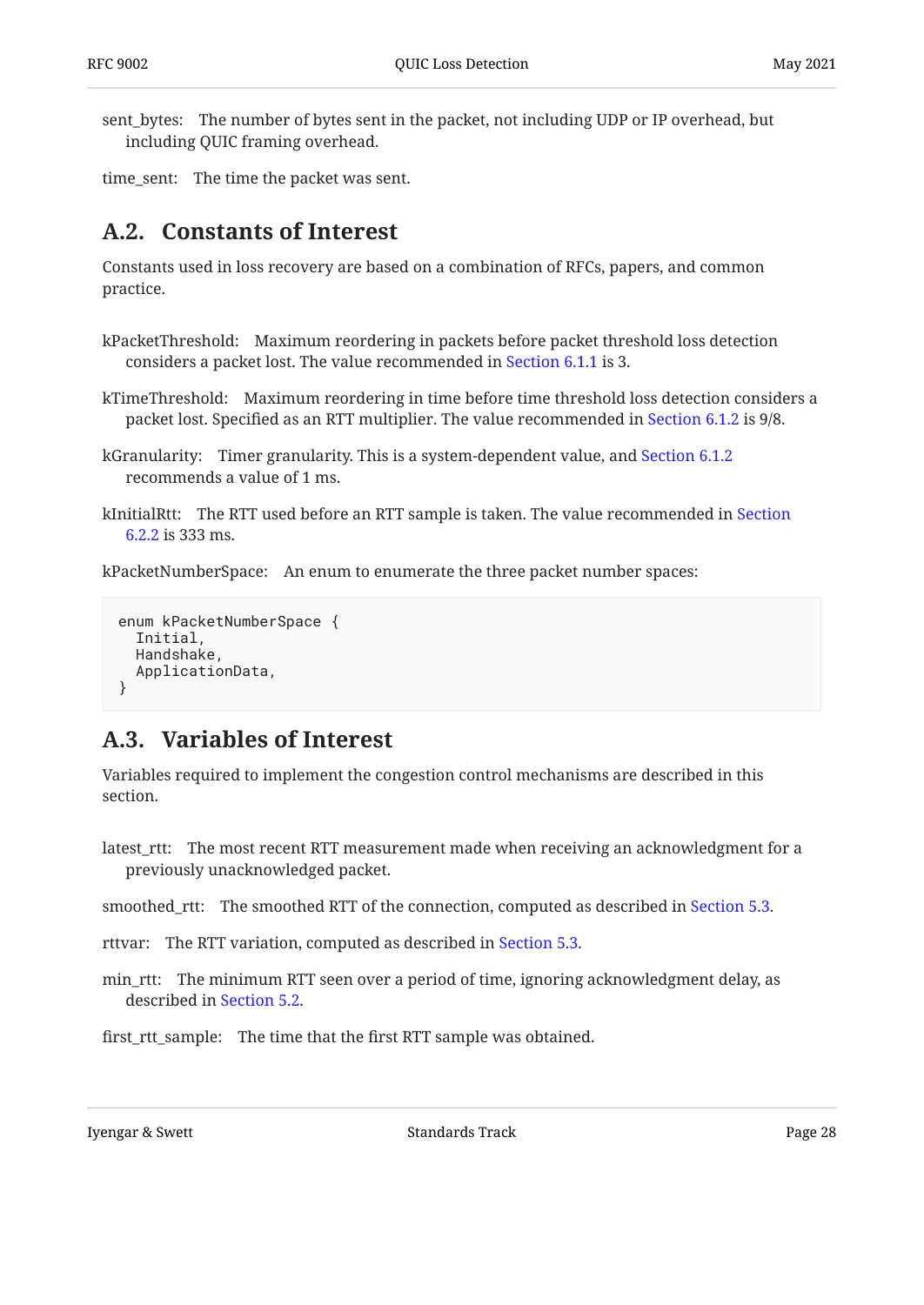max\_ack\_delay: The maximum amount of time by which the receiver intends to delay acknowledgments for packets in the Application Data packet number space, as defined by the eponymous transport parameter ([Section 18.2](https://www.rfc-editor.org/rfc/rfc9000#section-18.2) of [\[QUIC-TRANSPORT](#page-24-3)]). Note that the actual ack\_delay in a received ACK frame may be larger due to late timers, reordering, or loss.

loss\_detection\_timer: Multi-modal timer used for loss detection.

- pto\_count: The number of times a PTO has been sent without receiving an acknowledgment.
- time\_of\_last\_ack\_eliciting\_packet[kPacketNumberSpace]: The time the most recent ack-eliciting packet was sent.
- largest\_acked\_packet[kPacketNumberSpace]: The largest packet number acknowledged in the packet number space so far.
- loss\_time[kPacketNumberSpace]: The time at which the next packet in that packet number space can be considered lost based on exceeding the reordering window in time.
- <span id="page-28-0"></span>sent\_packets[kPacketNumberSpace]: An association of packet numbers in a packet number space to information about them. Described in detail above in [Appendix A.1.](#page-26-1)

## **[A.4. Initialization](#page-28-0)**

At the beginning of the connection, initialize the loss detection variables as follows:

```
loss_detection_timer.reset()
pto_{count} = 0latest-trt = 0smoothed_rtt = kInitialRtt
rttvar = kInitialRtt / 2
min\_rtt = 0first_rtt_sample = 0
for pn_space in [ Initial, Handshake, ApplicationData ]:
   largest_acked_packet[pn_space] = infinite
   time_of_last_ack_eliciting_packet[pn_space] = 0
  loss_time[pn_space] = 0
```
## <span id="page-28-1"></span>**[A.5. On Sending a Packet](#page-28-1)**

After a packet is sent, information about the packet is stored. The parameters to OnPacketSent are described in detail above in [Appendix A.1.1.](#page-26-2)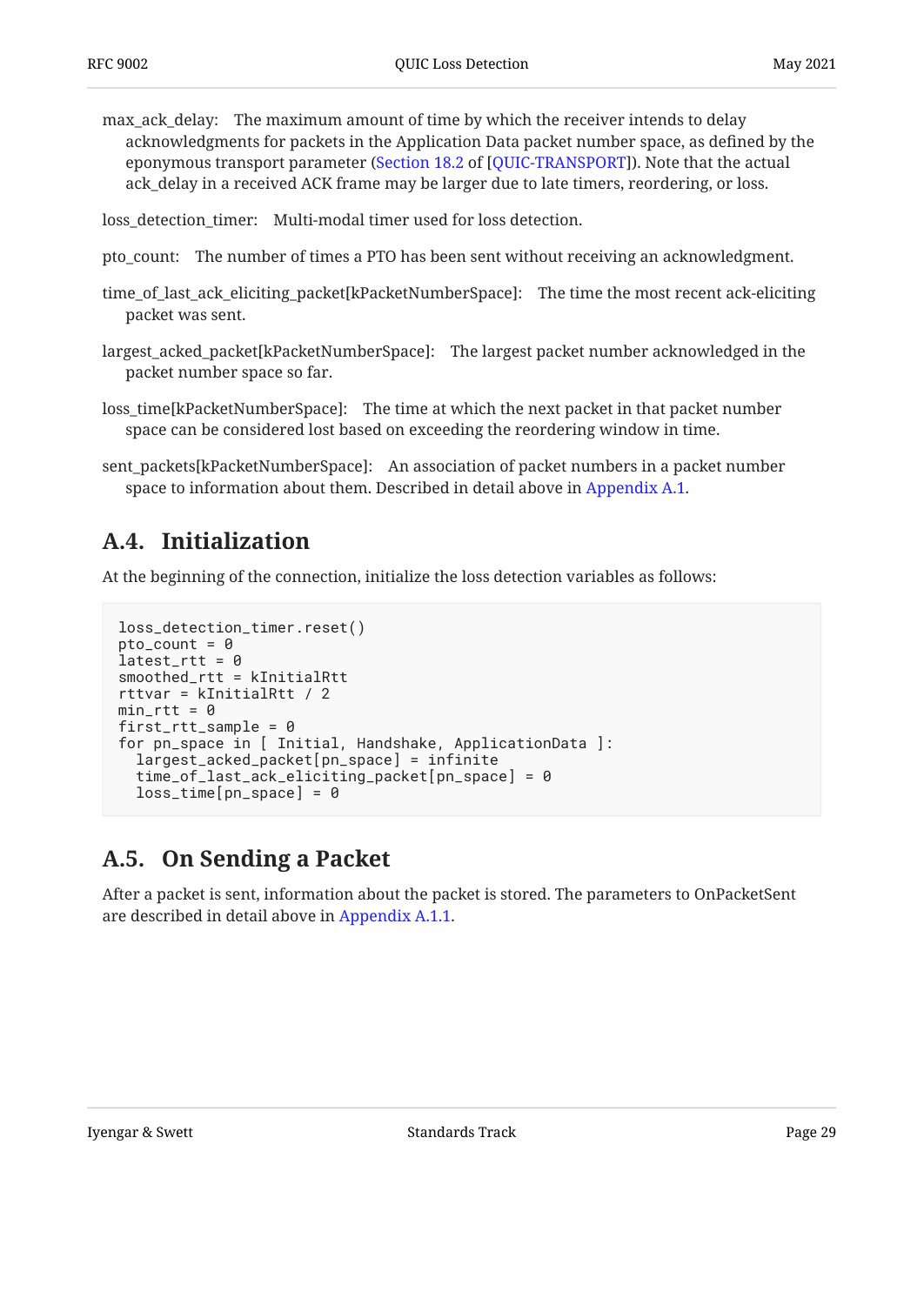Pseudocode for OnPacketSent follows:

```
OnPacketSent(packet_number, pn_space, ack_eliciting,
              in_flight, sent_bytes):
   sent_packets[pn_space][packet_number].packet_number =
                                             packet_number
   sent_packets[pn_space][packet_number].time_sent = now()
   sent_packets[pn_space][packet_number].ack_eliciting =
                                             ack_eliciting
   sent_packets[pn_space][packet_number].in_flight = in_flight
   sent_packets[pn_space][packet_number].sent_bytes = sent_bytes
   if (in_flight):
     if (ack_eliciting):
       time_of_last_ack_eliciting_packet[pn_space] = now()
     OnPacketSentCC(sent_bytes)
     SetLossDetectionTimer()
```
## <span id="page-29-0"></span>**[A.6. On Receiving a Datagram](#page-29-0)**

When a server is blocked by anti-amplification limits, receiving a datagram unblocks it, even if none of the packets in the datagram are successfully processed. In such a case, the PTO timer will need to be rearmed.

Pseudocode for OnDatagramReceived follows:

```
OnDatagramReceived(datagram):
   // If this datagram unblocks the server, arm the
   // PTO timer to avoid deadlock.
   if (server was at anti-amplification limit):
     SetLossDetectionTimer()
     if loss_detection_timer.timeout < now():
       // Execute PTO if it would have expired
       // while the amplification limit applied.
       OnLossDetectionTimeout()
```
# <span id="page-29-1"></span>**[A.7. On Receiving an Acknowledgment](#page-29-1)**

When an ACK frame is received, it may newly acknowledge any number of packets.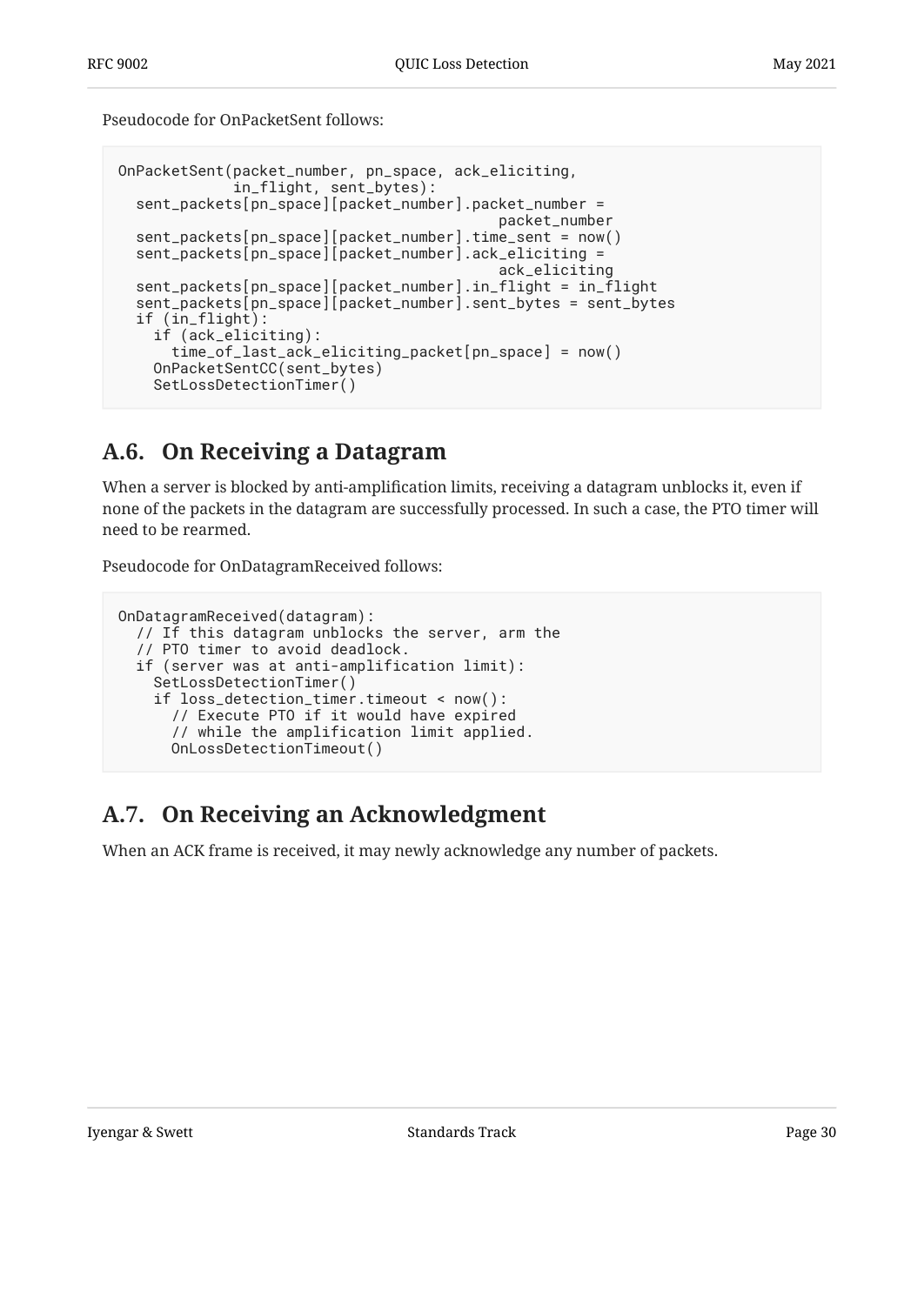Pseudocode for OnAckReceived and UpdateRtt follow: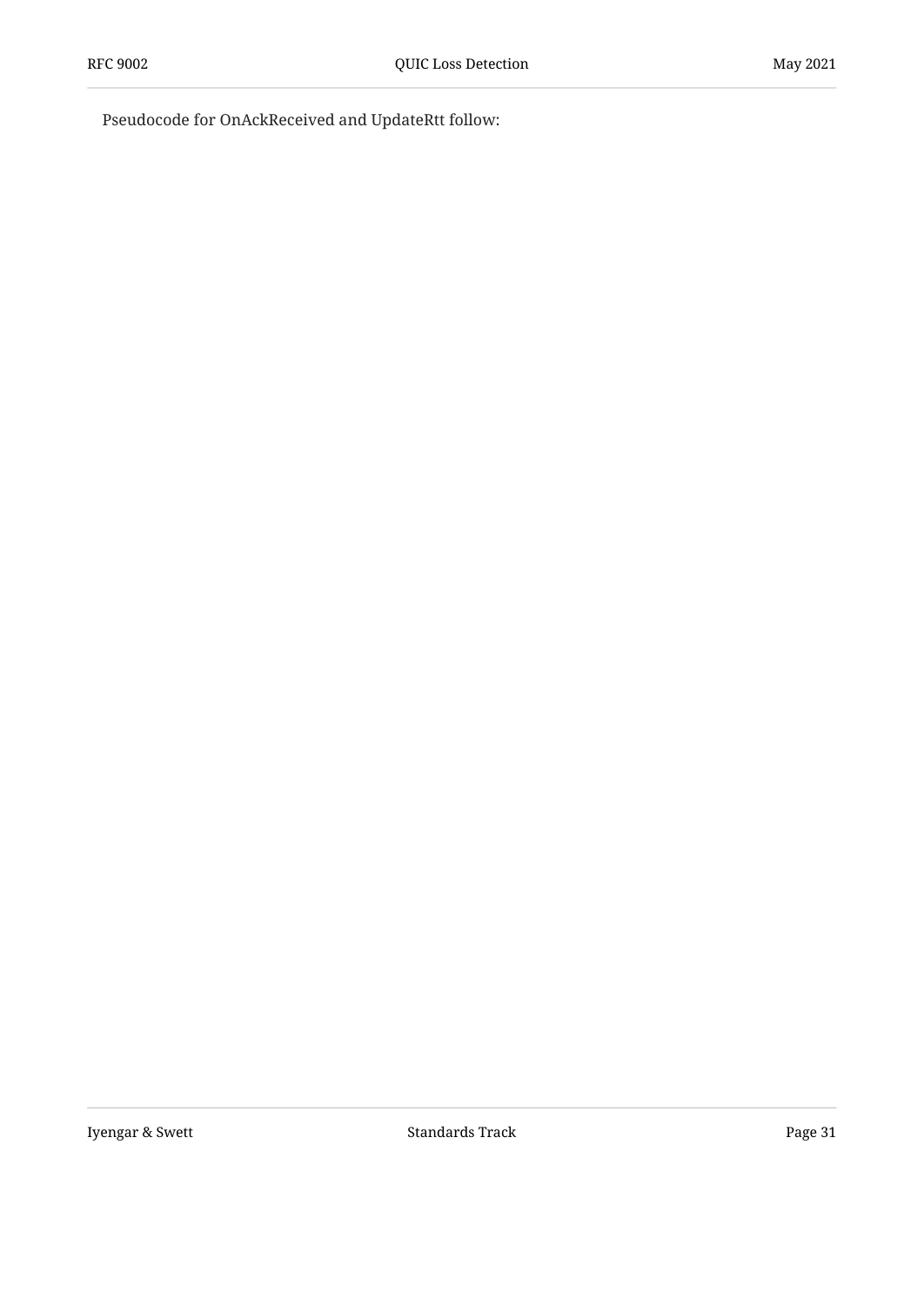```
IncludesAckEliciting(packets):
   for packet in packets:
     if (packet.ack_eliciting):
       return true
   return false
OnAckReceived(ack, pn_space):
   if (largest_acked_packet[pn_space] == infinite):
     largest_acked_packet[pn_space] = ack.largest_acked
   else:
     largest_acked_packet[pn_space] =
         max(largest_acked_packet[pn_space], ack.largest_acked)
   // DetectAndRemoveAckedPackets finds packets that are newly
   // acknowledged and removes them from sent_packets.
   newly_acked_packets =
       DetectAndRemoveAckedPackets(ack, pn_space)
   // Nothing to do if there are no newly acked packets.
   if (newly_acked_packets.empty()):
     return
   // Update the RTT if the largest acknowledged is newly acked
   // and at least one ack-eliciting was newly acked.
   if (newly_acked_packets.largest().packet_number ==
           ack.largest_acked &&
       IncludesAckEliciting(newly_acked_packets)):
     latest_rtt =
       now() - newly_acked_packets.largest().time_sent
     UpdateRtt(ack.ack_delay)
   // Process ECN information if present.
   if (ACK frame contains ECN information):
       ProcessECN(ack, pn_space)
   lost_packets = DetectAndRemoveLostPackets(pn_space)
   if (!lost_packets.empty()):
     OnPacketsLost(lost_packets)
   OnPacketsAcked(newly_acked_packets)
   // Reset pto_count unless the client is unsure if
   // the server has validated the client's address.
   if (PeerCompletedAddressValidation()):
    pto_{count} = 0 SetLossDetectionTimer()
UpdateRtt(ack_delay):
  if (first_rtt_sample == 0):
     min_rtt = latest_rtt
     smoothed_rtt = latest_rtt
     rttvar = latest_rtt / 2
    first\_rtt\_sample = now() return
   // min_rtt ignores acknowledgment delay.
   min_rtt = min(min_rtt, latest_rtt)
   // Limit ack_delay by max_ack_delay after handshake
```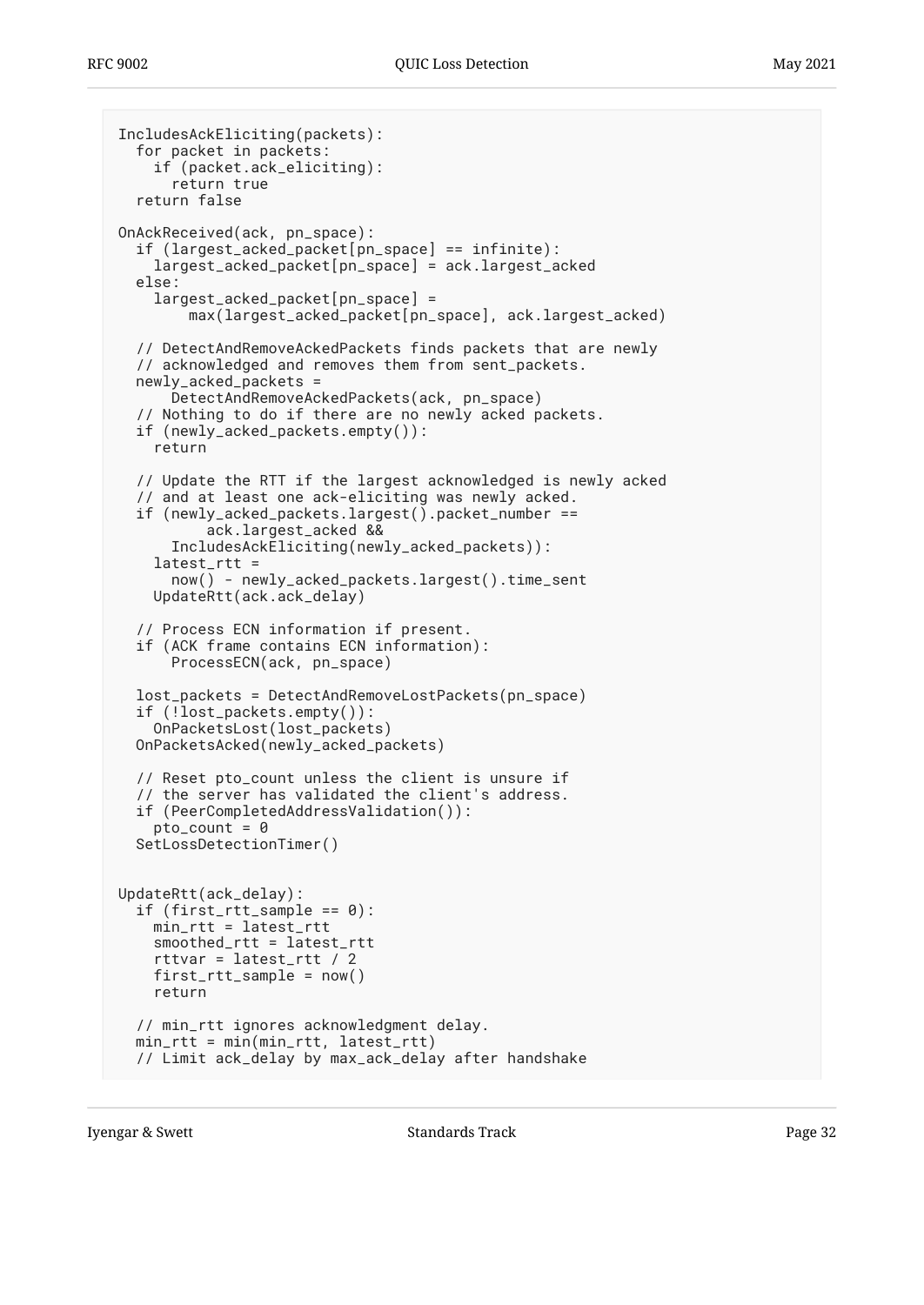```
 // confirmation.
 if (handshake confirmed):
   ack_delay = min(ack_delay, max_ack_delay)
 // Adjust for acknowledgment delay if plausible.
 adjusted_rtt = latest_rtt
 if (latest_rtt >= min_rtt + ack_delay):
   adjusted_rtt = latest_rtt - ack_delay
rttvar = 3/4 * rttvar + 1/4 * abs(smoothed_rtt - adjusted_rtt)
smoothed_rtt = 7/8 * smoothed_rtt + 1/8 * adjusted_rtt
```
## <span id="page-32-0"></span>**[A.8. Setting the Loss Detection Timer](#page-32-0)**

QUIC loss detection uses a single timer for all timeout loss detection. The duration of the timer is based on the timer's mode, which is set in the packet and timer events further below. The function SetLossDetectionTimer defined below shows how the single timer is set.

This algorithm may result in the timer being set in the past, particularly if timers wake up late. Timers set in the past fire immediately.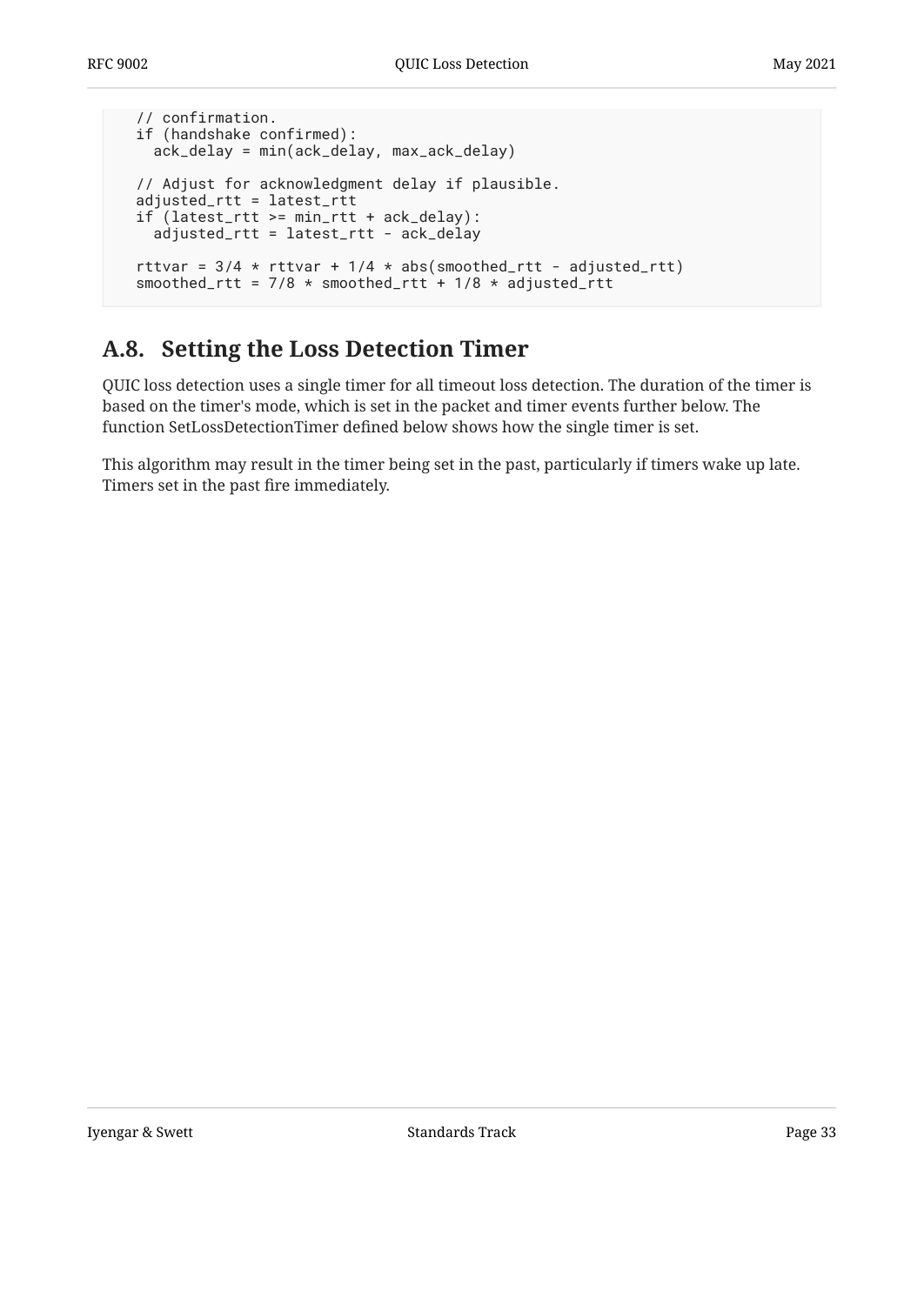Pseudocode for SetLossDetectionTimer follows (where the "^" operator represents exponentiation):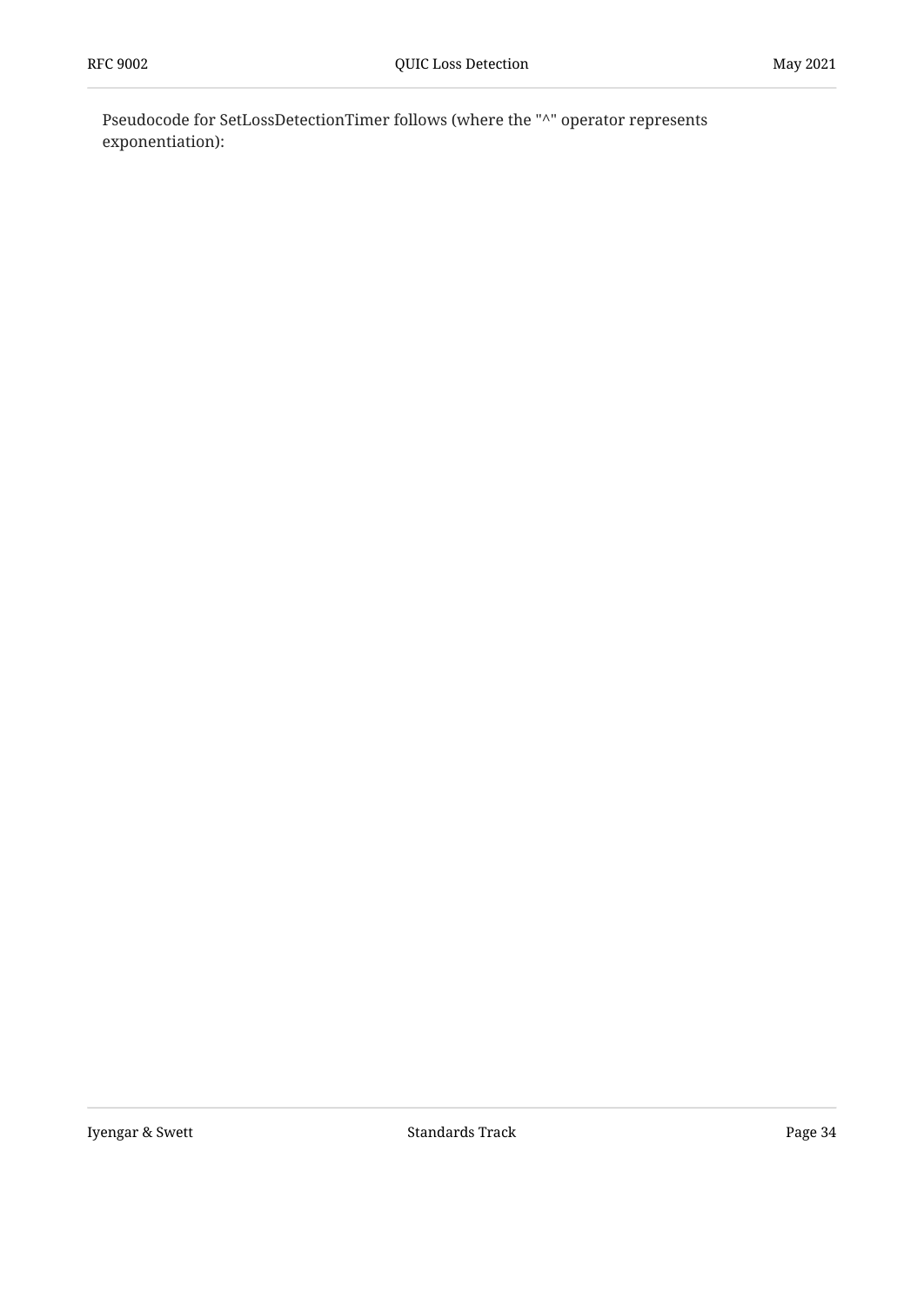```
GetLossTimeAndSpace():
   time = loss_time[Initial]
   space = Initial
   for pn_space in [ Handshake, ApplicationData ]:
    if (time == 0 || loss_time[pn_space] < time):
       time = loss_time[pn_space];
       space = pn_space
   return time, space
GetPtoTimeAndSpace():
  duration = (smoothed_rtt + max(4 * rttvar, kGranularity))
      *(2 \wedge pto_{ccount}) // Anti-deadlock PTO starts from the current time
   if (no ack-eliciting packets in flight):
     assert(!PeerCompletedAddressValidation())
     if (has handshake keys):
       return (now() + duration), Handshake
     else:
       return (now() + duration), Initial
  pto timeout = infinite
   pto_space = Initial
   for space in [ Initial, Handshake, ApplicationData ]:
     if (no ack-eliciting packets in flight in space):
         continue;
     if (space == ApplicationData):
       // Skip Application Data until handshake confirmed.
       if (handshake is not confirmed):
         return pto_timeout, pto_space
       // Include max_ack_delay and backoff for Application Data.
      duration += max_ack_delay * (2 \land pto_count)
     t = time_of_last_ack_eliciting_packet[space] + duration
     if (t < pto_timeout):
       pto_timeout = t
       pto_space = space
   return pto_timeout, pto_space
PeerCompletedAddressValidation():
   // Assume clients validate the server's address implicitly.
   if (endpoint is server):
     return true
   // Servers complete address validation when a
   // protected packet is received.
   return has received Handshake ACK ||
        handshake confirmed
SetLossDetectionTimer():
   earliest_loss_time, _ = GetLossTimeAndSpace()
  if (earliest_loss_time != 0):
     // Time threshold loss detection.
     loss_detection_timer.update(earliest_loss_time)
     return
   if (server is at anti-amplification limit):
     // The server's timer is not set if nothing can be sent.
     loss_detection_timer.cancel()
     return
```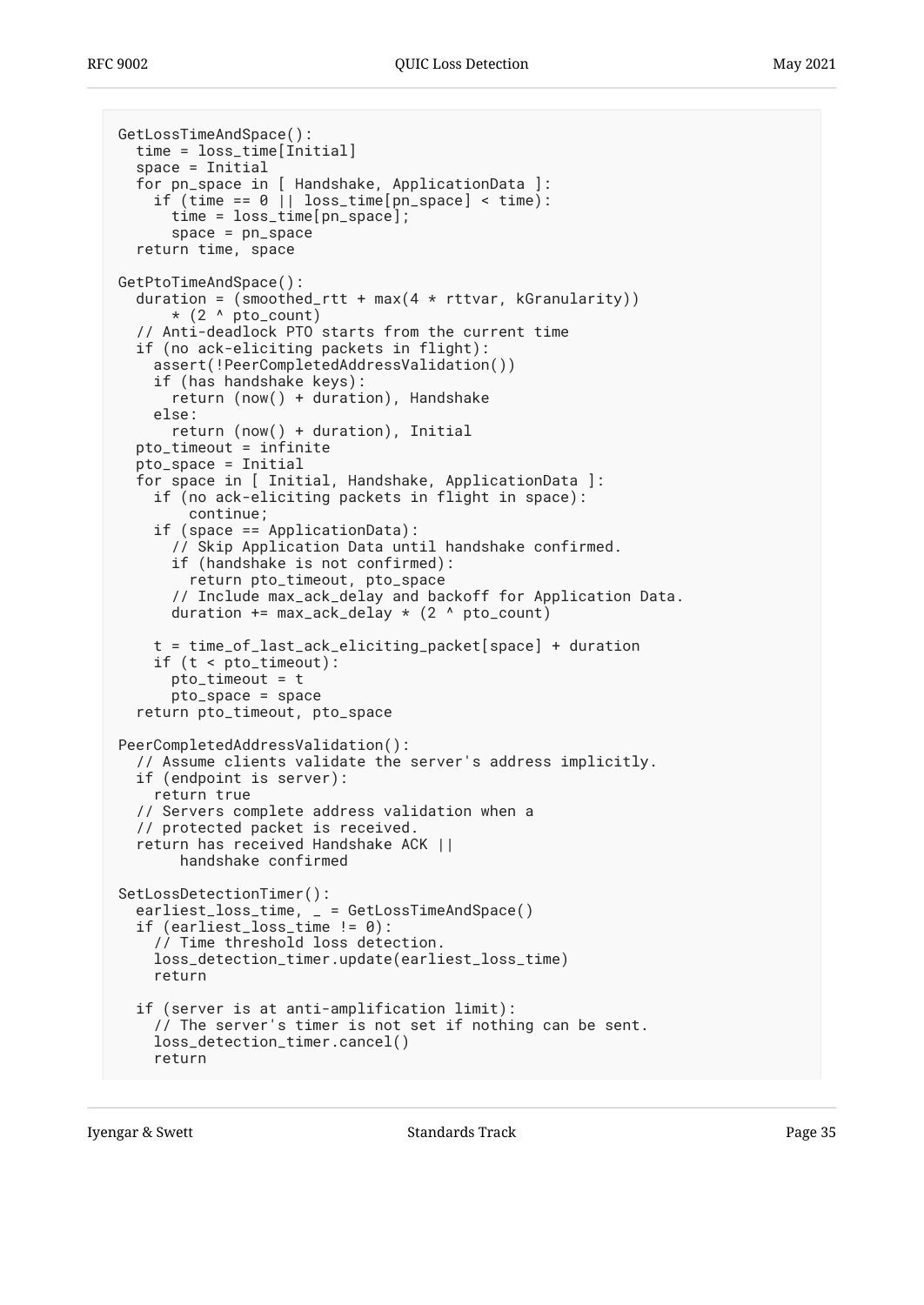```
 if (no ack-eliciting packets in flight &&
     PeerCompletedAddressValidation()):
   // There is nothing to detect lost, so no timer is set.
   // However, the client needs to arm the timer if the
   // server might be blocked by the anti-amplification limit.
   loss_detection_timer.cancel()
   return
 timeout, _ = GetPtoTimeAndSpace()
 loss_detection_timer.update(timeout)
```
## <span id="page-35-0"></span>**[A.9. On Timeout](#page-35-0)**

When the loss detection timer expires, the timer's mode determines the action to be performed.

Pseudocode for OnLossDetectionTimeout follows:

```
OnLossDetectionTimeout():
   earliest_loss_time, pn_space = GetLossTimeAndSpace()
   if (earliest_loss_time != 0):
     // Time threshold loss Detection
     lost_packets = DetectAndRemoveLostPackets(pn_space)
     assert(!lost_packets.empty())
     OnPacketsLost(lost_packets)
     SetLossDetectionTimer()
     return
   if (no ack-eliciting packets in flight):
     assert(!PeerCompletedAddressValidation())
     // Client sends an anti-deadlock packet: Initial is padded
     // to earn more anti-amplification credit,
     // a Handshake packet proves address ownership.
     if (has Handshake keys):
       SendOneAckElicitingHandshakePacket()
     else:
       SendOneAckElicitingPaddedInitialPacket()
   else:
     // PTO. Send new data if available, else retransmit old data.
     // If neither is available, send a single PING frame.
      _, pn_space = GetPtoTimeAndSpace()
     SendOneOrTwoAckElicitingPackets(pn_space)
   pto_count++
   SetLossDetectionTimer()
```
## <span id="page-35-1"></span>**[A.10. Detecting Lost Packets](#page-35-1)**

DetectAndRemoveLostPackets is called every time an ACK is received or the time threshold loss detection timer expires. This function operates on the sent\_packets for that packet number space and returns a list of packets newly detected as lost.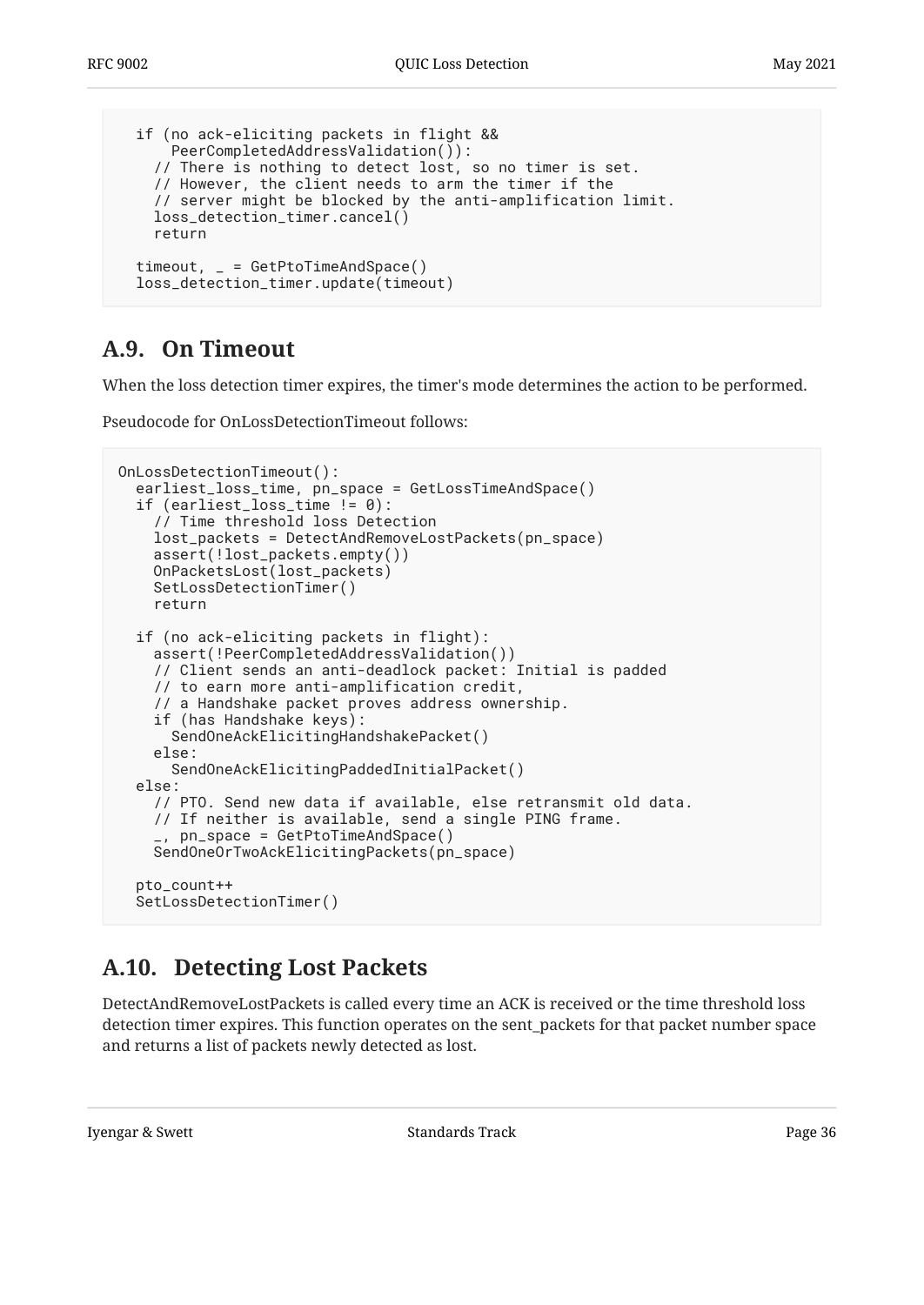Pseudocode for DetectAndRemoveLostPackets follows:

```
DetectAndRemoveLostPackets(pn_space):
   assert(largest_acked_packet[pn_space] != infinite)
  loss_time[pn_space] = 0 lost_packets = []
   loss_delay = kTimeThreshold * max(latest_rtt, smoothed_rtt)
   // Minimum time of kGranularity before packets are deemed lost.
   loss_delay = max(loss_delay, kGranularity)
   // Packets sent before this time are deemed lost.
  lost\_send\_time = now() - loss\_delay foreach unacked in sent_packets[pn_space]:
     if (unacked.packet_number > largest_acked_packet[pn_space]):
       continue
     // Mark packet as lost, or set time when it should be marked.
     // Note: The use of kPacketThreshold here assumes that there
     // were no sender-induced gaps in the packet number space.
     if (unacked.time_sent <= lost_send_time ||
         largest_acked_packet[pn_space] >=
           unacked.packet_number + kPacketThreshold):
       sent_packets[pn_space].remove(unacked.packet_number)
       lost_packets.insert(unacked)
     else:
      if (\text{loss_time}[pn\_space] == 0):
         loss_time[pn_space] = unacked.time_sent + loss_delay
       else:
         loss_time[pn_space] = min(loss_time[pn_space],
                                    unacked.time_sent + loss_delay)
   return lost_packets
```
## <span id="page-36-0"></span>**[A.11. Upon Dropping Initial or Handshake Keys](#page-36-0)**

When Initial or Handshake keys are discarded, packets from the space are discarded and loss detection state is updated.

Pseudocode for OnPacketNumberSpaceDiscarded follows:

```
OnPacketNumberSpaceDiscarded(pn_space):
   assert(pn_space != ApplicationData)
   RemoveFromBytesInFlight(sent_packets[pn_space])
   sent_packets[pn_space].clear()
   // Reset the loss detection and PTO timer
   time_of_last_ack_eliciting_packet[pn_space] = 0
   loss_time[pn_space] = 0
  pto_{\text{count}} = 0 SetLossDetectionTimer()
```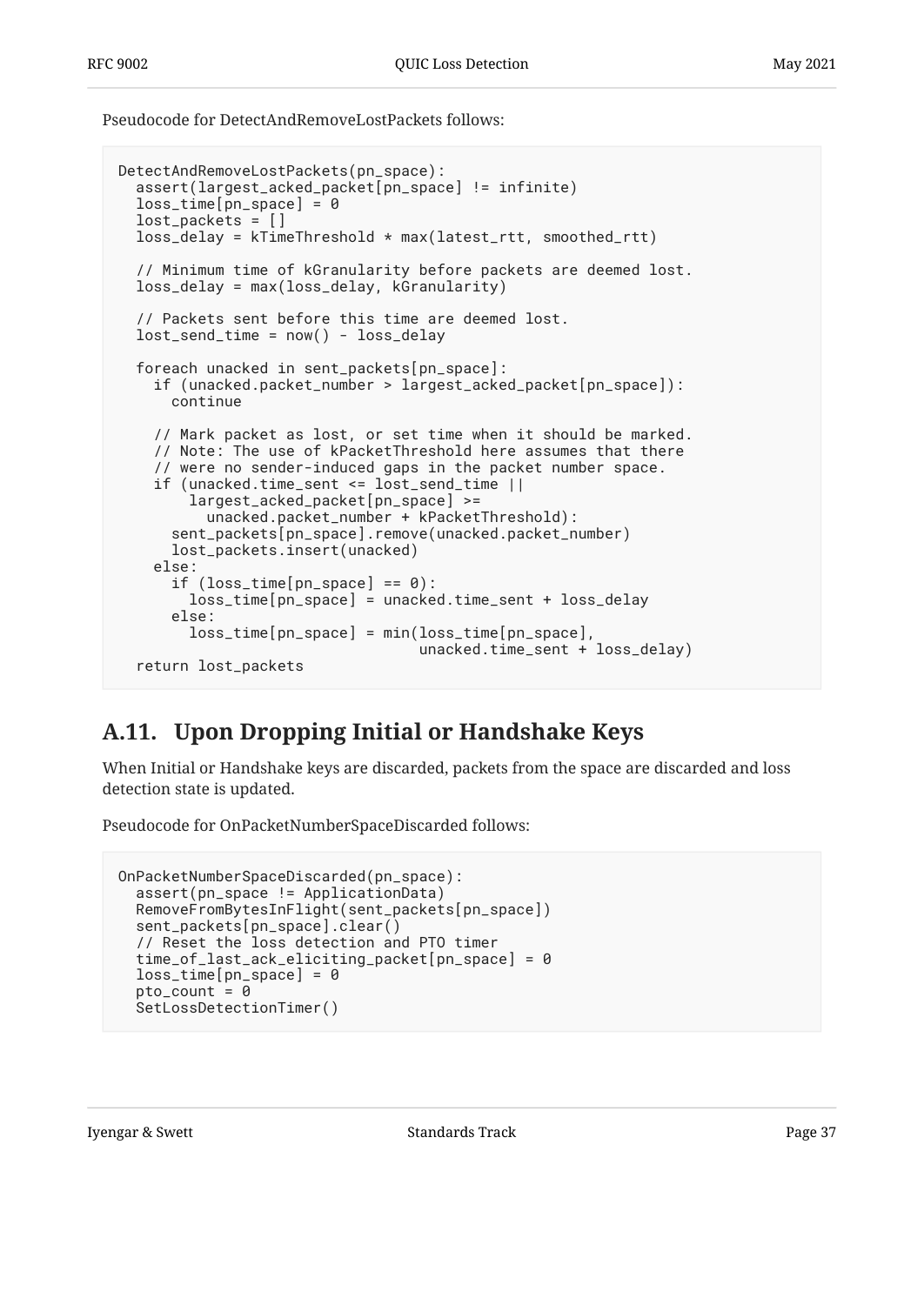# <span id="page-37-0"></span>**[Appendix B. Congestion Control Pseudocode](#page-37-0)**

We now describe an example implementation of the congestion controller described in [Section 7](#page-16-1).

<span id="page-37-1"></span>The pseudocode segments in this section are licensed as Code Components; see the copyright notice.

## **[B.1. Constants of Interest](#page-37-1)**

Constants used in congestion control are based on a combination of RFCs, papers, and common practice.

kInitialWindow: Default limit on the initial bytes in flight as described in [Section 7.2.](#page-17-1)

kMinimumWindow: Minimum congestion window in bytes as described in [Section 7.2.](#page-17-1)

kLossReductionFactor: Scaling factor applied to reduce the congestion window when a new loss event is detected. [Section 7](#page-16-1) recommends a value of 0.5.

<span id="page-37-2"></span>kPersistentCongestionThreshold: Period of time for persistent congestion to be established, specified as a PTO multiplier. [Section 7.6](#page-19-3) recommends a value of 3.

## **[B.2. Variables of Interest](#page-37-2)**

Variables required to implement the congestion control mechanisms are described in this section.

- max\_datagram\_size: The sender's current maximum payload size. This does not include UDP or IP overhead. The max datagram size is used for congestion window computations. An endpoint sets the value of this variable based on its Path Maximum Transmission Unit (PMTU; see Section 14.2 of [QUIC-TRANSPORT]), with a minimum value of 1200 bytes.
- ecn\_ce\_counters[kPacketNumberSpace]: The highest value reported for the ECN-CE counter in the packet number space by the peer in an ACK frame. This value is used to detect increases in the reported ECN-CE counter.
- bytes\_in\_flight: The sum of the size in bytes of all sent packets that contain at least one ackeliciting or PADDING frame and have not been acknowledged or declared lost. The size does not include IP or UDP overhead, but does include the QUIC header and Authenticated Encryption with Associated Data (AEAD) overhead. Packets only containing ACK frames do not count toward bytes\_in\_flight to ensure congestion control does not impede congestion feedback.

congestion\_window: Maximum number of bytes allowed to be in flight.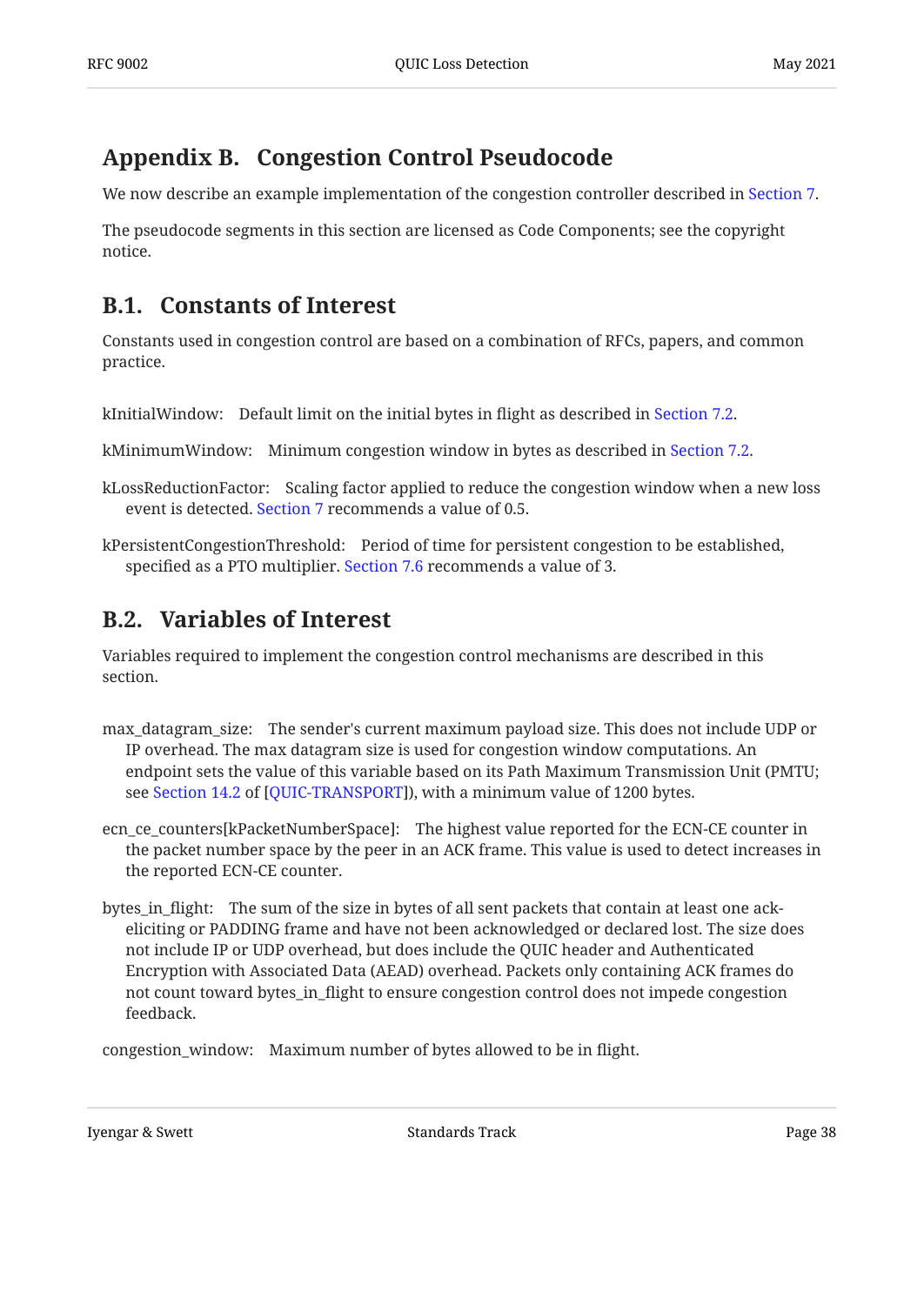- congestion\_recovery\_start\_time: The time the current recovery period started due to the detection of loss or ECN. When a packet sent after this time is acknowledged, QUIC exits congestion recovery.
- ssthresh: Slow start threshold in bytes. When the congestion window is below ssthresh, the mode is slow start and the window grows by the number of bytes acknowledged.

<span id="page-38-0"></span>The congestion control pseudocode also accesses some of the variables from the loss recovery pseudocode.

## **[B.3. Initialization](#page-38-0)**

At the beginning of the connection, initialize the congestion control variables as follows:

```
congestion_window = kInitialWindow
bytes_in_flight = 0congestion_recovery_start_time = 0
ssthresh = infinite
for pn_space in [ Initial, Handshake, ApplicationData ]:
   ecn_ce_counters[pn_space] = 0
```
## <span id="page-38-1"></span>**[B.4. On Packet Sent](#page-38-1)**

Whenever a packet is sent and it contains non-ACK frames, the packet increases bytes\_in\_flight.

```
OnPacketSentCC(sent_bytes):
   bytes_in_flight += sent_bytes
```
## <span id="page-38-2"></span>**[B.5. On Packet Acknowledgment](#page-38-2)**

This is invoked from loss detection's OnAckReceived and is supplied with the newly acked\_packets from sent\_packets.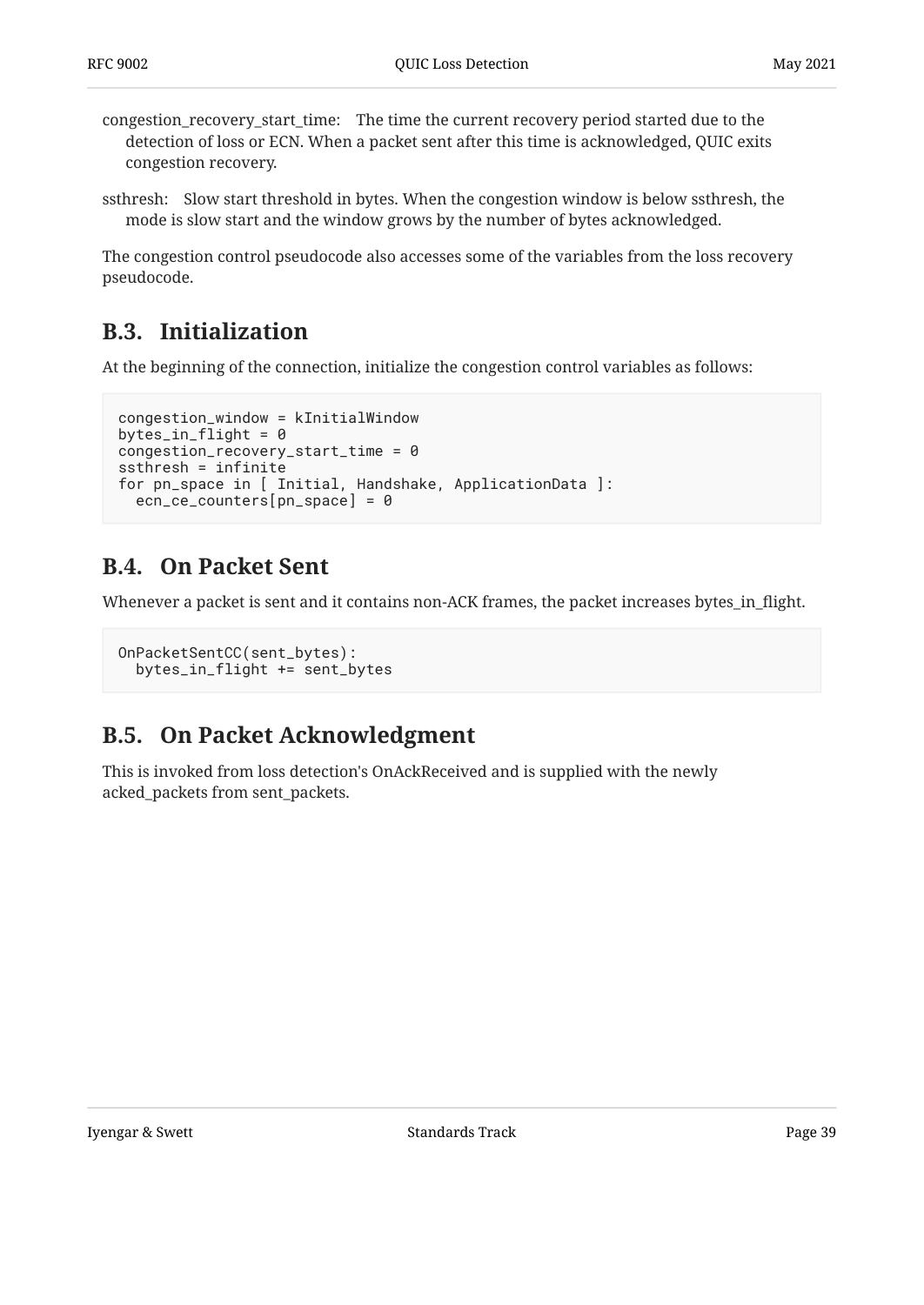In congestion avoidance, implementers that use an integer representation for congestion\_window should be careful with division and can use the alternative approach suggested in [Section 2.1](https://www.rfc-editor.org/rfc/rfc3465#section-2.1) of [\[RFC3465](#page-25-11)].

```
InCongestionRecovery(sent_time):
   return sent_time <= congestion_recovery_start_time
OnPacketsAcked(acked_packets):
   for acked_packet in acked_packets:
     OnPacketAcked(acked_packet)
OnPacketAcked(acked_packet):
   if (!acked_packet.in_flight):
     return;
  // Remove from bytes in flight.
   bytes_in_flight -= acked_packet.sent_bytes
   // Do not increase congestion_window if application
   // limited or flow control limited.
   if (IsAppOrFlowControlLimited())
     return
   // Do not increase congestion window in recovery period.
   if (InCongestionRecovery(acked_packet.time_sent)):
     return
   if (congestion_window < ssthresh):
     // Slow start.
     congestion_window += acked_packet.sent_bytes
   else:
     // Congestion avoidance.
     congestion_window +=
       max_datagram_size * acked_packet.sent_bytes
       / congestion_window
```
## <span id="page-39-0"></span>**[B.6. On New Congestion Event](#page-39-0)**

This is invoked from ProcessECN and OnPacketsLost when a new congestion event is detected. If not already in recovery, this starts a recovery period and reduces the slow start threshold and congestion window immediately.

```
OnCongestionEvent(sent_time):
   // No reaction if already in a recovery period.
   if (InCongestionRecovery(sent_time)):
     return
   // Enter recovery period.
   congestion_recovery_start_time = now()
   ssthresh = congestion_window * kLossReductionFactor
   congestion_window = max(ssthresh, kMinimumWindow)
   // A packet can be sent to speed up loss recovery.
   MaybeSendOnePacket()
```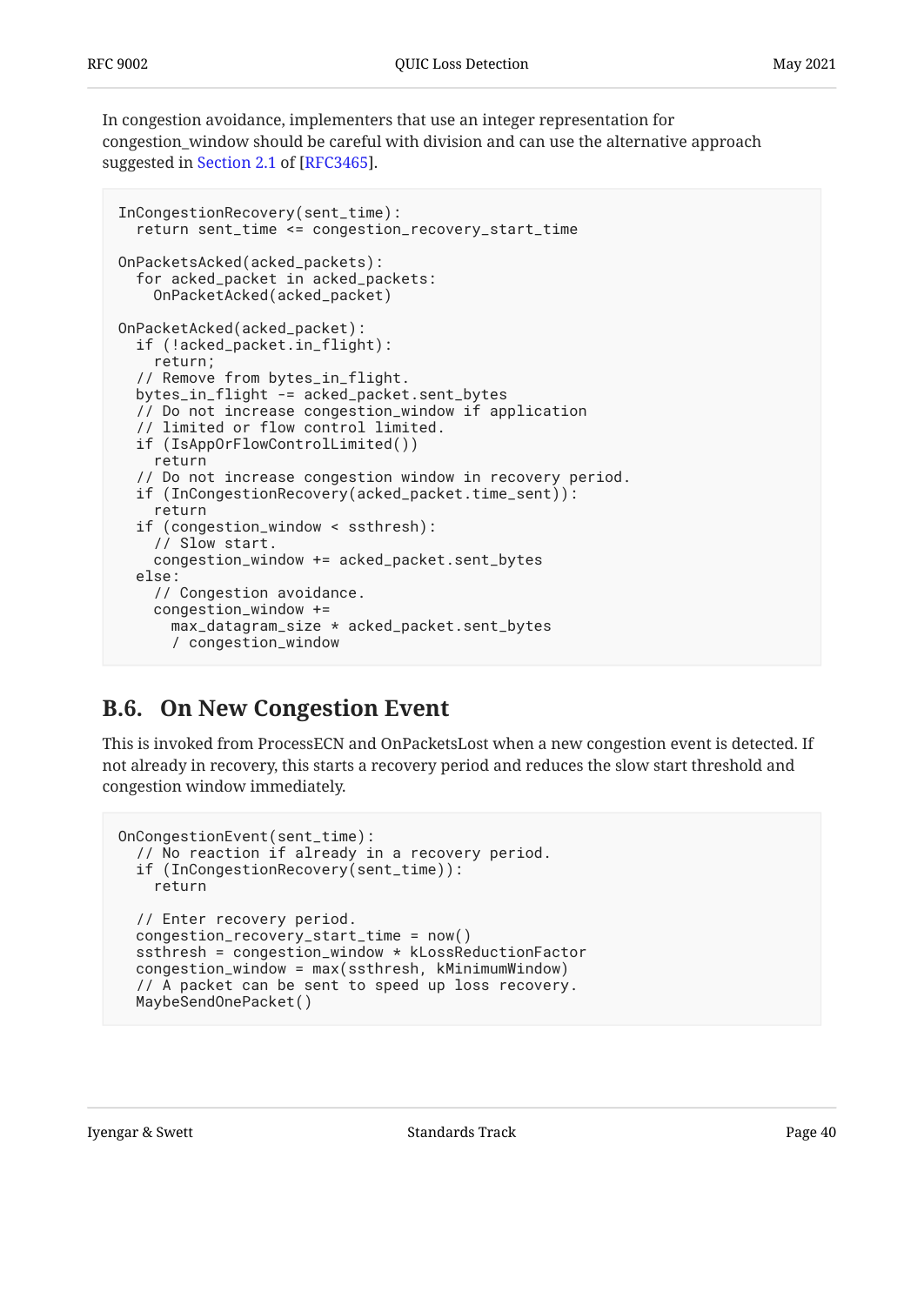## <span id="page-40-0"></span>**[B.7. Process ECN Information](#page-40-0)**

This is invoked when an ACK frame with an ECN section is received from the peer.

```
ProcessECN(ack, pn_space):
   // If the ECN-CE counter reported by the peer has increased,
   // this could be a new congestion event.
   if (ack.ce_counter > ecn_ce_counters[pn_space]):
     ecn_ce_counters[pn_space] = ack.ce_counter
     sent_time = sent_packets[ack.largest_acked].time_sent
     OnCongestionEvent(sent_time)
```
## <span id="page-40-1"></span>**[B.8. On Packets Lost](#page-40-1)**

This is invoked when DetectAndRemoveLostPackets deems packets lost.

```
OnPacketsLost(lost_packets):
   sent_time_of_last_loss = 0
   // Remove lost packets from bytes_in_flight.
   for lost_packet in lost_packets:
     if lost_packet.in_flight:
       bytes_in_flight -= lost_packet.sent_bytes
       sent_time_of_last_loss =
         max(sent_time_of_last_loss, lost_packet.time_sent)
   // Congestion event if in-flight packets were lost
   if (sent_time_of_last_loss != 0):
     OnCongestionEvent(sent_time_of_last_loss)
   // Reset the congestion window if the loss of these
   // packets indicates persistent congestion.
   // Only consider packets sent after getting an RTT sample.
  if (first_rtt_sample == 0):
     return
  pc\_lost = [] for lost in lost_packets:
     if lost.time_sent > first_rtt_sample:
       pc_lost.insert(lost)
   if (InPersistentCongestion(pc_lost)):
     congestion_window = kMinimumWindow
     congestion_recovery_start_time = 0
```
## <span id="page-40-2"></span>**[B.9. Removing Discarded Packets from Bytes in Flight](#page-40-2)**

When Initial or Handshake keys are discarded, packets sent in that space no longer count toward bytes in flight.